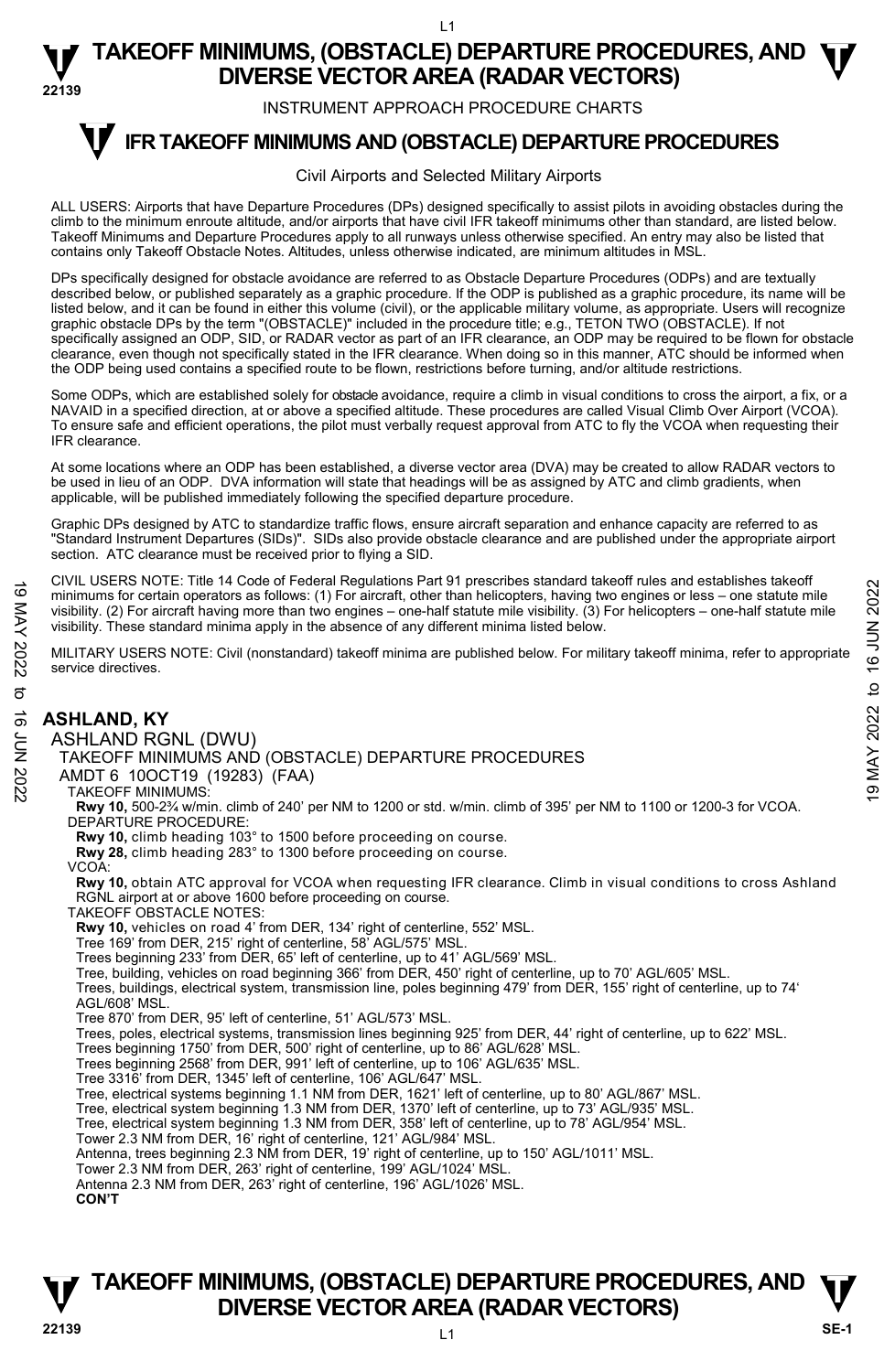**22139** 

**ASHLAND, KY (CON'T)**  ASHLAND RGNL (DWU) (CON'T)  **Rwy 28**, trees beginning 80' from DER, 194' left of centerline, up to 81' AGL/606' MSL. Tree 387' from DER, 134' right of centerline, 37' AGL/558' MSL. Trees beginning 954' from DER, 215' left of centerline, up to 621' MSL. Trees beginning 976' from DER, 3' left of centerline, up to 115' AGL/633' MSL. Trees beginning 1224' from DER, 24' right of centerline, up to 585' MSL. Tree 1364' from DER, 73' right of centerline, 61' AGL/588' MSL.<br>Trees beginning 1387' from DER, 26' right of centerline, up to 69' AGL/591' MSL.<br>Trees beginning 1421' from DER, 69' right of centerline, up to 69' AGL/597' M Tree 2192' from DER, 24' right of centerline, 82' AGL/602' MSL. **ATHENS, TN**  MCMINN COUNTY (MMI) TAKEOFF MINIMUMS AND (OBSTACLE) DEPARTURE PROCEDURES AMDT 1A 25FEB21 (21056) (FAA) TAKEOFF MINIMUMS: **Rwy 2,** 400-2¾ or std. w/ min. climb of 400' per NM to 1200 or 1800-3 for VCOA.  **Rwy 20,** 300-1½ or std. w/ min. climb of 285' per NM to 3900 or 1800-3 for VCOA. DEPARTURE PROCEDURE: **Rwy 2,** climb on heading 022° to 2200 before turning right. **Rwy 20,** climb on heading 202° to 1900 before turning left. VCOA:  **All Rwys,** obtain ATC approval for VCOA when requesting IFR clearance. Climb in visual conditions to cross McMinn County airport at or above 2500 before proceeding on course. TAKEOFF OBSTACLE NOTES: **Rwy 2,** fence 40' from DER, 262' left of centerline, 1' AGL/882' MSL. Tree, building beginning 146' from DER, 322' left of centerline, up to 885' MSL. Fence 337' from DER, 549' right of centerline, 14' AGL/907' MSL. Fence 359' from DER, 358' left of centerline, 2' AGL/887' MSL. Tree 420' from DER, 506' right of centerline, 980' MSL. Trees, fence beginning 502' from DER, 485' right of centerline, up to 997' MSL. Fence 515' from DER, 396' left of centerline, 5' AGL/891' MSL. Trees, fence, building, terrain beginning 632' from DER, 34' right of centerline, up to 1013' MSL. Tree 1351' from DER, 537' left of centerline, 952' MSL. Tree 1352' from DER, 599' left of centerline, 954' MSL. Tree 1437' from DER, 600' left of centerline, 958' MSL. Trees beginning 1464' from DER, 42' left of centerline, up to 990' MSL. Tree 3592' from DER, 1361' left of centerline, 1020' MSL. Tree 3794' from DER, 1419' left of centerline, 1052' MSL. Trees beginning 3812' from DER, 1161' left of centerline, up to 1064' MSL. beginning 4156' from DER, 955' right of centerline, up to 1017' MSL. Tree 4349' from DER, 1636' right of centerline, 1020' MSL. Trees beginning 4384' from DER, 1329' right of centerline, up to 1033' MSL. Trees beginning 4677' from DER, 1063' right of centerline, up to 1039' MSL.<br>Trees, building beginning 4834' from DER, 1051' left of centerline, up to 100' AGL/1079' MSL. Trees beginning 4991' from DER, 1387' right of centerline, up to 1048' MSL. Trees beginning 5015' from DER, 1051' left of centerline, up to 1072' MSL. Trees, building beginning 5066' from DER, 1092' left of centerline, up to 1076' MSL. Trees beginning 5369' from DER, 1696' left of centerline, up to 1079' MSL. Building 1 NM from DER, 1842' right of centerline, 1062' MSL. Tree 1.4 NM from DER, 2857' left of centerline, 1097' MSL. Trees beginning 1.5 NM from DER, 2501' left of centerline, up to 1114' MSL. Tree 1.5 NM from DER, 2867' left of centerline, 1142' MSL. Trees beginning 1.5 NM from DER, 2801' left of centerline, up to 1187' MSL. Tree, building beginning 1.6 NM from DER, 2566' left of centerline, up to 1225' MSL. Trees beginning 1.9 NM from DER, 2151' left of centerline, up to 1240' MSL. Trees beginning 2 NM from DER, 2130' left of centerline, up to 1260' MSL. Trees beginning 2.1 NM from DER, 1745' left of centerline, up to 1271' MSL. Tree 2.2 NM from DER, 1882' left of centerline, 1246' MSL. **Rwy 20,** tree 2' from DER, 243' right of centerline, 861' MSL. Trees beginning 43' from DER, 216' right of centerline, up to 868' MSL. Trees beginning 283' from DER, 407' left of centerline, up to 858' MSL. Tree 364' from DER, 438' left of centerline, 864' MSL. Trees beginning 912' from DER, 549' right of centerline, up to 872' MSL. 19 Fence 359' from DER, 358' left of centerline, 2' AGL/887' MSL.<br>
Tree 420' from DER, 368' ight of centerline, 900' MSL.<br>
Trees, fence beginning 502' from DER, 485' right of centerline, up to 997' MSL.<br>
Trees, fence, bui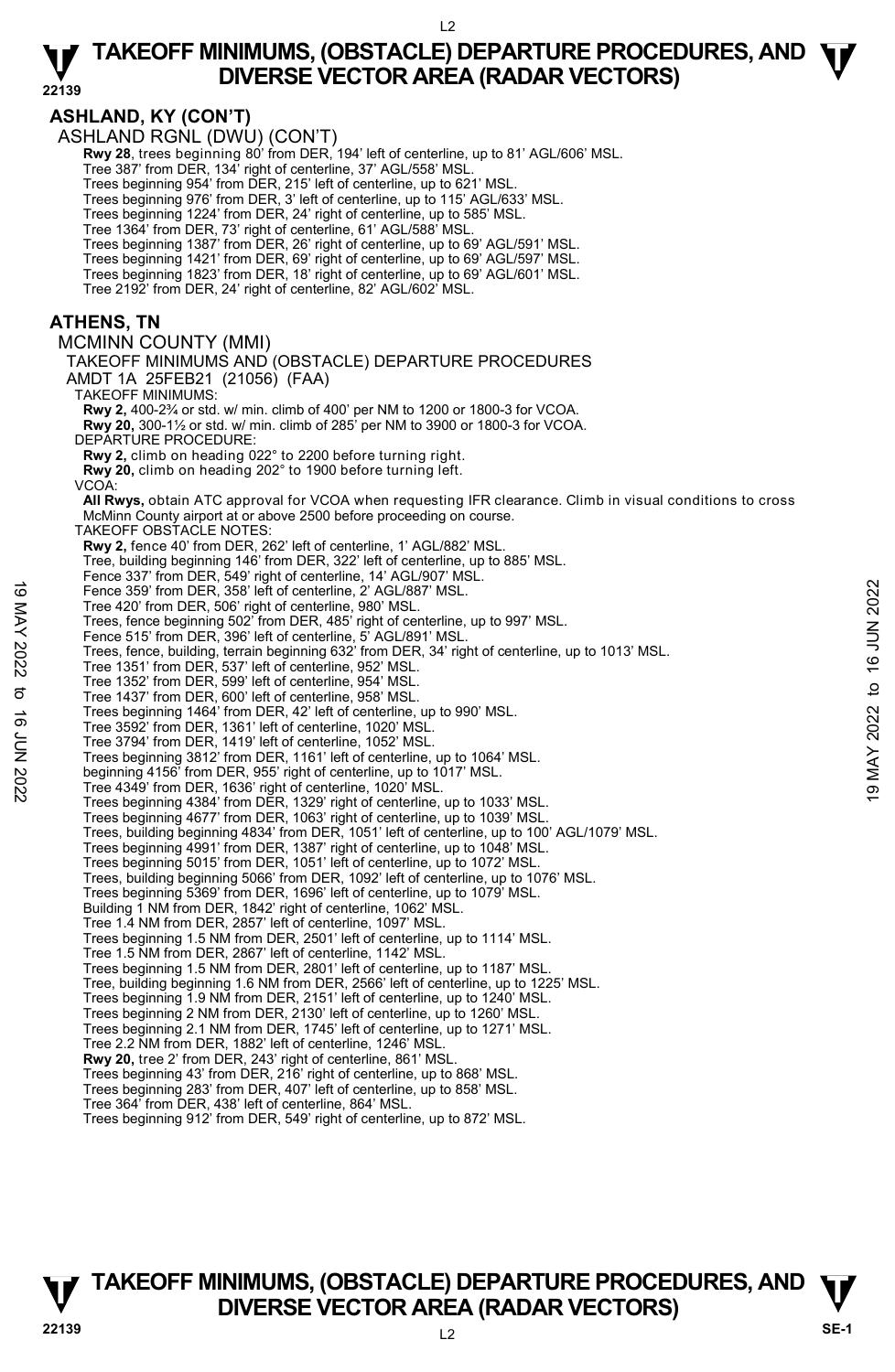**22139** 

**T T TAKEOFF MINIMUMS, (OBSTACLE) DEPARTURE PROCEDURES, AND V** DIVERSE VECTOR AREA (RADAR VECTORS) **V**<br>22139 SE-1 **BARDSTOWN, KY**  SAMUELS FLD (BRY) TAKEOFF MINIMUMS AND (OBSTACLE) DEPARTURE PROCEDURES AMDT 2 29MAR18 (21112) (FAA) TAKEOFF OBSTACLE NOTES: **Rwy 3,** traverse way, fence beginning 3' from DER, 250' left of centerline, up to 674' MSL. Tree 332' from DER, 561' left of centerline, 66' AGL/694' MSL. Trees beginning 332' from DER, 394' left of centerline, up to 64' AGL/695' MSL. Trees beginning 362' from DER, 364' left of centerline, up to 63' AGL/706' MSL. Trees beginning 385' from DER, 367' left of centerline, up to 84' AGL/709' MSL. Trees beginning 387' from DER, 372' left of centerline, up to 86' AGL/718' MSL. Tree 437' from DER, 574' right of centerline, 72' AGL/702' MSL. Trees beginning 446' from DER, 319' left of centerline, up to 86' AGL/728' MSL. Trees beginning 470' from DER, 429' right of centerline, up to 85' AGL/711' MSL. Trees beginning 556' from DER, 417' right of centerline, up to 84' AGL/713' MSL. Trees beginning 569' from DER, 365' right of centerline, up to 103' AGL/720' MSL. Trees beginning 722' from DER, 417' right of centerline, up to 94' AGL/724' MSL. Trees beginning 749' from DER, 405' right of centerline, up to 95' AGL/729' MSL. Tree 2340' from DER, 372' left of centerline, 74' AGL/733' MSL. Tree 2359' from DER, 319' left of centerline, 78' AGL/737' MSL.<br>Trees beginning 3127' from DER, 799' left of centerline, up to 92' AGL/752' MSL.<br>Trees beginning 3373' from DER, 615' left of centerline, up to 100' AGL/758' **Rwy 21,** catenary 4' from DER, 422' left of centerline, 28' AGL/650' MSL.<br>Terrain 42' from DER, 228' right of centerline, 639' MSL. Fence 90' from DER, 247' right of centerline, 6' AGL/642' MSL. Fence 107' from DER, 246' right of centerline, 8' AGL/643' MSL. Catenary, transmission line, tree beginning 122' from DER, 214' left of centerline, up to 35' AGL/657' MSL.<br>Trees beginning 338' from DER, 347' right of centerline, up to 71' AGL/689' MSL. Trees beginning 421' from DER, 67' left of centerline, up to 61' AGL/660' MSL. Trees beginning 463' from DER, 30' right of centerline, up to 85' AGL/695' MSL. Trees beginning 575' from DER, 127' left of centerline, up to 78' AGL/674' MSL. Trees beginning 1025' from DER, 4' left of centerline, up to 73' AGL/684' MSL. Tree, pole beginning 1355' from DER, 36' left of centerline, up to 60' AGL/688' MSL. Tree 1604' from DER, 87' right of centerline, 79' AGL/698' MSL. Trees beginning 1621' from DER, 71' right of centerline, up to 76' AGL/700' MSL. Trees beginning 1651' from DER, 59' right of centerline, up to 82' AGL/712' MSL. Tree 1725' from DER, 391' left of centerline, 73' AGL/700' MSL. Trees beginning 1805' from DER, 93' left of centerline, up to 91' AGL/715' MSL. Trees beginning 2555' from DER, 94' left of centerline, up to 101' AGL/734' MSL. Trees beginning 2742' from DER, 65' right of centerline, up to 88' AGL/722' MSL. **BOLIVAR, TN**  WILLIAM L WHITEHURST FLD (M08) TAKEOFF MINIMUMS AND (OBSTACLE) DEPARTURE PROCEDURES ORIG 01DEC77 (21112) (FAA) TAKEOFF MINIMUMS: **Rwy 1,** 200-1. **Rwy 19,** 300-1. **BOWLING GREEN, KY**  BOWLING GREEN-WARREN COUNTY RGNL (BWG) TAKEOFF MINIMUMS AND (OBSTACLE) DEPARTURE PROCEDURES AMDT 2 18NOV10 (10322) (FAA) TAKEOFF MINIMUMS: **Rwy 3,** 300-2 or std. w/ a min. climb of 238' per NM to 900. TAKEOFF OBSTACLE NOTES: **Rwy 3,** rising terrain and trees beginning 130' from DER, left and right of centerline, up to 100' AGL/615' MSL. Antenna and pole 1579' from DER, 354' left of centerline, up to 35' AGL/565' MSL. Towers beginning 1.3 NM from DER, 1429' left of centerline, up to 265' AGL/765' MSL.<br>**Rwy 12,** fence beginning 197' from DER, left and right of centerline, up to 8' AGL/541' MSL. Vehicle on road beginning 243' from DER, left and right of centerline, up to 15' AGL/548' MSL. Trees beginning 279' from DER, 132' right of centerline, up to 60' AGL/610' MSL. Tree 857' from DER, 327' left of centerline, 100' AGL/649' MSL. **Rwy 21,** tree 113' from DER, 499' left of centerline, 70' AGL/630' MSL. Tower 1202' from DER, 401' left of centerline, 47' AGL/581' MSL. Tree 2510' from DER, 911' right of centerline, 100' AGL/649' MSL. Obstruction light on tank 4690' from DER, 1637' left of centerline, 150' AGL/691' MSL. **Rwy 30,** vehicle on road beginning 31' from DER, 209' left of centerline, up to 15' AGL/564' MSL. Pole 916' from DER, 407' left of centerline, 40' AGL/584' MSL. Building 1135' from DER, 618' left of centerline, 33' AGL/584' MSL. Tree 1689' from DER, 357' right of centerline, 100' AGL/649' MSL. Tree 1853' from DER, 271' left of centerline, 40' AGL/582' MSL. Trees beginning 375 if form DER,  $4$ ' left of centerline, up to 73' AGL/684' MSL.<br>
Tree, pole beginning 1355' from DER,  $3$ ' left of centerline, up to 60' AGL/688' MSL.<br>
Tree 1604 from DER, 87' right of centerline, up to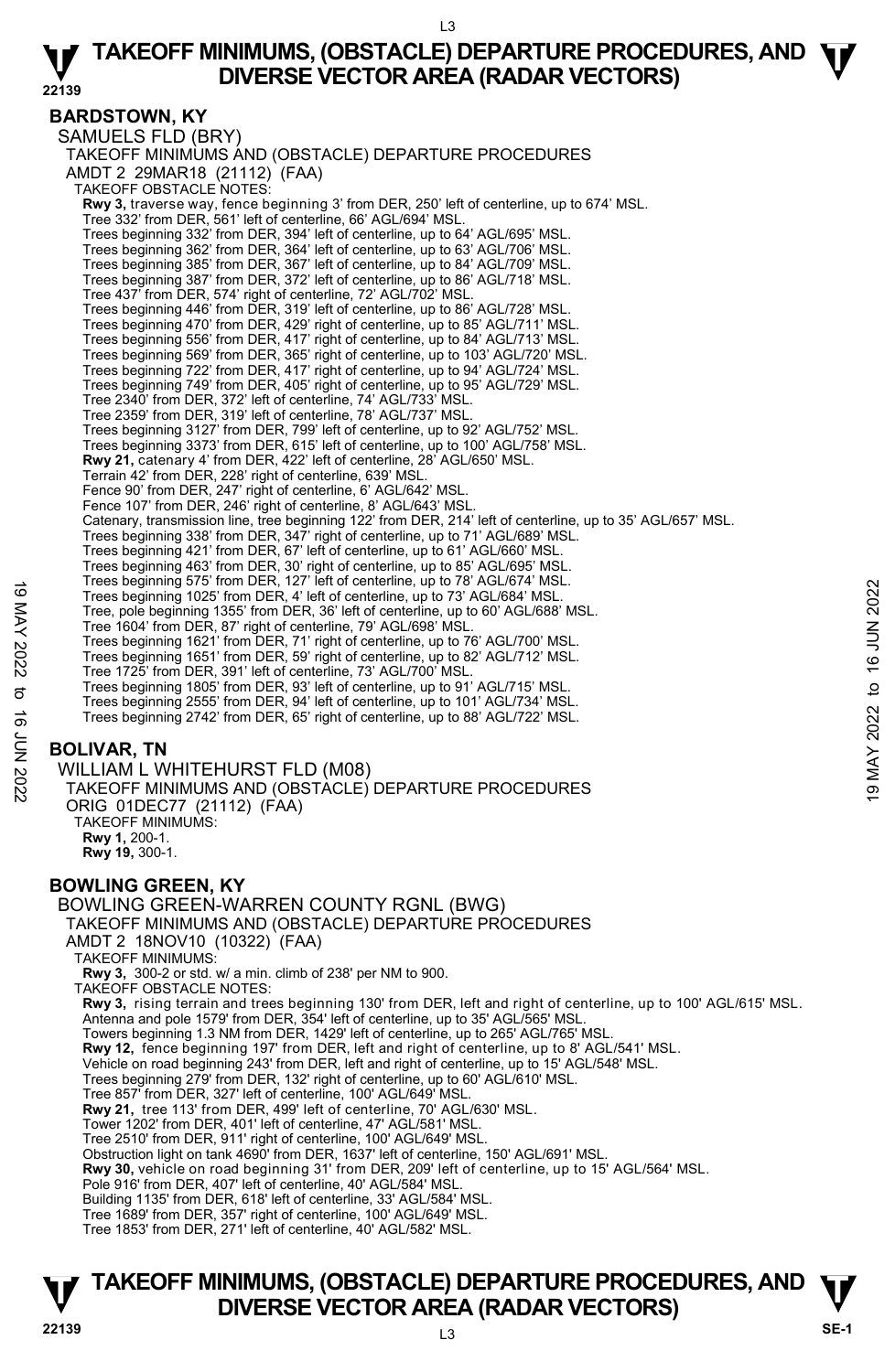# **BRISTOL/JOHNSON/KINGSPORT, TN**

TRI-CITIES (TRI)

TAKEOFF MINIMUMS AND (OBSTACLE)DEPARTURE PROCEDURES AMDT 7A 09NOV17 (17313) (FAA) DEPARTURE PROCEDURE: Use TRICITIES DEPARTURE.

# **CAMDEN, TN**

BENTON COUNTY (0M4)

TAKEOFF MINIMUMS AND (OBSTACLE) DEPARTURE PROCEDURES AMDT 1 27AUG09 (09239) (FAA)

DEPARTURE PROCEDURE:

**Rwy 4,** climb heading 037° to 900 before turning left. TAKEOFF OBSTACLE NOTES:

**Rwy 4,** trees beginning 539' from DER, 25' right of centerline, up to 100' AGL/534' MSL. Trees beginning 1067' from DER, 57' left of centerline, up to 100' AGL/549' MSL. Utility poles beginning 951' from DER, 325' left of centerline, 40' AGL/501' MSL. **Rwy 22,** trees beginning 1158' from DER, 597' left of centerline, up to 100' AGL/619' MSL. Trees beginning 1753' from DER, 925' right of centerline, up to 100' AGL/549' MSL.

# **CAMPBELL AAF (KHOP)**

FORT CAMPBELL, KY

TAKEOFF MINIMUMS AND (OBSTACLE) DEPARTURE PROCEDURES TAKEOFF OBSTACLE NOTES: **Rwy 18,** touchdown reflector 85' from DER, 109' left of centerline, 4' AGL/564' MSL.

Touchdown reflector 104' from DER, 109' right of centerline, 4' AGL/563' MSL. **Rwy 23,** tree line 1029' from DER, 541' left of centerline, 60' AGL/590' MSL.

**Rwy 36,** tree line 1199' from DER, 591' left of centerline, 60' AGL/607' MSL.

# **CAMPBELLSVILLE, KY**

TAYLOR COUNTY (AAS) TAKEOFF MINIMUMS AND (OBSTACLE) DEPARTURE PROCEDURES ORIG-A 08NOV18 (18312) (FAA) TAKEOFF MINIMUMS: **Rwy 5,** std. w/min. climb of 260' per NM to 2000 or 1000-2½ for VCOA. VCOA: **Rwy 5,** obtain ATC approval for VCOA when requesting IFR clearance. Climb in visual conditions to cross Taylor County Airport at or above 1800 before proceeding on course. TAKEOFF OBSTACLE NOTES: **Rwy 5,** building, trees beginning 56' from DER, 398' left of centerline, up to 25' AGL/945' MSL.<br>Fence 208' from DER, 267' right of centerline, 9' AGL/933' MSL. Fence 724' from DER, 329' right of centerline, 6' AGL/939' MSL. Transmission line, poles beginning 1467' from DER, 877' right of centerline, up to 26' AGL/968' MSL. Trees beginning 1856' from DER, 168' right of centerline, up to 81' AGL/1002' MSL.<br>Poles, transmission line, trees beginning 1935' from DER, 668' left of centerline, up to 36' AGL/980' MSL. Transmission line, poles, trees beginning 2133' from DER, 258' left of centerline, up to 39' AGL/981' MSL. Trees beginning 2248' from DER, 464' left of centerline, up to 83' AGL/1005' MSL Trees beginning 3256' from DER, 856' right of centerline, up to 91' AGL/1031' MSL. Tree 3956' from DER, 1143' left of centerline, 89' AGL/1025' MSL. **Rwy 23,** vehicles on roadway beginning 3' from DER, 427' left of centerline, up to 13' AGL/882' MSL. Vehicles on roadway 4' from DER, 346' right of centerline, 16' AGL/883' MSL.<br>Transmission line, poles beginning 81' from DER, 400' right of centerline, up to 29' AGL/894' MSL. Tree 573' from DER, 591' left of centerline, 49' AGL/909' MSL. Tree 669' from DER, 575' left of centerline, 60' AGL/920' MSL. COMPERILISVILLE, KY<br>
TAYLOR COUNTY (AAS)<br>
TAKEOFF MINIMUMS AND (OBSTACLE) DEPARTURE PROCEDURES<br>
TAKEOFF MINIMUMS:<br>
TAKEOFF MINIMUMS:<br>
TAKEOFF MINIMUMS:<br>
TAKEOFF MINIMUMS:<br>
TAKEOFF MINIMUMS:<br>
TAKEOFF MINIMUMS:<br>
TAKEOFF MI

Building 1094' from DER, 156' right of centerline, 39' AGL/899' MSL.

Trees, elevator beginning 1145' from DER, 248' right of centerline, up to 65' AGL/926' MSL.

Tree 2732' from DER, 738' left of centerline, 69' AGL/949' MSL.

Tree 3722' from DER, 1197' left of centerline, 112' AGL/978' MSL.

Tree 4854' from DER, 1708' left of centerline, 100' AGL/999' MSL.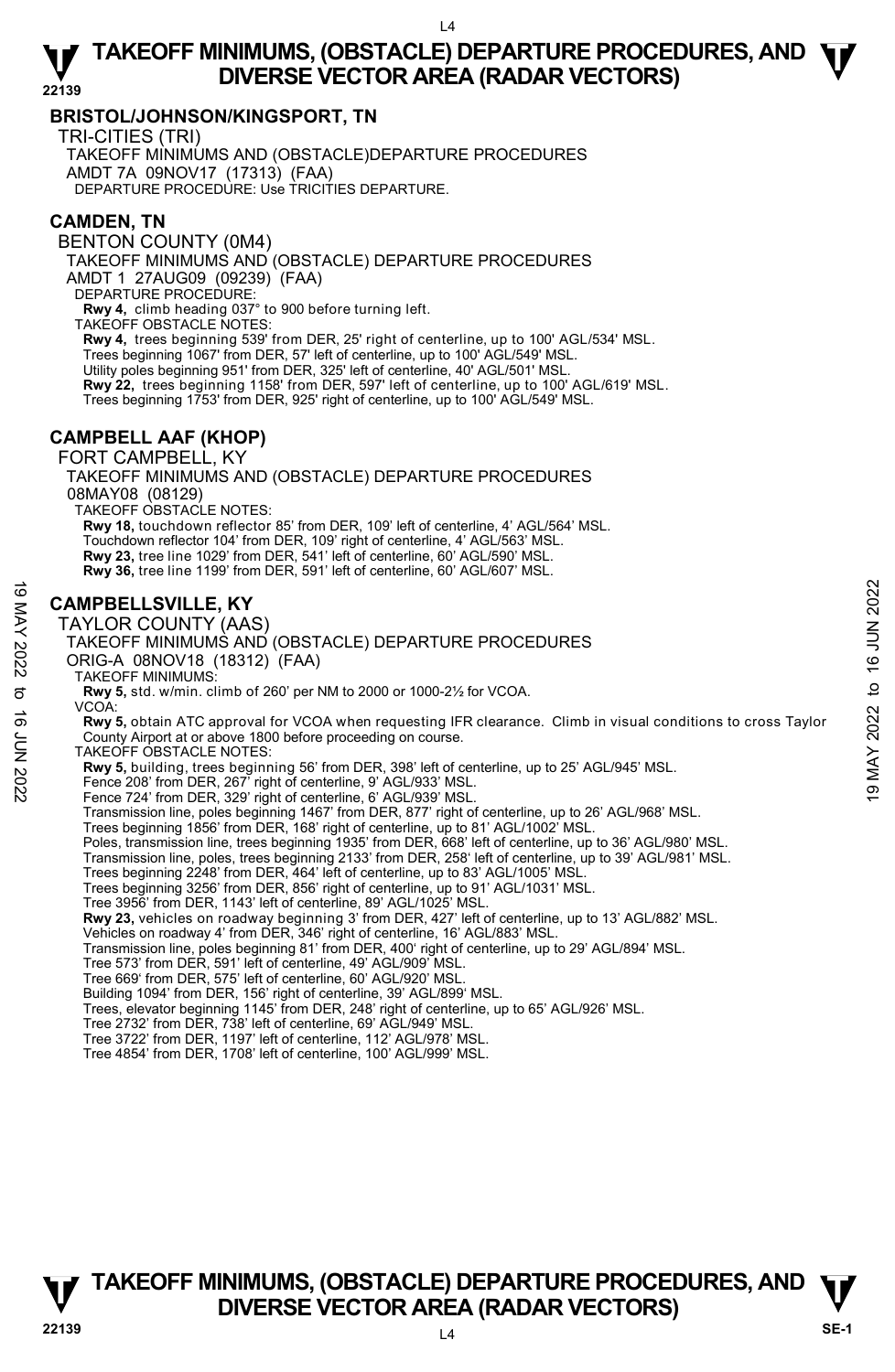## **CENTERVILLE, TN**

CENTERVILLE MUNI (GHM) TAKEOFF MINIMUMS AND (OBSTACLE) DEPARTURE PROCEDURES AMDT 1 10DEC15 (15344) (FAA) TAKEOFF OBSTACLE NOTES: **Rwy 2,** vehicle on road 8' from DER, 156' left of centerline, 17' AGL/770' MSL, up sloping ground 131' from DER, 383' left of centerline, up to 785 MSL. Building 1375' from DER, 621' right of centerline, 25' AGL/815' MSL. Building 440' from DER, 528' left of centerline, 25' AGL/810' MSL. Trees beginning 47' from DER, 433' right of centerline, up to 60' AGL/821' MSL. Trees beginning 451' from DER, 346' right of centerline, up to 76' AGL/839' MSL. Trees beginning 716' from DER, 328' right of centerline, up to 81' AGL/860' MSL. Trees beginning 726' from DER, 540' right of centerline, up to 67' AGL/860' MSL. Trees beginning 745' from DER, 413' left of centerline, up to 62' AGL/862' MSL. Trees beginning 1174' from DER, 577' right of centerline, up to 85' AGL/875' MSL. Trees beginning 1438' from DER, 844' right of centerline, up to 87' AGL/887' MSL. Trees beginning 1955' from DER, 869' right of centerline, up to 93' AGL/893' MSL. Trees beginning 861' from DER, left and right of centerline, up to 43' AGL/856' MSL. Power poles beginning 1390' from DER, 61' right of centerline, 28' AGL/808' MSL. **Rwy 20,** power pole 37' from DER, 453' left of centerline, 35' AGL/793' MSL. Trees beginning 103' from DER, 508' left of centerline, up to 54' AGL/820' MSL. Vehicle on road 442' from DER, 56' right of centerline, 17' AGL/777' MSL. Vehicle on road 467' from DER, 127' left of centerline, 17' AGL/779' MSL. Power pole 436' from DER, 286' left of centerline, 50' AGL/811' MSL. Trees beginning 398' from DER, 402' left of centerline, up to 73' AGL/849' MSL. Trees beginning 524' from DER, 522' right of centerline, up to 70' AGL/833' MSL. Trees beginning 583' from DER, 321' right of centerline, up to 62' AGL/827' MSL. Trees beginning 608' from DER, 193' right of centerline, up to 57' AGL/818' MSL. Trees beginning 678' from DER, 567' right of centerline, up to 76' AGL/840' MSL. Tree beginning 694' from DER, 602' right of centerline, up to 86' AGL/850' MSL. Trees beginning 468' from DER, left and right of centerline, up to 44' AGL/839' MSL. **CHATTANOOGA, TN**  LOVELL FLD (CHA) TAKEOFF MINIMUMS AND (OBSTACLE) DEPARTURE PROCEDURES AMDT 12 03JAN19 (21168) (FAA) TAKEOFF MINIMUMS: **Rwy 15,** 300-2¼ or std. w/min. climb of 375' per NM to 1100. **Rwy 33,** 500-3 or std. w/min. climb of 330' per NM to 1300. DEPARTURE PROCEDURE: **Rwy 2,** climb heading 022° to 2400 before turning. **Rwy 15,** climb heading 150° to 1400 before turning. Thees beginning 466 from DER, felt and right of centerline, up to 44 AGLASS9 MISL.<br> **CHATTANOOGA, TN**<br>
LOVELL FLD (CHA)<br>
TAKEOFF MINIMUMS AND (OBSTACLE) DEPARTURE PROCEDURES<br>
AND T12 03JAN19 (21168) (FAA)<br>
TAKEOFF MINIMUM TAKEOFF OBSTACLE NOTES: **Rwy 2**, vegetation 279' from DER, 555' left of centerline, 676' MSL. Vehicles on road 812' from DER, 644' right of centerline, 695' MSL. Tree 869' from DER, 600' left of centerline, 720' MSL. Tree 918' from DER, 623' right of centerline, 718' MSL. Trees beginning 938' from DER, 503' right of centerline, up to 733' MSL. Trees beginning 968' from DER, 646' left of centerline, up to 731' MSL. Trees beginning 1075' from DER, 520' left of centerline, up to 94' AGL/748' MSL. Tree 2045' from DER, 915' right of centerline, 742' MSL. Trees beginning 2054' from DER, 203' right of centerline, up to 748' MSL. **Rwy 15,** pole and tank beginning 61' from DER, 410' right of centerline, up to 32' AGL/705' MSL. Tank 164' from DER, 489' left of centerline, 687' MSL. Poles beginning 241' from DER, 287' right of centerline, up to 713' MSL. Tree and vehicles on road beginning 351' from DER, 181' right of centerline, up to 733' MSL. Pole and vehicles on road beginning 376' from DER, 5' left of centerline, up to 690' MSL. Terrain, vehicles on road, and trees beginning 424' from DER, 40' right of centerline, up to 764' MSL.<br>Tree and vehicles on road beginning 578' from DER, 43' left of centerline, up to 717' MSL. Pole and trees beginning 630' from DER, 68' left of centerline, up to 739' MSL. Tree 745' from DER, 618' right of centerline, 771' MSL. Transmission line, vehicles on road, poles, and trees beginning 826' from DER, 14' right of centerline, up to 774' MSL. Trees beginning 1052' from DER, 401' left of centerline, up to 755' MSL. Pole and trees beginning 1164' from DER, 211' left of centerline, up to 758' MSL. Pole and trees beginning 1256' from DER, 33' left of centerline, up to 764' MSL. Trees beginning 1542' from DER, 7' left of centerline, up to 91' AGL/765' MSL. Trees beginning 1905' from DER, 102' left of centerline, up to 766' MSL. Signs, poles, and trees beginning 2634' from DER, 2' left of centerline, up to 770' MSL. Pole 3005' from DER, 899' right of centerline, 798' MSL. Pole and trees beginning 3009' from DER, 12' right of centerline, up to 130' AGL/809' MSL. Trees beginning 3179' from DER, 836' left of centerline, up to 772' MSL. Tree 3439' from DER, 1408' left of centerline, 781' MSL.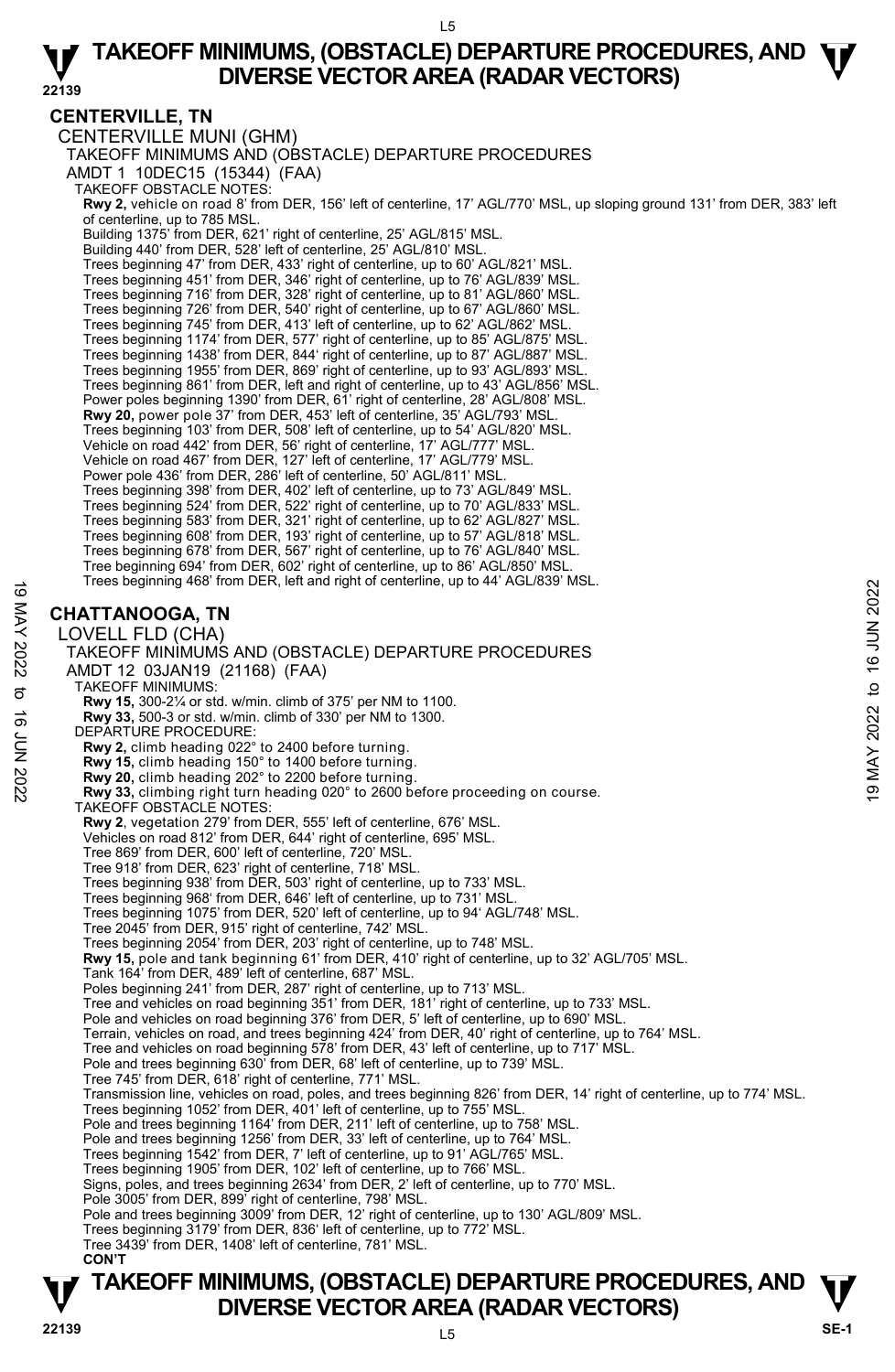L6

#### **22139 TAKEOFF MINIMUMS, (OBSTACLE) DEPARTURE PROCEDURES, AND**  $\Psi$ **<br>DIVERSE VECTOR AREA (RADAR VECTORS) DIVERSE VECTOR AREA (RADAR VECTORS)**

**CHATTANOOGA, TN (CON'T)**  LOVELL FLD (CHA) (CON'T) **Rwy 15 (CON'T),** trees beginning 3485' from DER, 908' left of centerline, up to 786' MSL.<br>Trees beginning 3572' from DER, 770' left of centerline, up to 790' MSL. Tree 3764' from DER, 1357' left of centerline, 797' MSL. Trees beginning 3768' from DER, 172' left of centerline, up to 810' MSL. Trees beginning 3997' from DER, 37' left of centerline, up to 815' MSL. Trees beginning 4268' from DER, 1446' left of centerline, up to 832' MSL. Trees beginning 4393' from DER, 213' left of centerline, up to 864' MSL. Trees beginning 4494' from DER, 1190' left of centerline, up to 865' MSL. Trees beginning 4544' from DER, 371' left of centerline, up to 876' MSL. Trees beginning 4633' from DER, 790' left of centerline, up to 891' MSL. Trees beginning 4753' from DER, 1165' left of centerline, up to 892' MSL. Trees beginning 4798' from DER, 445' left of centerline, up to 899' MSL. Vehicles on road, poles, buildings, and trees beginning 4912' from DER, 124' left of centerline, up to 904' MSL. Tree 5276' from DER, 207' right of centerline, 77' AGL/810' MSL. Tree 5301' from DER, 185' right of centerline, 84' AGL/820' MSL. Trees beginning 5338' from DER, 63' right of centerline, up to 82' AGL/826' MSL. Pole, vehicles on road, buildings, and trees beginning 5455' from DER, 181' left of centerline, up to 925' MSL. Building 1.0 NM from DER, 25<sup>7</sup> right of centerline, 831' MSL. Poles and trees beginning 1.0 NM from DER, 4' left of centerline, up to 86' AGL/946' MSL. Trees beginning 1.0 NM from DER, 410' right of centerline, up to 845' MSL. Trees beginning 1.0 NM from DER, 487' right of centerline, up to 847' MSL. Trees beginning 1.0 NM from DER, 315' right of centerline, up to 864' MSL. Trees beginning 1.0 NM from DER, 113' right of centerline, up to 865' MSL. Trees beginning 1.0 NM from DER, 315' right of centerline, up to 866' MSL. Trees and poles beginning 1.0 NM from DER, 37' right of centerline, up to 869' MSL. Trees beginning 1.1 NM from DER, 340' right of centerline, up to 877' MSL. Tree 1.1 NM from DER, 231' right of centerline, 892' MSL. Tree 1.1 NM from DER, 644' right of centerline, 900' MSL. Tree 1.1 NM from DER, 440' right of centerline, 906' MSL. Trees beginning 1.1 NM from DER, 545' right of centerline, up to 921' MSL. Pole and trees beginning 1.1 NM from DER, 83' right of centerline, up to 936' MSL. Trees, buildings, towers, and antennas beginning 1.1 NM from DER, 14' right of centerline, up to 88' AGL/940' MSL. Tree 1.8 NM from DER, 1924' left of centerline, 73' AGL/957' MSL.  **Rwy 20,** lighting 9' from DER, 55' left of centerline, 2' AGL/682' MSL. Tree 611' from DER, 585' left of centerline, 735' MSL. Trees beginning 816' from DER, 698' right of centerline, up to 719' MSL. Trees beginning 1062' from DER, 688' right of centerline, up to 736' MSL. Tree 2714' from DER, 1047' right of centerline, 758' MSL. Trees beginning 2724' from DER, 1156' right of centerline, up to 763' MSL. Trees beginning 2905' from DER, 791' right of centerline, up to 771' MSL. Trees beginning 3618' from DER, 938' right of centerline, up to 118' AGL/786' MSL. Trees beginning 1.1 NM from DER, 545' right of centerline, up to 921' MSL.<br>
Pole and trees beginning 1.1 NM from DER, 837' right of centerline, up to 936' MSL.<br>
Trees, buildings, towers, and antennas beginning 1.1 NM from Terrain and tree beginning 151' from DER, 324' right of centerline, up to 725' MSL. Trees beginning 263' from DER, 431' right of centerline, up to 727' MSL. Trees beginning 411' from DER, 9' right of centerline, up to 751' MSL. Pole and trees beginning 1682' from DER, 25' left of centerline, up to 87' AGL/746' MSL. Trees beginning 1928' from DER, 57' left of centerline, up to 101' AGL/749' MSL. Trees beginning 2014' from DER, 18' left of centerline, up to 93' AGL/750' MSL. Trees beginning 2130' from DER, 195' left of centerline, up to 106' AGL/755' MSL. Trees beginning 2136' from DER, 54' left of centerline, up to 108' AGL/759' MSL. Trees beginning 2256' from DER, 261' right of centerline, up to 760' MSL. Tree 2295' from DER, 588' right of centerline, 766' MSL. Tree 2327' from DER, 464' right of centerline, 768' MSL. Trees beginning 2364' from DER, 219' right of centerline, up to 92' AGL/777' MSL. Tree 2403' from DER, 622' right of centerline, 782' MSL. Tree 2411' from DER, 389' right of centerline, 784' MSL. Tower, poles, and trees beginning 2414' from DER, 8' right of centerline, up to 790' MSL. Tree 2999' from DER, 127' left of centerline, 62' AGL/763' MSL. Trees beginning 3153' from DER, 1229' left of centerline, up to 769' MSL. Trees beginning 3254' from DER, 62' left of centerline, up to 90' AGL/781' MSL. Trees beginning 3548' from DER, 7' right of centerline, up to 85' AGL/796' MSL. Trees beginning 3699' from DER, 30' left of centerline, up to 100' AGL/795' MSL. Electrical system and trees beginning 3996' from DER, 8' left of centerline, up to 119' AGL/817' MSL. Trees beginning 4842' from DER, 51' right of centerline, up to 826' MSL. Electrical system and trees beginning 5227' from DER, 3' right of centerline, up to 86' AGL/838' MSL.<br>Transmission line 5583' from DER, 15' left of centerline, 90' AGL/823' MSL. Trees beginning 5626' from DER, 31' left of centerline, up to 836' MSL. Trees beginning 5707' from DER, 153' left of centerline, up to 840' MSL. Trees beginning 5902' from DER, 1339' left of centerline, up to 857' MSL. Trees beginning 1.0 NM from DER, 2' left of centerline, up to 858' MSL. Tree 1.1 NM from DER, 292' right of centerline, 846' MSL. **CON'T**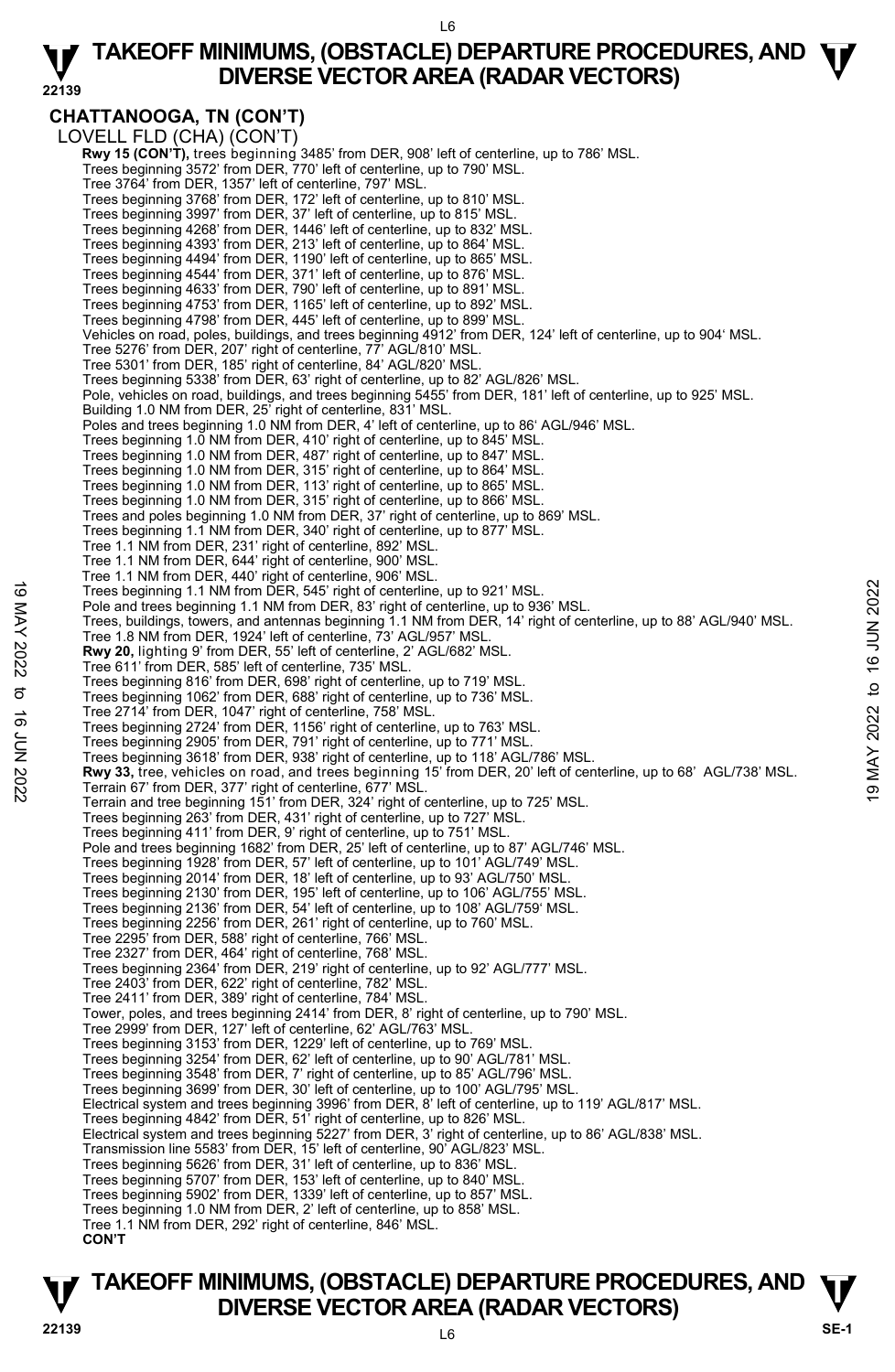L7

#### **22139 TAKEOFF MINIMUMS, (OBSTACLE) DEPARTURE PROCEDURES, AND**  $\Psi$ **<br>DIVERSE VECTOR AREA (RADAR VECTORS) DIVERSE VECTOR AREA (RADAR VECTORS)**

# **CHATTANOOGA, TN (CON'T)**

LOVELL FLD (CHA) (CON'T)

**Rwy 33 (CON'T),** trees beginning 1.1 NM from DER, 45' right of centerline, up to 862' MSL.<br>Trees beginning 1.1 NM from DER, 86' right of centerline, up to 888' MSL.

- Trees beginning 1.1 NM from DER, 6' right of centerline, up to 914' MSL. Trees beginning 1.2 NM from DER, 81' left of centerline, up to 875' MSL.
- 
- Trees beginning 1.2 NM from DER, 65' left of centerline, up to 876' MSL.
- Tree 1.2 NM from DER, 915' right of centerline, 918' MSL.
- Trees beginning 1.2 NM from DER, 407' right of centerline, up to 920' MSL.
- Tree 1.2 NM from DER, 1149' right of centerline, 923' MSL.
- Trees beginning 1.2 NM from DER, 284' right of centerline, up to 926' MSL. Trees beginning 1.2 NM from DER, 812' right of centerline, up to 929' MSL.
- 
- Tree 1.2 NM from DER, 1412' right of centerline, 931' MSL.
- Trees beginning 1.2 NM from DER, 480' right of centerline, up to 932' MSL.
- Trees beginning 1.2 NM from DER, 1292' right of centerline, up to 936' MSL.
- Pole and trees beginning 1.2 NM from DER, 659' right of centerline, up to 90' AGL/990' MSL.
- Trees beginning 1.7 NM from DER, 1629' left of centerline, up to 974' MSL. Trees beginning 1.9 NM from DER, 2446' left of centerline, up to 1002' MSL.
- 
- Tree 1.9 NM from DER, 3461' left of centerline, 1022' MSL.
- Pole and trees beginning 2.0 NM from DER, 241' left of centerline, up to 92' AGL/1099' MSL.
- Tree 2.3 NM from DER, 60' right of centerline, 84' AGL/1033' MSL.
- Tree 2.5 NM from DER, 1570' left of centerline, 105' AGL/1126' MSL.
- Tree 2.5 NM from DER, 1088' left of centerline, 1085' MSL.

# **CLARKSVILLE, TN**

OUTLAW FLD (CKV)

TAKEOFF MINIMUMS AND (OBSTACLE) DEPARTURE PROCEDURES

AMDT 2 28SEP06 (21280) (FAA)

- TAKEOFF MINIMUMS:
	- **Rwy 35,** 300-1 or std. w/min. climb of 240' per NM to 800, alternatively, with std. takeoff minimums and a normal 200'/NM climb gradient, takeoff must occur no later than 1900' prior to DER.
- TAKEOFF OBSTACLE NOTES:
- **Rwy 5,** multiple trees beginning 29' from DER, 135' right of centerline, up to 100' AGL/650' MSL.<br>Multiple trees beginning 787' from DER, 225' left of centerline, up to 100' AGL/626' MSL.
- 
- Road 41' from DER, 122' right of centerline, up to 15' AGL/541' MSL.
- Terrain 32' from DER, 414' right of centerline, 0' AGL/535' MSL.
- **Rwy 17,** multiple trees and poles beginning 14' from DER, 251' right of centerline, up to 100' AGL/621' MSL.
- Multiple trees beginning 174' from DER, 212' left of centerline, up to 59' AGL/608' MSL.
- **Rwy 23,** multiple trees beginning 184' from DER, 61' right of centerline, up to 100' AGL/593' MSL.<br>Multiple trees beginning 912' from DER, 106' left of centerline, up to 100' AGL/590' MSL.
- 
- Road 162' from DER, 7' right of centerline, up to 15' AGL/551' MSL.
- Cross on church 752' from DER, 237' left of centerline, 52' AGL/587' MSL.

**Rwy 35,** multiple trees, poles, and buildings beginning 929' from DER, 249' left of centerline, up to 75' AGL/645' MSL. 19 Complete the selection of the material of the material stream and the material stream and the material stream and the material street of exception of the MAY 5, multiple trees beginning 787 from DER, 135 right of cente

Multiple trees, poles and transmission towers beginning 959' from DER, 147' right of centerline, up to 100' AGL/695' MSL.

# **CLEVELAND, TN**

CLEVELAND RGNL JETPORT (RZR)

TAKEOFF MINIMUMS AND (OBSTACLE) DEPARTURE PROCEDURES

- AMDT 2 08NOV18 (18312) (FAA)
- TAKEOFF MINIMUMS:

**Rwy 21,** 300-1¾ or std. w/min. climb of 260' per NM to 1200. DEPARTURE PROCEDURE:

**Rwy 3,** climb heading 034° to 2200 before turning right.

**Rwy 21,** climb heading 214° to 2400 before proceeding on course.

TAKEOFF OBSTACLE NOTES:

**Rwy 21,** tree 3009' from DER, 676' left of centerline, 920' MSL.

- Tree 1.1 NM from DER, 2087' left of centerline, 1011' MSL.
- Tree 1.1 NM from DER, 2321' left of centerline, 1021' MSL.
- Tower 1.1 NM from DER, 65' left of centerline, 196' AGL/1054' MSL.
- Tower 1.4 NM from DER, 880' right of centerline, 225' AGL/1075' MSL.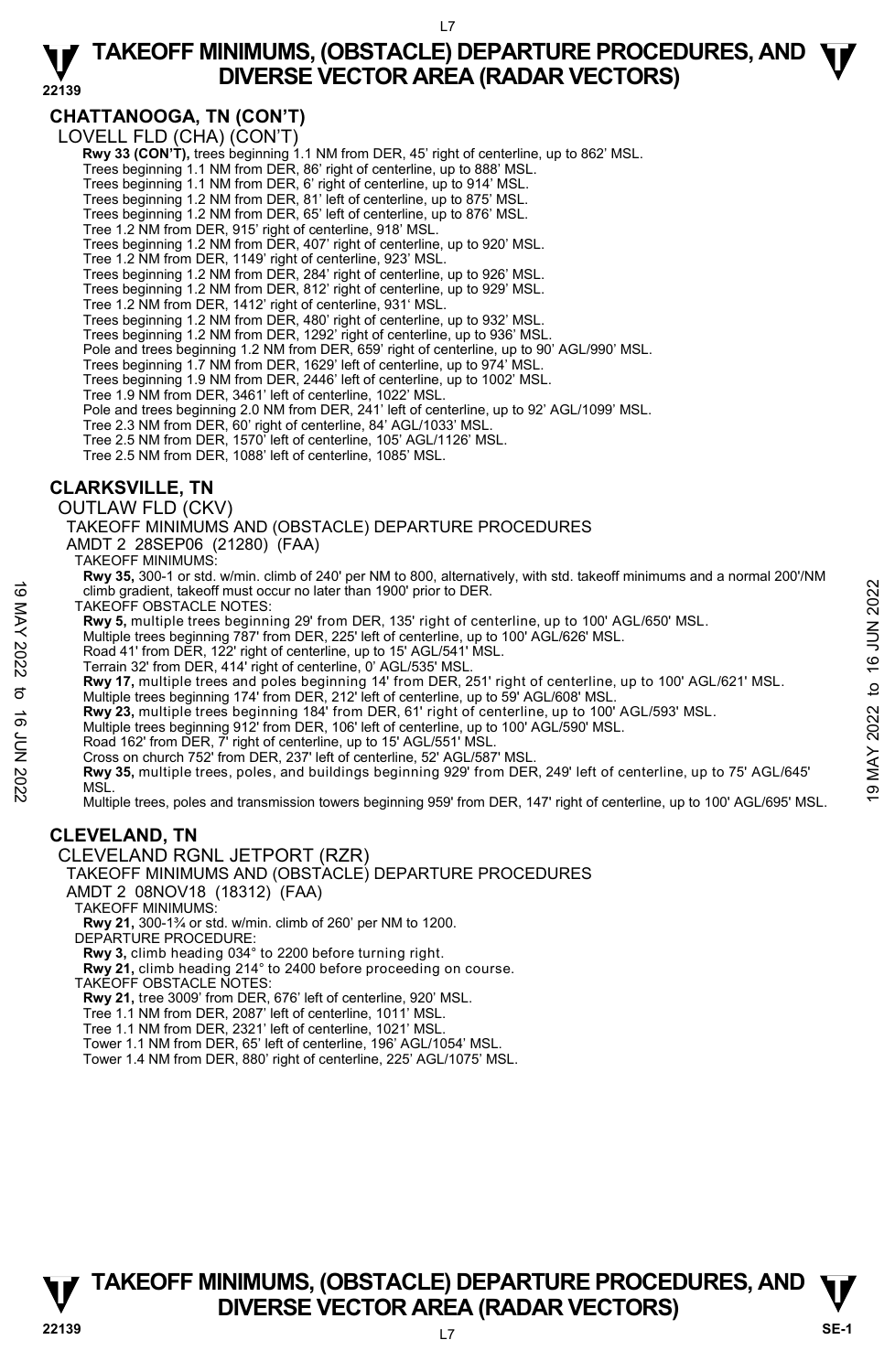# **COLUMBIA-MT. PLEASANT, TN**

MAURY COUNTY RGNL (MRC)

TAKEOFF MINIMUMS AND (OBSTACLE) DEPARTURE PROCEDURES

AMDT 3A 21JUN18 (21224) (FAA)

TAKEOFF MINIMUMS:

**Rwys 17, 35,** NA-Environmental.

**Rwy 6,** 300-1½ or std. w/min. climb of 301' per NM to 1100.

**Rwy 24,** 400-2¼ or std. w/min. climb of 278' per NM to 1200.

DEPARTURE PROCEDURE:

**Rwy 24,** climb heading 235° to 1200 before turning left. TAKEOFF OBSTACLE NOTES:

**Rwy 6**, trees beginning 1177' from DER, 591' left of centerline, up to 92' AGL/751' MSL.

Trees beginning 1123' from DER, 732' right of centerline, up to 96' AGL/745' MSL. Poles 24' from DER, 356' left of centerline, 42' AGL/691' MSL.

Trees beginning 2716' from DER, 921' left of centerline, up to 88' AGL/757' MSL.

**Rwy 24**, trees beginning 1819' from DER, 190' right of centerline, up to 124' AGL/739' MSL.

Trees beginning 1239' from DER, 700' left of centerline, up to 104' AGL/718' MSL.

Trees beginning 1299' from DER, 217' left of centerline, up to 96' AGL/712' MSL.

Pole 21' from DER, 487' right of centerline, 23' AGL/677' MSL.

Trees beginning 1725' from DER, 10' left of centerline, up to 106' AGL/719' MSL. Trees beginning 2607' from DER, 324' left of centerline, up to 107' AGL/735' MSL.

## **COPPERHILL, TN**

MARTIN CAMPBELL FLD (1A3) TAKEOFF MINIMUMS AND (OBSTACLE) DEPARTURE PROCEDURES ORIG 25AUG11 (21280) (FAA) TAKEOFF MINIMUMS: **Rwy 2,** std. w/min. climb of 433' per NM to 3000, or 2400-3 for climb in visual conditions. **Rwy 20,** std. w/min. climb of 402' per NM to 3900, or 2400-3 for climb in visual conditions.

DEPARTURE PROCEDURE:

**Rwy 2,** climb heading 019° to 4000 before proceeding on course or for climb in visual conditions cross Martin Campbell Fld at or above 4000 before proceeding on course. 19 METANTOEDURE:<br>
The New 2, climb heading 019° to 4000 before proceeding on course or for climb in visual conditions cross Martin<br>
Campbell Fld at or above 4000 before proceeding on course or for climb in visual conditio

**Rwy 20,** climb heading 199°to 3900 before proceeding on course or for climb in visual conditions cross Martin Campbell Fld at or above 4000 before proceeding on course.

TAKEOFF OBSTACLE NOTES:

**Rwy 2,** trees beginning 28' from DER, 133' left of centerline, up to 100' AGL/2186' MSL.<br>Trees beginning 104' from DER, 144' right of centerline, up to 100' AGL/1860' MSL.

**Rwy 20,** trees beginning 1' from DER, 163' left of centerline, up to 100' AGL/1827' MSL. Terrain 119' from DER, 2' left of centerline, 1775' MSL.

Trees beginning 4' from DER, 156' right of centerline, up to 100' AGL/1827' MSL.

# **COVINGTON, KY**

CINCINNATI/NORTHERN KENTUCKY INTL (CVG)

TAKEOFF MINIMUMS AND (OBSTACLE) DEPARTURE PROCEDURES AMDT 1 08APR10 (10098) (FAA)

TAKEOFF OBSTACLE NOTES:

**Rwy 9,** trees beginning 4562' from DER, 900' left of centerline, up to 94' AGL/1003' MSL.

Trees 3385' from DER, 1117' right of centerline, up to 59' AGL/988' MSL. **Rwy 18C,** trees beginning 1882' from DER, 834' left of centerline, up to 75' AGL/974' MSL.

Trees 3473' from DER, 904' right of centerline, up to 70' AGL/929' MSL.  **Rwy 18R,** trees beginning 3221' from DER, 895' left of centerline, up to 85' AGL/964' MSL. **Rwy 36C,** trees beginning 956' from DER, 613' right of centerline, up to 94' AGL/963' MSL. **Rwy 36R,** light pole 1476' from DER, 813' left of centerline, 47' AGL/926' MSL.

Trees 1602' from DER, 754' right of centerline, up to 59' AGL/938' MSL.

# **COVINGTON, TN**

COVINGTON MUNI (M04)

TAKEOFF MINIMUMS AND (OBSTACLE) DEPARTURE PROCEDURES ORIG-A 03APR14 (14093) (FAA)

TAKEOFF OBSTACLE NOTES:

**Rwy 1,** vehicle on road 513' from DER, 13' right of centerline, up to 15' AGL/294' MSL.<br>**Rwy 19,** fence beginning 150' from DER, 248' right of centerline, up to 2' AGL/284' MSL.

Trees beginning 500' from DER, 60' left of centerline, up to 55' AGL/356' MSL.

Building and trees beginning 1793' from DER, 304' right of centerline, up to 60' AGL/372' MSL.

# **T T TAKEOFF MINIMUMS, (OBSTACLE) DEPARTURE PROCEDURES, AND V** DIVERSE VECTOR AREA (RADAR VECTORS) **V**<br>22139 SE-1

L8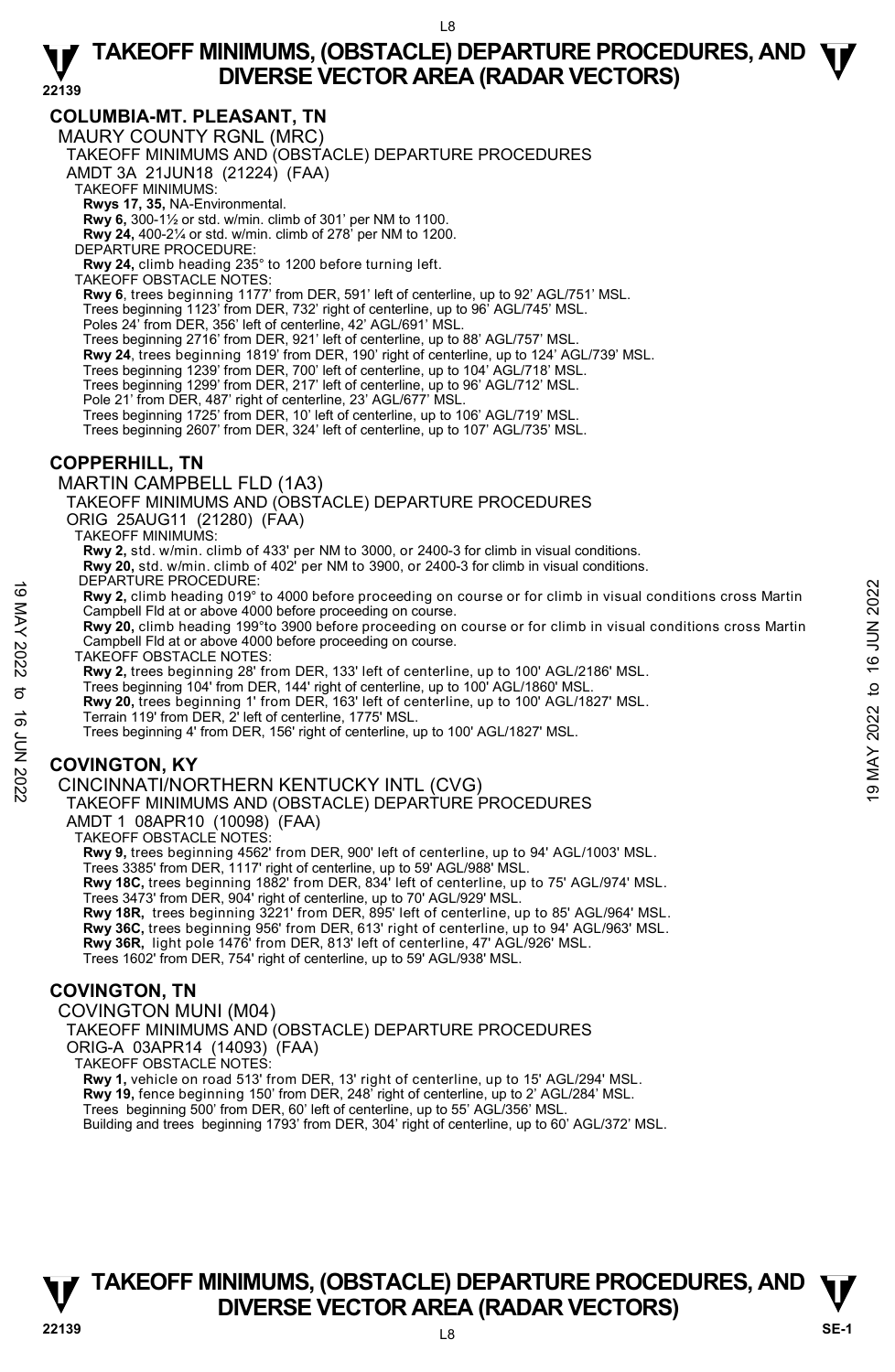# **CROSSVILLE, TN**

CROSSVILLE MEML-WHITSON FLD (CSV)

TAKEOFF MINIMUMS AND (OBSTACLE) DEPARTURE PROCEDURES

ORIG 04SEP03 (21112) (FAA)

TAKEOFF OBSTACLE NOTES:

**Rwy 8,** trees 31' from DER, 499' left of centerline, 60' AGL/1905' MSL.

Trees 572' from DER, 499' left of centerline, 75' AGL/1889' MSL.

Trees 8' from DER, 438' right of centerline, 30' AGL/1873' MSL.

Bush 76' from DER, 213' right of centerline, 8' AGL/1872' MSL.

**Rwy 26,** tree 43' from DER, 468' left of centerline, 26' AGL/1910' MSL.

Numerous trees 94 to 576' from DER, 355 to 583' right of centerline, 40 to 70' AGL/1901 to 1927' MSL.

Pole 141' from DER, 474' right of centerline, 50' AGL/1914' MSL.

Tree 1083' from DER, 363' right of centerline, 74' AGL/1922' MSL.

Tree 343' from DER, 538' left of centerline, 68' AGL/1939' MSL.

# **CYNTHIANA, KY**

CYNTHIANA-HARRISON COUNTY (0I8)

TAKEOFF MINIMUMS AND (OBSTACLE) DEPARTURE PROCEDURES ORIG 13NOV14 (14317) (FAA)

TAKEOFF MINIMUMS:

**Rwy 11,** 300-1½ or std. w/ min. climb of 510' per NM to 1000.

**Rwy 29,** 300-1¼ or std. w/ min. climb of 240' per NM to 1000. TAKEOFF OBSTACLE NOTES:

**Rwy 11,** multiple trees beginning 25' from DER, 56' left of centerline, up to 108' AGL/819' MSL. Fence 942' from DER, 643' left of centerline, 17' AGL/767' MSL.

Multiple trees beginning 1067' from DER, along and right of course, up to 125' AGL/908' MSL. Multiple trees beginning 1090' from DER, along and left of course, up to 114' AGL/900' MSL.

Terrain beginning 1201' from DER, 1' left of centerline, up to 837' MSL.

Multiple poles beginning 1265' from DER, 4' left of centerline, up to 67' AGL/879' MSL. Multiple buildings beginning 1642' from DER, 3' left of centerline, up to 19' AGL/832' MSL. Terrain beginning 1881' from DER, 4' right of centerline. up to 859' MSL.

Multiple fences beginning 1907' from DER, 26' left of centerline, up to 15' AGL/838' MSL.<br>Multiple fences beginning 2266' from DER, 22' right of centerline, up to 13' AGL/855' MSL.

Multiple buildings beginning 2274' from DER, 7' right of centerline, up to 33' AGL/872' MSL.

Multiple poles beginning 2331' from DER, 39' right of centerline, up to 70' AGL/897' MSL.

Vehicles on road beginning 2356' from DER, left and right of centerline, up to 15' AGL/833' MSL.<br>Antenna 2879' from DER, 753' right of centerline, 36' AGL/856' MSL. Terrain beginning 1881' from DER, 4' right of center ine, up to 19 AGL/838' MSL.<br>
Multiple fences beginning 1907' from DER, 26' left of centerline, up to 15' AGL/838' MSL.<br>
Multiple fences beginning 2226' from DER, 22' ri

**Rwy 29,** runway end lights 11' from DER, 113' right of centerline, 3' AGL/722' MSL.

Multiple trees beginning 37' from DER, 18' right of centerline, up to 85' AGL/856' MSL.

Bushes beginning 82' from DER, 201' left of centerline, up to 11' AGL/728' MSL. Multiple buildings beginning 217' from DER, 272' right of centerline, up to 23' AGL/757' MSL.

Railroad beginning 412' from DER, crossing left and right of centerline, up to 23' AGL/780' MSL.

Multiple trees beginning 440' from DER, 12' left of centerline, up to 111' AGL/894' MSL. Multiple poles beginning 968' from DER, 153' left of centerline, up to 35' AGL/755' MSL.

Flag pole 1409' from DER, 798' right of centerline, 51' AGL/781' MSL.

Multiple poles beginning 1453' from DER, 73' right of centerline, up to 50' AGL/771' MSL.<br>Multiple buildings beginning 4754' from DER, 342' left of centerline, up to 51' AGL/851' MSL.

# **DANVILLE, KY**

STUART POWELL FLD (DVK)

## TAKEOFF MINIMUMS AND (OBSTACLE) DEPARTURE PROCEDURES

AMDT 1 20OCT11 (21280) (FAA)

TAKEOFF MINIMUMS:

**Rwys 1, 19,** NA-Obstacles.

**Rwy 30,** 500-3 or std. w/min. climb of 290' per NM to 1600. DEPARTURE PROCEDURE:

**Rwy 30,** climb heading 305° to 1700 before turning left.

TAKEOFF OBSTACLE NOTES:

**Rwy 12,** trees beginning 1938' from DER, 603' left of centerline, up to 100' AGL/1100' MSL.<br>**Rwy 30,** trees and building beginning 8' from DER, 269' left of centerline, up to 100' AGL/1080' MSL.

Trees and obstruction light DME, beginning 459' from DER, 114' right of centerline, up to 100' AGL/1105' MSL.

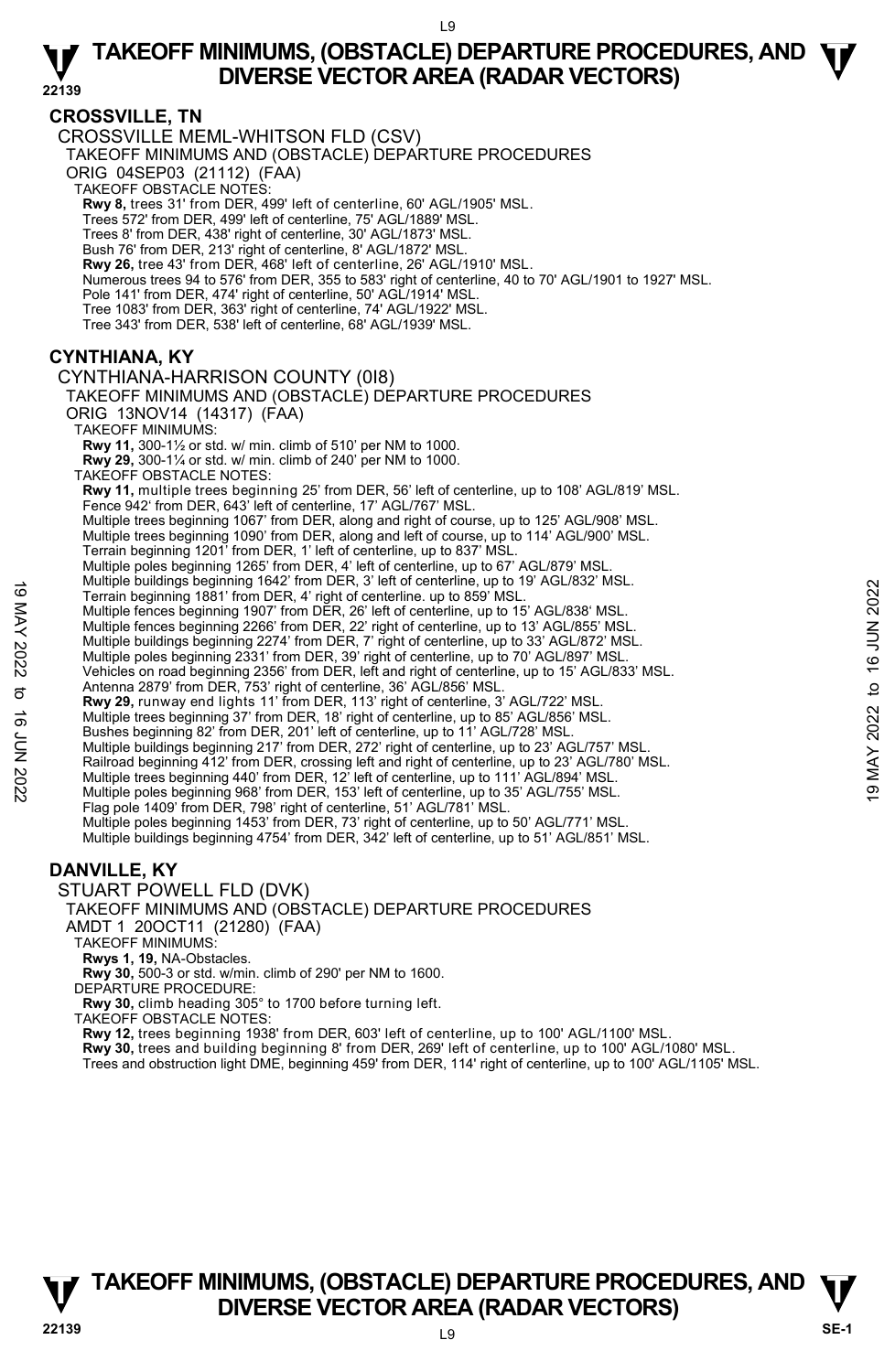**22139 DAYTON, TN**  MARK ANTON (2A0) TAKEOFF MINIMUMS AND (OBSTACLE) DEPARTURE PROCEDURES AMDT 3 25AUG11 (11237) (FAA) TAKEOFF MINIMUMS: **Rwy 3,** 300-1¼ or std. w/min. climb of 205' per NM to 1000, or alternatively, with std. takeoff minimums and a normal 200' per NM climb gradient, takeoff must occur no later than 1200' prior to DER. DEPARTURE PROCEDURE: **Rwy 3,** climb heading 033° to 2100 before turning left. **Rwy 21,** climb heading 213° to 1500 before turning right. TAKEOFF OBSTACLE NOTES: **Rwy 3,** vehicles on roadway beginning 106' from DER, left and right of centerline, up to 15' AGL/736' MSL. Fence 85' from DER, 498' right of centerline, 15' AGL/726' MSL. Bushes and trees beginning 117' from DER, left and right of centerline, up to 100' AGL/878' MSL. **Rwy 21,** rising terrain and trees beginning 9' from DER, left and right of centerline, up to 100' AGL/821' MSL. **DICKSON, TN**  DICKSON MUNI (M02) TAKEOFF MINIMUMS AND (OBSTACLE) DEPARTURE PROCEDURES AMDT 3 17JUN21 (21168) (FAA) TAKEOFF MINIMUMS: **Rwy 17,** 400-1½ or std. w/min. climb of 370' per NM to 1400.<br>TAKEOFF OBSTACLE NOTES: **Rwy 17,** electrical system beginning 22' from DER, 401' left of centerline, up to 74' AGL/901' MSL. Trees beginning 166' from DER, 152' right of centerline, up to 71' AGL/913' MSL. Electrical system, vehicle on road beginning 469' from DER, 325' left of centerline, up to 34' AGL/906' MSL.<br>Tree 533' from DER, 324' left of centerline, 44' AGL/924' MSL. Tree, building beginning 592' from DER, 395' left of centerline, up to 66' AGL/943' MSL. Tree, electrical system, fence, vehicle on road beginning 718' from DER, 4' left of centerline, up to 79' AGL/957' MSL.<br>Tree, electrical system, building beginning 1079' from DER, 19' right of centerline, up to 41' AGL/919 Tree, electrical system, building beginning 1175' from DER, 5' right of centerline, up to 68' AGL/957' MSL. Tree, electrical system beginning 1298' from DER, 30' right of centerline, up to 73' AGL/967' MSL. Tree, building, electrical system beginning 1377' from DER, 56' right of centerline, up to 72' AGL/968' MSL. Trees beginning 1710' from DER, 293' left of centerline, up to 86' AGL/968' MSL. Trees beginning 1815' from DER, 90' left of centerline, up to 90' AGL/969' MSL. Trees beginning 1863' from DER, 22' left of centerline, up to 96' AGL/970' MSL.<br>Trees beginning 2529' from DER, 349' right of centerline, up to 105' AGL/984' MSL.<br>Trees beginning 2974' from DER, 217' right of centerline, u Trees beginning 3068' from DER, 81' right of centerline, up to 92' AGL/994' MSL. Trees beginning 3106' from DER, 34' left of centerline, up to 85' AGL/983' MSL. Trees beginning 3150' from DER, 3' right of centerline, up to 86' AGL/1002' MSL. Trees beginning 3188' from DER, 21' left of centerline, up to 92' AGL/988' MSL. Tree 3856' from DER, 9' left of centerline, 92' AGL/992' MSL. Trees beginning 3888' from DER, 139' left of centerline, up to 92' AGL/997' MSL. Trees beginning 4053' from DER, 162' right of centerline, up to 104' AGL/1008' MSL. Trees beginning 4069' from DER, 290' left of centerline, up to 89' AGL/1010' MSL. Tree, electrical system beginning 4086' from DER, 45' left of centerline, up to 97' AGL/1021' MSL. Tree, electrical system beginning 4208' from DER, 24' right of centerline, up to 98' AGL/1016' MSL. Tree, electrical\_system beginning 4562' from DER, 140' left of centerline, up to 80' AGL/1026 ' MSL.<br>Trees beginning 4578' from DER, 39' right of centerline, up to 79' AGL/1018' MSL. Tree, electrical system beginning 4634' from DER, 273' left of centerline, up to 78' AGL/1028' MSL. Trees beginning 4742' from DER, 8' left of centerline, up to 78' AGL/1032' MSL. Trees beginning 4918' from DER, 12' right of centerline, up to 65' AGL/1023' MSL. Tank, tree beginning 5055' from DER, 39' right of centerline, up to 95' AGL/1057' MSL. Tank 1.3 NM from DER, 1975' right of centerline, 199' AGL/1137' MSL. Antenna 1.3 NM from DER, 1994' right of centerline, 205' AGL/1147' MSL. Tower, antenna beginning 1.3 NM from DER, 2326' right of centerline, up to 318' AGL/1256' MSL. Tower 1.5 NM from DER, 2028' left of centerline, 300' AGL/1189' MSL. Antenna 1.5 NM from DER, 2037' left of centerline, 290' AGL/1176' MSL. **Rwy 35,** fence 30' from DER, 395' left of centerline, 7' AGL/901' MSL.<br>Tree, vehicle of road beginning 87' from DER, 139' left of centerline, up to 59' AGL/951' MSL. Tree 503' from DER, 331' right of centerline, 75' AGL/913' MSL. Trees beginning 553' from DER, 428' right of centerline, up to 94' AGL/923' MSL. Trees beginning 727' from DER, 25' right of centerline, up to 96' AGL/948' MSL. Tree, electrical system beginning 730' from DER, 518' left of centerline, up to 93' AGL/961' MSL. Trees beginning 938' from DER, 25' left of centerline, up to 90' AGL/963' MSL. Trees beginning 1605' from DER, 30' left of centerline, up to 87' AGL/976' MSL. Trees beginning 1765' from DER, 166' right of centerline, up to 70' AGL/949' MSL. Tree 1993' from DER, 625' left of centerline, 75' AGL/980' MSL. Trees beginning 2195' from DER, 39' left of centerline, up to 80' AGL/984' MSL. Tree 2453' from DER, 41' right of centerline, 56' AGL/959' MSL. Tree, electrical system, building beginning 1075' from DER, 5' right of centerline, up to 68' AGL/957' MSL.<br>Tree, electrical system beginning 1298' from DER, 50' right of centerline, up to 68' AGL/957' MSL.<br>Tree, electrica

Trees beginning 2632' from DER, 148' left of centerline, up to 86' AGL/986' MSL.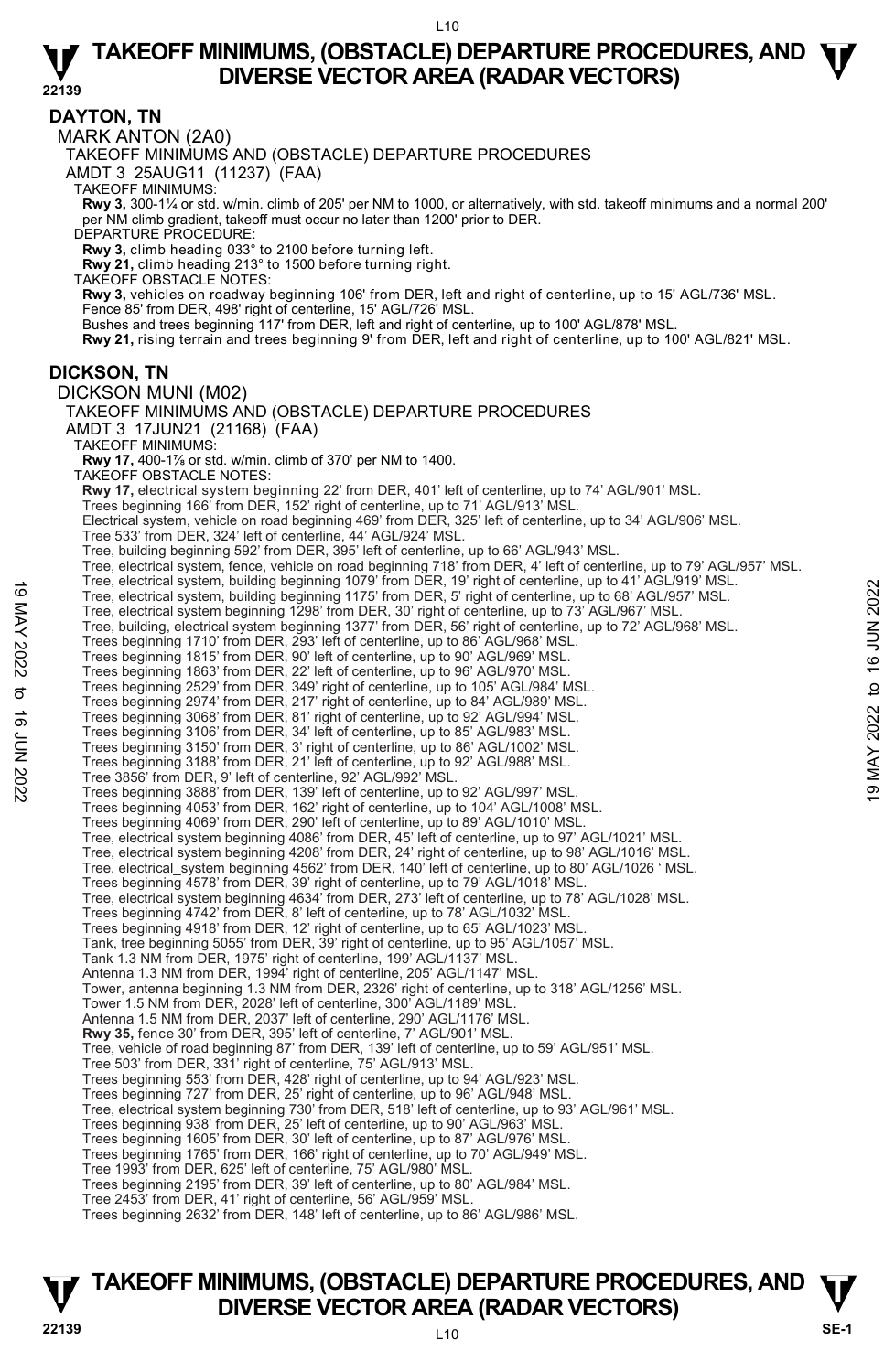**22139** 

## **DYERSBURG, TN**

DYERSBURG RGNL (DYR)

TAKEOFF MINIMUMS AND (OBSTACLE) DEPARTURE PROCEDURES

AMDT 1A 07OCT21 (21280) (FAA)

TAKEOFF OBSTACLE NOTES:

**Rwy 4,** trees beginning 182' from DER, 410' left of centerline, up to 400' MSL.

**Rwy 22**, tree 1395' from DER, 420' right of centerline, 361' MSL. Trees beginning 1484' from DER, 770' left of centerline, up to 381' MSL.

Tree 1652' from DER, 674' right of centerline, 384' MSL.

Trees beginning 1793' from DER, 448' right of centerline, up to 387' MSL.

## **ELIZABETHTON, TN**

ELIZABETHTON MUNI (0A9)

TAKEOFF MINIMUMS AND (OBSTACLE) DEPARTURE PROCEDURES

ORIG-A 16AUG18 (18228) (FAA)

TAKEOFF MINIMUMS:

**Rwy 6,** NA-obstacles.

**Rwy 24,** 600-2 w/ min climb of 415' per NM to 7000 or 3500-3 for VCOA.

DEPARTURE PROCEDURE

**Rwy 24,** climb heading 244° to 3300 before proceeding on course.

VCOA:

**Rwy 24,** obtain ATC approval for VCOA when requesting IFR clearance. Climb in visual conditions to cross Elizabethton Muni Airport at or above 4900 before proceeding on course.

TAKEOFF OBSTACLE NOTES: **Rwy 24,** numerous trees beginning 1655' from DER, 931' right of centerline, up to 100' AGL/2099' MSL. Numerous trees 1.36 NM from DER, 2353' left of centerline, up to 100' AGL/2179' MSL. Power line 5898' from DER, 973' left of centerline, up to 200' AGL/1759' MSL.

Power line 1.13 NM from DER, 584' right of centerline, up to 200' AGL/1849' MSL.

## **ELIZABETHTOWN, KY**

#### ADDINGTON FLD (EKX)

TAKEOFF MINIMUMS AND (OBSTACLE) DEPARTURE PROCEDURES

- AMDT 1 08JUN06 (21168) (FAA)
- DEPARTURE PROCEDURE:

**Rwy 5,** climb via heading 050° to 1800 before proceeding on course. TAKEOFF OBSTACLE NOTES:

**Rwy 5,** multiple trees beginning 1404' from DER, 466' left of centerline, up to 96' AGL/835' MSL.

**Rwy 23,** multiple trees and power lines beginning 7' from DER, 372' left of centerline, up to 100' AGL/899' MSL.<br>Multiple trees and power lines beginning 2416' from DER, 25' right of centerline, up to 100' AGL/869' MSL. **ELIZABETHTOWN, KY**<br>
ADDINGTON FLD (EKX)<br>
TAKEOFF MINIMUMS AND (OBSTACLE) DEPARTURE PROCEDURES<br>
AMDT 1 08JUN06 (21168) (FAA)<br>
DEPARTURE PROCEDURE:<br>
AW 5, climb via heading 05° to 1800 before proceeding on course.<br>
TAKEOFF

# **FALMOUTH, KY**

GENE SNYDER (K62)

TAKEOFF MINIMUMS AND (OBSTACLE) DEPARTURE PROCEDURES

ORIG 27SEP07 (07270) (FAA)

TAKEOFF MINIMUMS:

**Rwy 3,** 300-1¼ or std. w/ a min. climb of 417' per NM to 1300.

TAKEOFF OBSTACLE NOTES:

**Rwy 3,** tower 5831' from DER, 340' left of centerline, 106' AGL/1037' MSL.

**Rwy 21,** trees beginning 300' from DER, left and right of centerline, up to 100' AGL/979' MSL.

# **FAYETTEVILLE, TN**

FAYETTEVILLE MUNI (FYM) TAKEOFF MINIMUMS AND (OBSTACLE) DEPARTURE PROCEDURES AMDT 1 07MAR13 (13066) (FAA) TAKEOFF OBSTACLE NOTES: **Rwy 2,** terrain 5' from DER, 495' right of centerline, 985' MSL. Vehicles on road beginning 534' from DER, left and right of centerline, up to 15' AGL/1004' MSL. Trees beginning 742' from DER, 26' left of centerline, up to 100' AGL/1109' MSL. Trees beginning 987' from DER, 468' right of centerline, up to 100' AGL/1089' MSL. **Rwy 20,** trees beginning 82' from DER, 451' right of centerline, up to 100' AGL/1059' MSL.<br>Trees beginning 835' from DER, 420' left of centerline, up to 100' AGL/1059' MSL.

Tree 1428' from DER, on centerline, 100' AGL/1014' MSL.

Trees beginning 1719' from DER, 55' left of centerline, up to 100' AGL/1099' MSL.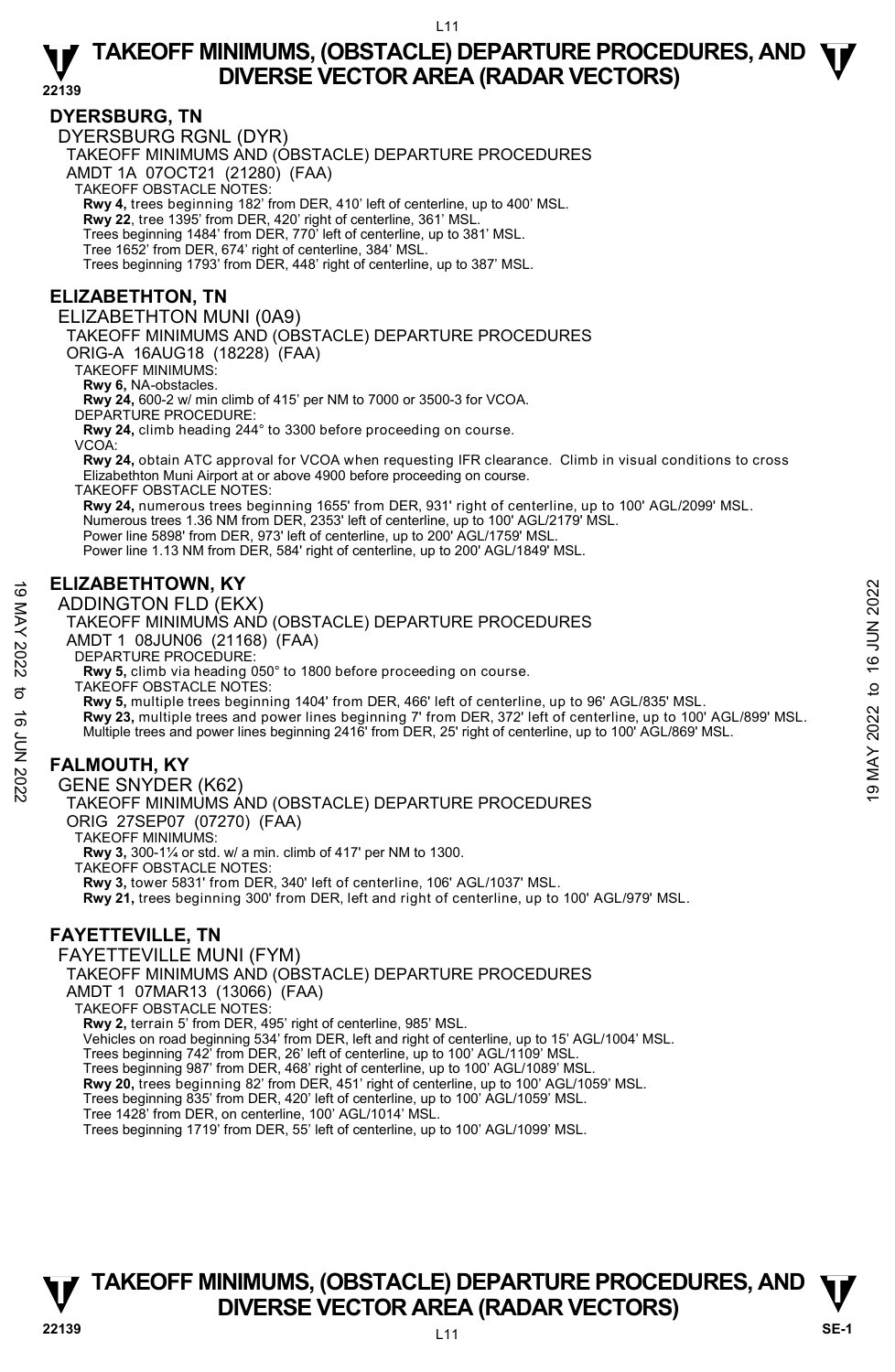# **FLEMINGSBURG, KY**

FLEMING-MASON (FGX)

TAKEOFF MINIMUMS AND (OBSTACLE) DEPARTURE PROCEDURES

ORIG 07MAY09 (09127) (FAA)

TAKEOFF OBSTACLE NOTES:

**Rwy 7,** tree 53' from DER, 498' right of centerline, 50' AGL/929' MSL. **Rwy 25,** tree 126' from DER, 158' right of centerline, 34' AGL/914' MSL.

Tree 525' from DER, 152' right of centerline, 41' AGL/921' MSL.

Tree 505' from DER, 127' right of centerline, 38' AGL/918' MSL. Tree 587' from DER, 201' right of centerline, 40' AGL/920' MSL.

## **FRANKFORT, KY**

CAPITAL CITY (FFT)

TAKEOFF MINIMUMS AND (OBSTACLE) DEPARTURE PROCEDURES AMDT 3 02MAY13 (13122) (FAA)

TAKEOFF OBSTACLE NOTES:

**Rwy 7,** trees beginning 285' from DER, 76' right of centerline, up to 100' AGL/887' MSL.

Pole 2549' from DER, 484' right of centerline, 34' AGL/855' MSL.

Terrain beginning 25' from DER, left and right of centerline up to 837' MSL. Trees beginning 1638' from DER, 14' left of centerline, up to 100' AGL/903' MSL.

Vehicle 946' from DER, 17' AGL/836' MSL.

**Rwy 25,** trees beginning 199' from DER, 98' right of centerline, up to 100' AGL/892' MSL.<br>Navaid and vehicle beginning 226' from DER, 256' right of centerline, up to 17' AGL/840' MSL.

Terrain beginning 2' from DER, left and right of centerline, 850' MSL.

Trees beginning 510' from DER, 69' left of centerline, up to 100' AGL/879' MSL.

Poles beginning 198' from DER, 527' left of centerline, up to 38' AGL/852' MSL. Vehicle and building beginning 449' from DER, 434' left of centerline, up to 17' AGL/837' MSL.

# **FULTON, KY**

#### FULTON (1M7) TAKEOFF MINIMUMS AND (OBSTACLE) DEPARTURE PROCEDURES ORIG 24MAR22 (22083) (FAA) TAKEOFF MINIMUMS: **Rwy 9,** 400-1¾ or std. w/min. climb of 314' per NM to 900. TAKEOFF OBSTACLE NOTES:  **Rwy 9,** trees, vehicles on roads, pole beginning 5' from DER, on centerline, up to 91' AGL/487' MSL. Poles, vehicles on roads beginning 38' from DER, 124' left of centerline, up to 25' AGL/423' MSL. Tree 338' from DER, 530' left of centerline, 94' AGL/493' MSL. Trees beginning 956' from DER, 665' left of centerline, up to 95' AGL/504' MSL. Trees beginning 2409' from DER, 822' right of centerline, up to 88' AGL/503' MSL. Tree 2582' from DER, 1025' right of centerline, 88' AGL/506' MSL. Trees beginning 2648' from DER, 773' right of centerline, up to 94' AGL/513' MSL. Trees beginning 3549' from DER, 16' left of centerline, up to 86' AGL/517' MSL. Trees beginning 3566' from DER, 42' right of centerline, up to 85' AGL/519' MSL. Trees beginning 4216' from DER, 1335' right of centerline, up to 104' AGL/530' MSL. Trees beginning 4349' from DER, 1229' right of centerline, up to 109' AGL/533' MSL. Tree 4551' from DER, 1650' right of centerline, 119' AGL/543' MSL. Tree 4646' from DER, 1709' right of centerline, 126' AGL/549' MSL. Antennas, towers beginning 1.3 NM from DER, 849' right of centerline, up to 327' AGL/725' MSL. Tower 1.5 NM from DER, 846' right of centerline, 258' AGL/666' MSL. **Rwy 27,** trees, pole beginning 261' from DER, 238' right of centerline, up to 106' AGL/464' MSL. Trees, pole, antenna beginning 323' from DER, 247' left of centerline, up to 82' AGL/449' MSL.<br>Tree, antenna beginning 971' from DER, 389' left of centerline, up to 80' AGL/460' MSL. Trees, antenna beginning 1241' from DER, 212' left of centerline, up to 84' AGL/464' MSL. Trees beginning 2315' from DER, 76' right of centerline, up to 110' AGL/472' MSL.<br>Tree 3412' from DER, 1000' left of centerline, 466' MSL.<br>Trees beginning 3451' from DER, 866' left of centerline, up to 106' AGL/470' MSL. Trees beginning 3480' from DER, 427' left of centerline, up to 114' AGL/471' MSL. FULTON (1M7)<br>
TAKEOFF MINIMUMS AND (OBSTACLE) DEPARTURE PROCEDURES<br>
ORIG 24MAR22 (22083) (FAA)<br>
TAKEOFF MINIMUMS:<br>
TAKEOFF MINIMUMS:<br>
TAKEOFF MINIMUMS:<br>
TAKEOFF MINIMUMS:<br>
TAKEOFF MINIMUMS:<br>
TAKEOFF MINIMUMS:<br>
TAKEOFF M

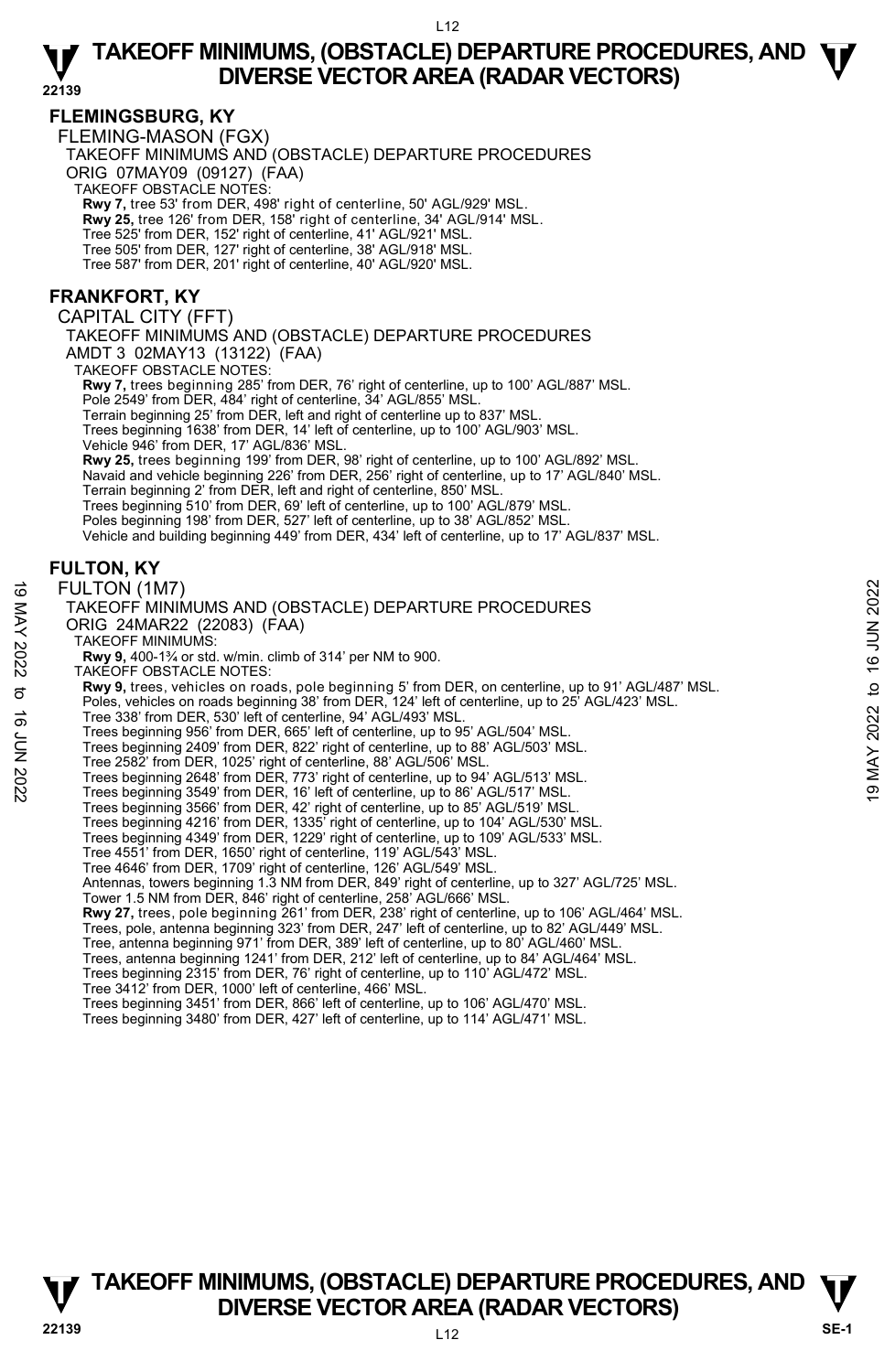## **GALLATIN, TN**

MUSIC CITY EXEC (XNX)

TAKEOFF MINIMUMS AND (OBSTACLE) DEPARTURE PROCEDURES

AMDT 4A 16JUL20 (21112) (FAA)

TAKEOFF MINIMUMS:

**Rwy 35,** 300-1½ or std. w/min. climb of 305' per NM to 900.

DEPARTURE PROCEDURES:

**Rwy 35,** climb heading 353° to 1800 before turning left. TAKEOFF OBSTACLE NOTES:

**Rwy 17,** trees beginning 99' from DER, left and right of centerline, up to 91' AGL/586' MSL.

Pole 537' from DER, 605' left of centerline, 34' AGL/549' MSL.

Trees beginning 940' from DER, left and right of centerline, up to 83' AGL/570' MSL.

**Rwy 35,** TL towers and poles beginning 131' from DER, left and right of centerline, up to 25' AGL/624' MSL.

Terrain beginning 171' from DER, 447' left of centerline, up to 592' MSL.

Vehicles on road beginning 199' from DER, left and right of centerline, up to 17' AGL/605' MSL. Trees and poles beginning 923' from DER, left and right of centerline, up to 91' AGL/702' MSL.

Buildings beginning 1023' from DER, left and right of centerline, up to 26' AGL/623' MSL.

TL towers beginning 1311' from DER, 452' left of centerline, up to 97' AGL/702' MSL.<br>Trees and poles beginning 3251' from DER, left and right of centerline, up to 96' AGL/718' MSL.

TL towers beginning 4374' from DER, 428' left of centerline, up to 95' AGL/722' MSL.

# **GEORGETOWN, KY**

GEORGETOWN-SCOTT COUNTY RGNL (27K)

TAKEOFF MINIMUMS AND (OBSTACLE) DEPARTURE PROCEDURES

ORIG-A 29MAR18 (18088) (FAA)

TAKEOFF OBSTACLE NOTES:

**Rwy 3,** Trees 3572' from DER, 162' left of centerline, 95' AGL/1042' MSL.

**Rwy 21,** Vehicle on road 270' from DER, 51' left of centerline, 15' AGL/944' MSL.

## **GLASGOW, KY**

GLASGOW MUNI (GLW)

TAKEOFF MINIMUMS AND (OBSTACLE) DEPARTURE PROCEDURES **GLASGOW, AY**<br>
GLASGOW MUNI (GLW)<br>
TAKEOFF MINIMUMS AND (OBSTACLE) DEPARTURE PROCEDURES<br>
AMDT 1 28JUN12 (12180) (FAA)<br>
TAKEOFF MINIMUMS:<br>
RW 8, 300-1 or std. w/ min. climb of 633' per NM to 1000.<br> **EVALUATE PROCEDURE:**<br>

AMDT 1 28JUN12 (12180) (FAA)

TAKEOFF MINIMUMS:

**Rwy 8,** 300-1½ or std. w/ min. climb of 633' per NM to 1000.

**Rwy 26,** 300-1 or std. w/ min. climb of 297' per NM to 1000.

DEPARTURE PROCEDURE:

**Rwy 8,** climb heading 075° to 1300 before turning right.

TAKEOFF OBSTACLE NOTES:

**Rwy 8,** tree 2118' from DER, 1048' left of centerline, up to 100' AGL/889' MSL.

Tree 2336' from DER, 909' left of centerline, up to 100' AGL/869' MSL.

Terrain beginning 49' from DER, 9' left of centerline, up to 785' MSL.

Terrain beginning 183' from DER, 69' right of centerline, up to 728' MSL.

**Rwy 26,** multiple trees beginning 2098' from DER, left and right of centerline, up to 100' AGL/869' MSL.

# **GODMAN AAF (KFTK)**

FORT KNOX, KY TAKEOFF MINIMUMS AND (OBSTACLE) DEPARTURE PROCEDURES DEPARTURE PROCEDURE: **Rwy 15,** 300-1. **Rwys 15, 18, 33, 36,** climb runway heading to 1200 before turning.

## **GREENEVILLE, TN**

GREENEVILLE MUNI (GCY)

TAKEOFF MINIMUMS AND (OBSTACLE) DEPARTURE PROCEDURES

AMDT 5A 21MAY20 (20142) (FAA)

TAKEOFF MINIMUMS:

**Rwy 5,** 300-2 w/min. climb of 250' per NM to 4000, or 2700-3 for climb in visual conditions.

**Rwy 23,** 300-1 w/min. climb of 285' per NM to 4400, or std. w/min. climb of 340' per NM to 4400, or 2700-3 for climb in visual conditions.

DEPARTURE PROCEDURE:

**Rwy 5,** climb on heading 054° to 4000 before turning right.

**Rwy 23,** climb on heading 234° to 4400 before turning left.

VCOA:

**All Rwys,** obtain ATC approval for VCOA when requesting IFR clearance. Climb in visual conditions, to cross Greeneville Muni airport at or above 4200 before proceeding on course.

TAKEOFF OBSTACLE NOTES:

**Rwy 5,** lighting 20' from DER, 91' left of centerline, 4' AGL/1604' MSL. Lighting 20' from DER, 88' right of centerline, 2' AGL/1603' MSL.

Terrain, vegetation beginning 65' from DER, 304' right of centerline, up to 1633' MSL.

Tree 85' from DER, 392' left of centerline, 1617' MSL.

**CON'T**

# **T T TAKEOFF MINIMUMS, (OBSTACLE) DEPARTURE PROCEDURES, AND DIVERSE VECTOR AREA (RADAR VECTORS) We consider the SE-1**  $\frac{1}{22139}$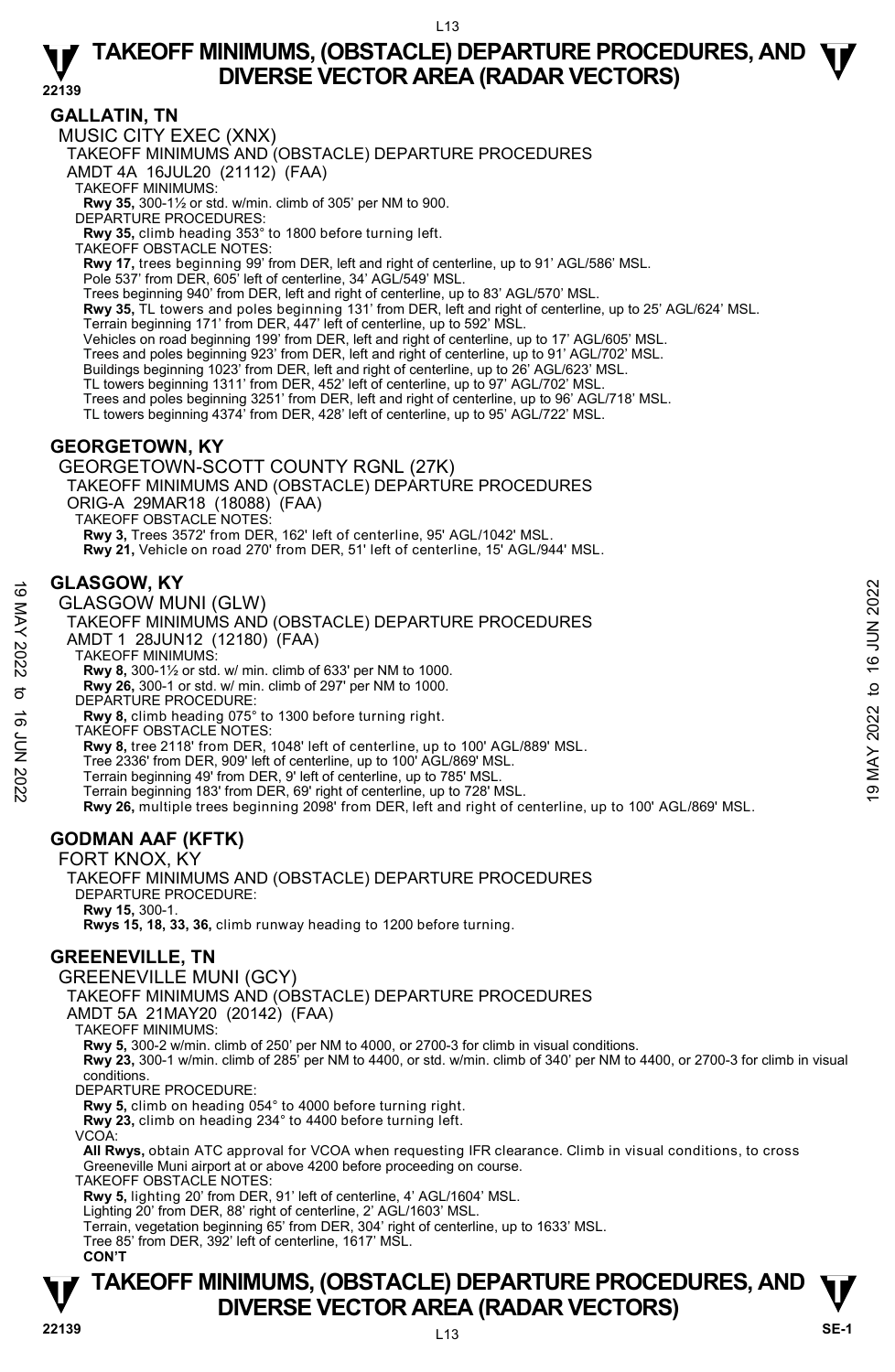# **GREENEVILLE, TN (CON'T)**

GREENEVILLE MUNI (GCY) (CON'T)

**Rwy 5 (CON'T), trees beginning 414' from DER, 346' right of centerline, up to 1645' MSL.** Trees beginning 543' from DER, 430' right of centerline, up to 1669' MSL.

Tree 1374' from DER, 746' right of centerline, 1728' MSL.

Trees beginning 1400' from DER, 288' right of centerline, up to 112' AGL/1757' MSL.

Tree, vegetation, terrain, fence beginning 1521' from DER, 32' right of centerline, up to 1789' MSL.

Trees beginning 3257' from DER, 17' left of centerline, up to 1716' MSL.<br>Trees beginning 3439' from DER, 589' right of centerline, up to 113' AGL/1791' MSL.<br>Trees beginning 3540' from DER, 318' right of centerline, up to 1

Trees beginning 3917' from DER, 18' right of centerline, up to 1857' MSL.<br>Tree, electrical system beginning 4545' from DER, 54' right of centerline, up to 100' AGL/1875' MSL.

Tree 4783' from DER, 6' left of centerline, 1740' MSL.

Tree 5064' from DER, 39' left of centerline, 94' AGL/1775' MSL.

Tree beginning 5112' from DER, 7' right of centerline, up to 100' AGL/1889' MSL. Trees beginning 5201' from DER, 28' left of centerline, up to 1789' MSL.

Tree 5877' from DER, 174' left of centerline, 87' AGL/1794' MSL.

Trees beginning 5977' from DER, 175' left of centerline, up to 1803' MSL. Tree 1 NM from DER, 197' left of centerline, 1805' MSL.

Trees beginning 1 NM from DER, 213' left of centerline, up to 1808' MSL.

Tree 1.4 NM from DER, 930' right of centerline, 1889' MSL. Tree 1.4 NM from DER, 749' right of centerline, 1889' MSL.

**Rwy 23,** tree, lighting, sign beginning 111' from DER, 29' left of centerline, up to 83' AGL/1629' MSL.

Tree 2912' from DER, 1183' left of centerline, 129' AGL/1666' MSL.

Tree 3817' from DER, 1398' right of centerline, 1698' MSL. Trees beginning 3998' from DER, 1398' right of centerline, up to 1728' MSL.

Trees beginning 4318' from DER, 1417' right of centerline, up to 1768' MSL.

Trees beginning 4362' from DER, 1332' right of centerline, up to 1773' MSL.

## **GREENVILLE, KY**

MUHLENBURG COUNTY (M21)

TAKEOFF MINIMUMS AND (OBSTACLE) DEPARTURE PROCEDURES

AMDT 2 31MAY12 (12152) (FAA)

TAKEOFF MINIMUMS:

**Rwy 6,** 300-1¾.

**Rwy 24,** 400-3 or std. w/min. climb of 465' per NM to 1000.

TAKEOFF OBSTACLE NOTES:

**Rwy 6,** terrain and trees beginning 246' from DER. 221' left of centerline, up to 100' AGL/539' MSL. **GREENVILLE, KY**<br>
MUHLENBURG COUNTY (M21)<br>
TAKEOFF MINIMUMS AND (OBSTACLE) DEPARTURE PROCEDURES<br>
TAKEOFF MINIMUMS AND (OBSTACLE) DEPARTURE PROCEDURES<br>
MUDT 2 31MAY12 (12152) (FAA)<br>
TAKEOFF MINIMUMS:<br>
TAKEOFF MINIMUMS:<br>
T

Terrain and trees beginning 1089' from DER, 35' right of centerline, up to 100' AGL/559' MSL. Trees 1415' from DER, 195' right of centerline, up to 100' AGL/609' MSL.

Trees 1.1 NM from DER, 2312' left of centerline, up to 100' AGL/689' MSL. Trees 1.4 NM from DER, 2564' left of centerline, up to 100' AGL/669' MSL.

**Rwy 24,** trees beginning 518' from DER, 363' left of centerline, up to 100' AGL/519' MSL.

Terrain and trees beginning 328' from DER, 502' right of centerline, up to 100' AGL/539' MSL. Trees 2659' from DER, 326' left of centerline, up to 100' AGL/569' MSL.

Tower 2.4 NM from DER, 4098' left of centerline, 218' AGL/818' MSL.

# **HARDINSBURG, KY**

BRECKINRIDGE COUNTY (I93)

#### TAKEOFF MINIMUMS AND (OBSTACLE) DEPARTURE PROCEDURES

ORIG 25APR19 (19115) (FAA)

TAKEOFF MINIMUMS:

**Rwy 28,** 300-2¼ or std. w/min. climb of 260' per NM to 1200 or alternatively, with std. takeoff minimums and a normal 200' per NM climb gradient, takeoff must occur no later than 1500' prior to DER.

DEPARTURE PROCEDURE:

**Rwy 28,** climb on heading 281° to 1200 before turning left.

TAKEOFF OBSTACLE NOTES:

**Rwy 10,** tree 222' from DER, 328' left of centerline, 54' AGL/749' MSL.

Trees beginning 352' from DER, 315' left of centerline, up to 96' AGL/775' MSL.

Tree 531' from DER, 437' right of centerline, 41' AGL/749' MSL.

**Rwy 28,** tree, pole beginning 94' from DER, 505' right of centerline, up to 65' AGL/749' MSL.<br>Tree 198' from DER, 361' left of centerline, 30' AGL/729' MSL.

Tree, pole beginning 502' from DER, 259' right of centerline, up to 80' AGL/750' MSL.

Trees beginning 688' from DER, 28' right of centerline, up to 89' AGL/765' MSL. Tree 930' from DER, 738' left of centerline, 77' AGL/755' MSL.

Tree 1091' from DER, 648' left of centerline, 89' AGL/770' MSL.

Trees beginning 1111' from DER, 643' left of centerline, up to 81' AGL/772' MSL. Trees beginning 1355' from DER, 210' right of centerline, up to 91' AGL/771' MSL.

Trees beginning 1477' from DER, 236' right of centerline, up to 97' AGL/777' MSL.

Tree 2226' from DER, 812' left of centerline, 72' AGL/775' MSL.

Tower 1.8 NM from DER, 581' left of centerline, 366' AGL/1007' MSL.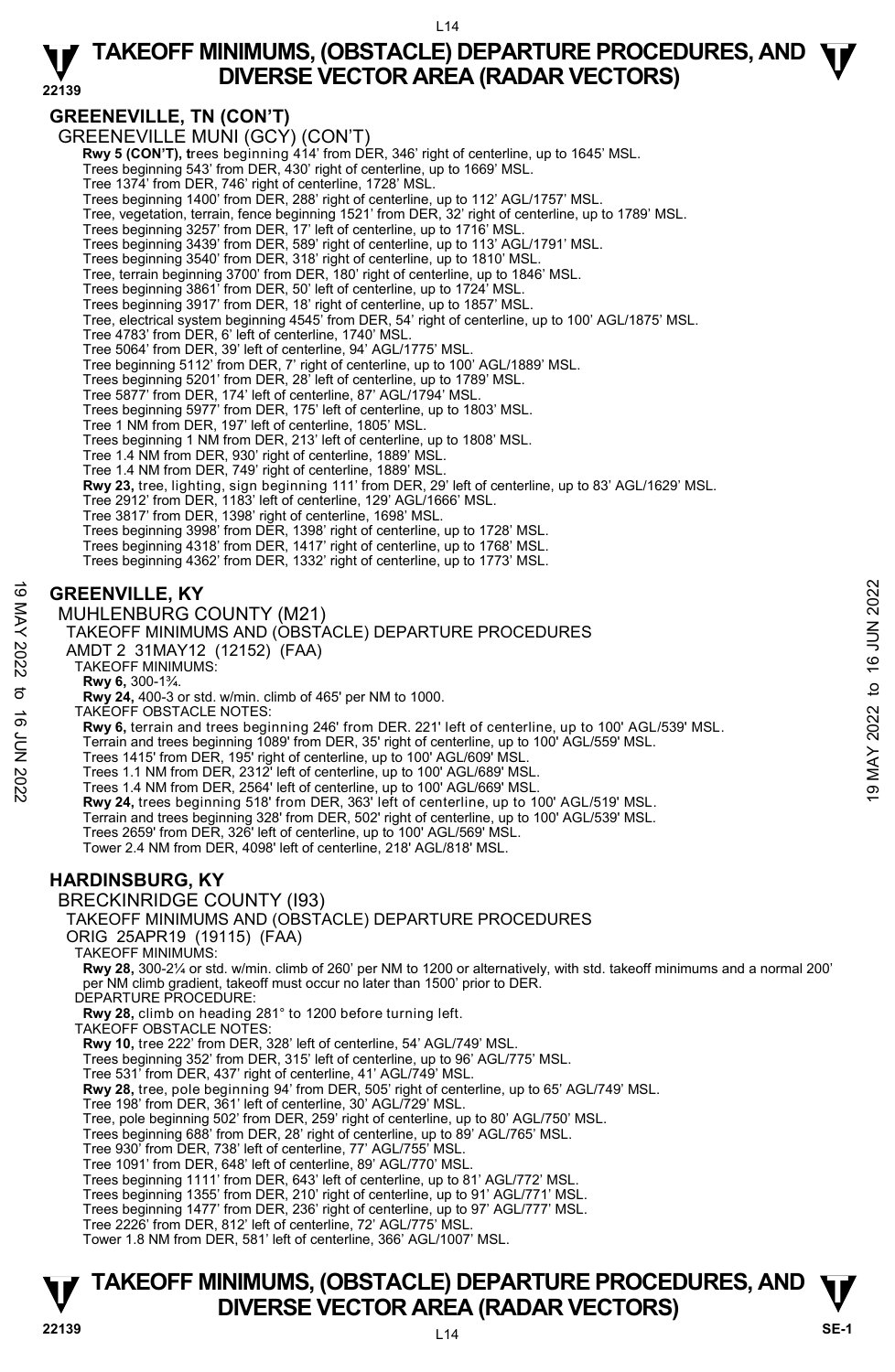## **HARLAN, KY**

TUCKER-GUTHRIE MEML (I35) TAKEOFF MINIMUMS AND (OBSTACLE) DEPARTURE PROCEDURES ORIG 21JUL16 (22139) (FAA) TAKEOFF MINIMUMS: **Rwy 8,** std. w/min. climb of 470' per NM to 4200 or 2800-3 for VCOA. **Rwy 26,** 1000-3 w/min. climb of 430' per NM to 3000 or 2800-3 for VCOA. DEPARTURE PROCEDURE: **Rwy 8,** climb on heading 080° to 4200 before proceeding on course. **Rwy 26,** climb on heading 250° to 4200 before proceeding on course. VCOA: **Rwys 8, 26,** obtain ATC approval for VCOA when requesting IFR clearance. Climb in visual conditions to cross Tucker-Guthrie Meml at or above 4200' before proceeding on course. TAKEOFF OBSTACLE NOTES: **Rwy 8,** trees beginning 350' from DER, 97' right of centerline, up to 100' AGL/1619' MSL. Trees beginning 359' from DER, 126' right of centerline, up to 100' AGL/1739' MSL. Trees beginning 1105' from DER, 308' right of centerline, up to 100' AGL/1779' MSL. Trees beginning 1471' from DER, 369' right of centerline, up to 100' AGL/1819' MSL. Trees beginning 3951' from DER, 826' right of centerline, up to 100' AGL/1859' MSL. Trees beginning 1.9 NM from DER, 3003' right of centerline, up to 100' AGL/2099' MSL.<br>Trees beginning 2.2 NM from DER, 2674' right of centerline, up to 100' AGL/2299' MSL.<br>Trees beginning 2.5 NM from DER, 1549' right of ce **Rwy 26,** trees beginning 113' from DER, 220' left of centerline, up to 100' AGL/1539' MSL. Trees beginning 187' from DER, 147' right of centerline, up to 100' AGL/1619' MSL. Trees beginning 2112' from DER, 677' right of centerline, up to 100' AGL/1739' MSL. Trees beginning 2913' from DER, 944' right of centerline, up to 100' AGL/1819' MSL. Tower 1.5 NM from DER, 1294' left of centerline, 343' AGL/1802' MSL. Trees beginning 1.7 NM from DER, 3222' right of centerline, up to 100' AGL/2139' MSL. **HARTFORD, KY**  OHIO COUNTY (JQD) TAKEOFF MINIMUMS AND (OBSTACLE) DEPARTURE PROCEDURES AMDT 1A 02MAY13 (13122) (FAA) TAKEOFF MINIMUMS: **Rwy 3,** 500-3 or std. w/ min. climb of 257' per NM to 1200. TAKEOFF OBSTACLE NOTES: **Rwy 3,** trees beginning 388' from DER, 508' right of centerline, up to 100' AGL/669' MSL. Trees beginning 1741' from DER, 890' left of centerline, up to 100' AGL/669' MSL. Tower 2.5 NM from DER, 3516' right of centerline, 290' AGL/950' MSL. **Rwy 21,** trees beginning 79' from DER, 294' right of centerline, up to 100' AGL/585' MSL. Trees beginning 95' from DER, 279' left of centerline, up to 100' AGL/568' MSL. **HAZARD, KY**  WENDELL H. FORD (CPF) TAKEOFF MINIMUMS AND (OBSTACLE) DEPARTURE PROCEDURES AMDT 3 05APR12 (12096) (FAA) TAKEOFF MINIMUMS: **Rwy 6 ,** 500-2¾. **Rwy 14,** 500-2¼ w/min. climb of 291' per NM to 2300 or 1000-3 for climb in visual conditions. **Rwy 24,** 500-2½. **Rwy 32,** 300-2¼ or std. w/min. climb of 363' per NM to 1700. DEPARTURE PROCEDURE: **Rwy 6,** climb heading 065° to 1900 before proceeding on course. **Rwy 14,** climb heading 145° to 2000 before proceeding on course, or for climb in visual conditions, cross Wendell H. Ford airport at or above 2100 before proceeding on course. **Rwy 24,** climb heading 245° to 1900 before proceeding on course. **Rwy 32,** climb heading 325° to 1700 before proceeding on course. OHIO COUNTY (JQD)<br>
TAKEOFF MINIMUMS AND (OBSTACLE) DEPARTURE PROCEDURES<br>
AMDT 1A 02MAY 13 (13122) (FAA)<br>
TAKEOFF MINIMUMS:<br>
TAKEOFF MINIMUMS:<br>
TAKEOFF MINIMUMS:<br>
TAKEOFF MINIMUMS:<br>
TAKEOFF MINIMUMS:<br>
TAKEOFF MINIMUMS:<br>

TAKEOFF OBSTACLE NOTES:

**Rwy 6,** trees beginning 1457' from DER, left and right of centerline, up to 100' AGL/1699' MSL. **Rwy 14,** rising terrain beginning 117' from DER, 125' right of centerline, up to 1435' MSL.

Multiple pole, fence, bushes beginning 131' from DER, 415' right of centerline, up to 80' AGL/1477' MSL.

Trees beginning 1284' from DER, left and right of centerline, up to 100' AGL/1659' MSL.<br>**Rwy 24,** trees beginning 13' from DER, left and right of centerline, up to 100' AGL/1739' MSL.

**Rwy 32,** multiple poles, buildings and antenna beginning 34' from DER, 471' left of centerline, up to 80' AGL/1279' **MS** 

Airplane on Rwy 6/24 155' from DER, 427' right of centerline, up to 25' AGL/1264' MSL.

Multiple trees beginning 997' from DER, left and right of centerline, up to 100' AGL/1539' MSL.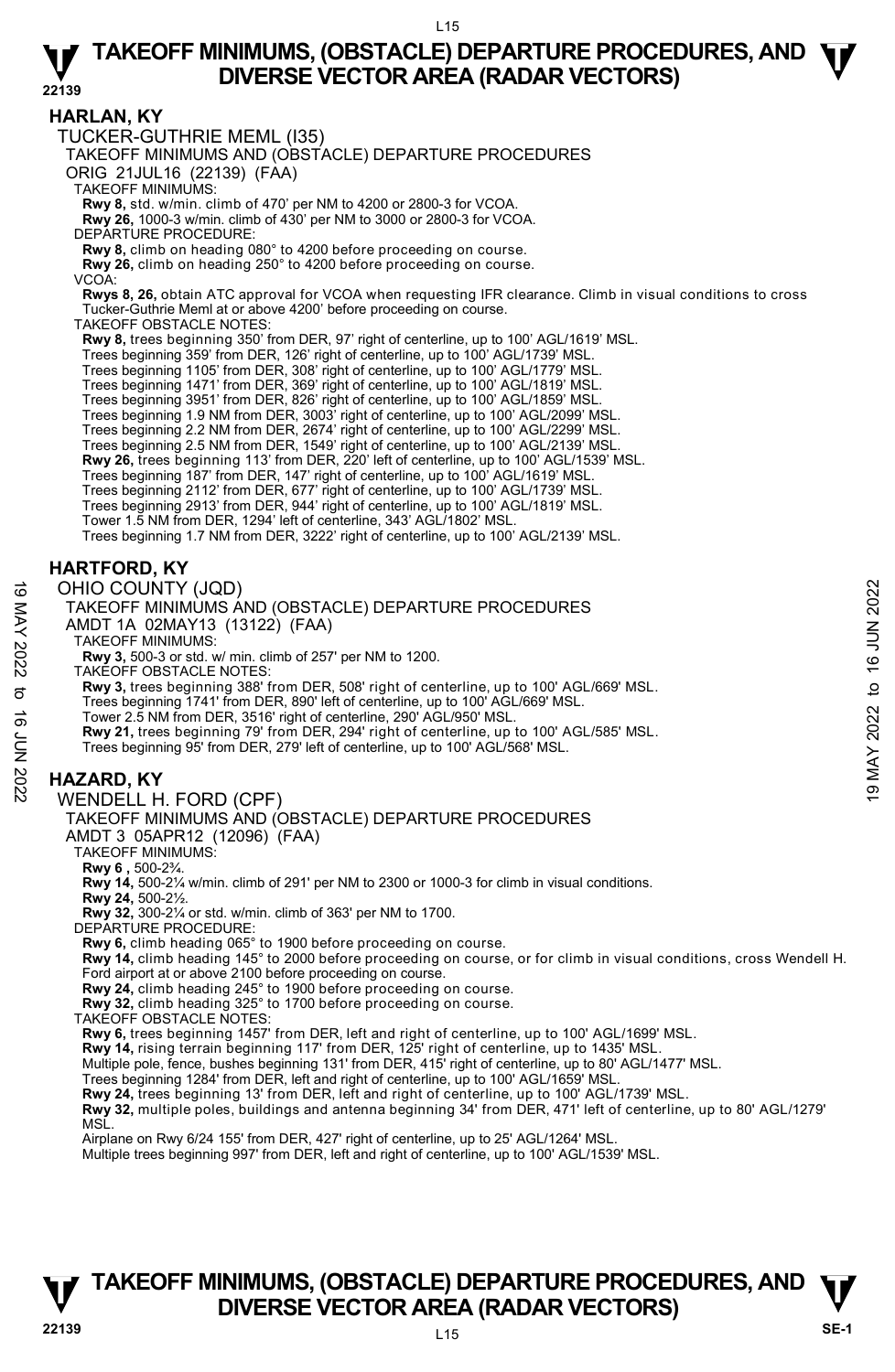## **HENDERSON, KY**

HENDERSON CITY-COUNTY (EHR)

TAKEOFF MINIMUMS AND (OBSTACLE) DEPARTURE PROCEDURES

AMDT 3 13JAN11 (11013) (FAA)

DEPARTURE PROCEDURE:

**Rwy 9,** climb heading 089° to 1500 before turning left. TAKEOFF OBSTACLE NOTES:

**Rwy 9,** vehicle on road 336' from DER, 365' left of centerline, 15' AGL/405' MSL.

Poles beginning 422' from DER, 355' left of centerline, up to 36' AGL/421' MSL.

Trees beginning 463' from DER, 523' left of centerline up to 88' AGL/473' MSL. Building and equipment on building 3604' from DER, 598' MSL left of centerline, up to 102' AGL/487' MSL.

Elevator 3658' from DER, 1007' left of centerline, 137' AGL/527' MSL.

**Rwy 27,** vehicle on road 198' from DER, 437' left of centerline, 15' AGL/399' MSL.

Pole 1806' from DER, 401' right of centerline, 48' AGL/433' MSL.

Trees beginning 2343' from DER, 552' right of centerline, up to 100' AGL/489' MSL.

Trees beginning 2563' from DER, 374' left of centerline, up to 109' AGL/489' MSL.

# **HOHENWALD, TN**

PAUL BRIDGES FLD (0M3)

TAKEOFF MINIMUMS AND (OBSTACLE) DEPARTURE PROCEDURES ORIG 11MAR10 (21112) (FAA)

TAKEOFF MINIMUMS:

**Rwy 20,** 300-1¼ or std. w/min. climb of 246' per NM to 1300.

TAKEOFF OBSTACLE NOTES:

**Rwy 2,** vehicle on road, 16' from DER, 121' right of centerline, up to 17' AGL/996' MSL. Vehicles on road 119' from DER, left and right of centerline, up to 17' AGL/996' AGL. Trees beginning 812' from DER, left and right of centerline, up to 100' AGL/1099' MSL. **Rwy 20,** trees beginning 655' from DER, 544' right of centerline, up to 100' AGL/1059' MSL. Trees beginning 1682' from DER, 597' left of centerline, up to 100' AGL/1059' MSL. Power lines, 1.2 NM from DER, left and right of centerline, up to 169' AGL/1149' MSL.

# **HOPKINSVILLE, KY**

HOPKINSVILLE-CHRISTIAN COUNTY (HVC)

# TAKEOFF MINIMUMS AND (OBSTACLE) DEPARTURE PROCEDURES Fower lines, 1.2 NM from DER, felt and right of centerline, up to 169 AGL/1149 MSL.<br>  $\frac{19}{25}$ <br>  $\frac{19}{25}$ <br>  $\frac{19}{25}$ <br>  $\frac{19}{25}$ <br>  $\frac{19}{25}$ <br>  $\frac{19}{25}$ <br>  $\frac{19}{25}$ <br>  $\frac{19}{25}$ <br>  $\frac{19}{25}$ <br>  $\frac{19}{25}$ <br>  $\frac{19$

AMDT 1 18DEC08 (08353) (FAA)

TAKEOFF MINIMUMS:

**Rwy 8,** 300-1 or std. w/ min. climb of 275' per NM to 800.

**Rwy 26,** 300-1½ or std. w/ min. climb of 260' per NM to 1100. DEPARTURE PROCEDURE:

**Rwy 8,** climb heading 080° to 800 before proceeding on course.

**Rwy 26,** climb heading 258° to 1100 before turning north.

TAKEOFF OBSTACLE NOTES:

**Rwy 8,** trees beginning 2876' from DER, 97' right of centerline, up to 100' AGL/669' MSL. Power lines 3454' from DER, 852' left of centerline, 79' AGL/658' MSL.

Trees beginning 3463' from DER, 1049' left of centerline, up to 100' AGL/739' MSL.  **Rwy 26,** trees beginning 61' from DER, 2' left of centerline, up to 100' AGL/639' MSL.

- Trees beginning 758' from DER, 353' right of centerline, up to 100' AGL/629' MSL.
- Tower 2260' from DER, 582' left of centerline, 130' AGL/670' MSL.

Elevator, 1.4 miles from DER, 1278' right of centerline, 201' AGL/780' MSL.

# **HUMBOLDT, TN**

HUMBOLDT MUNI (M53) TAKEOFF MINIMUMS AND (OBSTACLE) DEPARTURE PROCEDURES

AMDT 2 25FEB21 (21056) (FAA)

DEPARTURE PROCEDURE:

 **Rwy 4,** climb on heading 075° to 1700 before turning left.

TAKEOFF OBSTACLE NOTES:

**Rwy 4,** trees beginning 17' from DER, 275' right of centerline, up to 84' AGL/494' MSL. Trees beginning 66' from DER, 291' left of centerline, up to 472' MSL.

Trees beginning 342' from DER, 205' left of centerline, up to 476' MSL.

Trees beginning 802' from DER, 323' left of centerline, up to 478' MSL. Trees beginning 936' from DER, 402' left of centerline, up to 485' MSL.

Trees beginning 984' from DER, 50' left of centerline, up to 96' AGL/503' MSL.

Trees beginning 1080' from DER, 28' right of centerline, up to 91' AGL/505' MSL. **Rwy 22,** tree 61' from DER, 234' right of centerline, 435' MSL.

Traverse way beginning 80' from DER, 245' left of centerline, up to 416' MSL.

Trees, transmission line beginning 150' from DER, 0' right of centerline, up to 91' AGL/483' MSL.

Pole 265' from DER, 297' left of centerline, 437' MSL.

Trees beginning 493' from DER, 173' left of centerline, up to 444' MSL. Trees beginning 584' from DER, 126' left of centerline, up to 449' MSL.

Trees beginning 622' from DER, 189' left of centerline, up to 480' MSL.

Trees, transmission line beginning 850' from DER, 16' left of centerline, up to 481' MSL.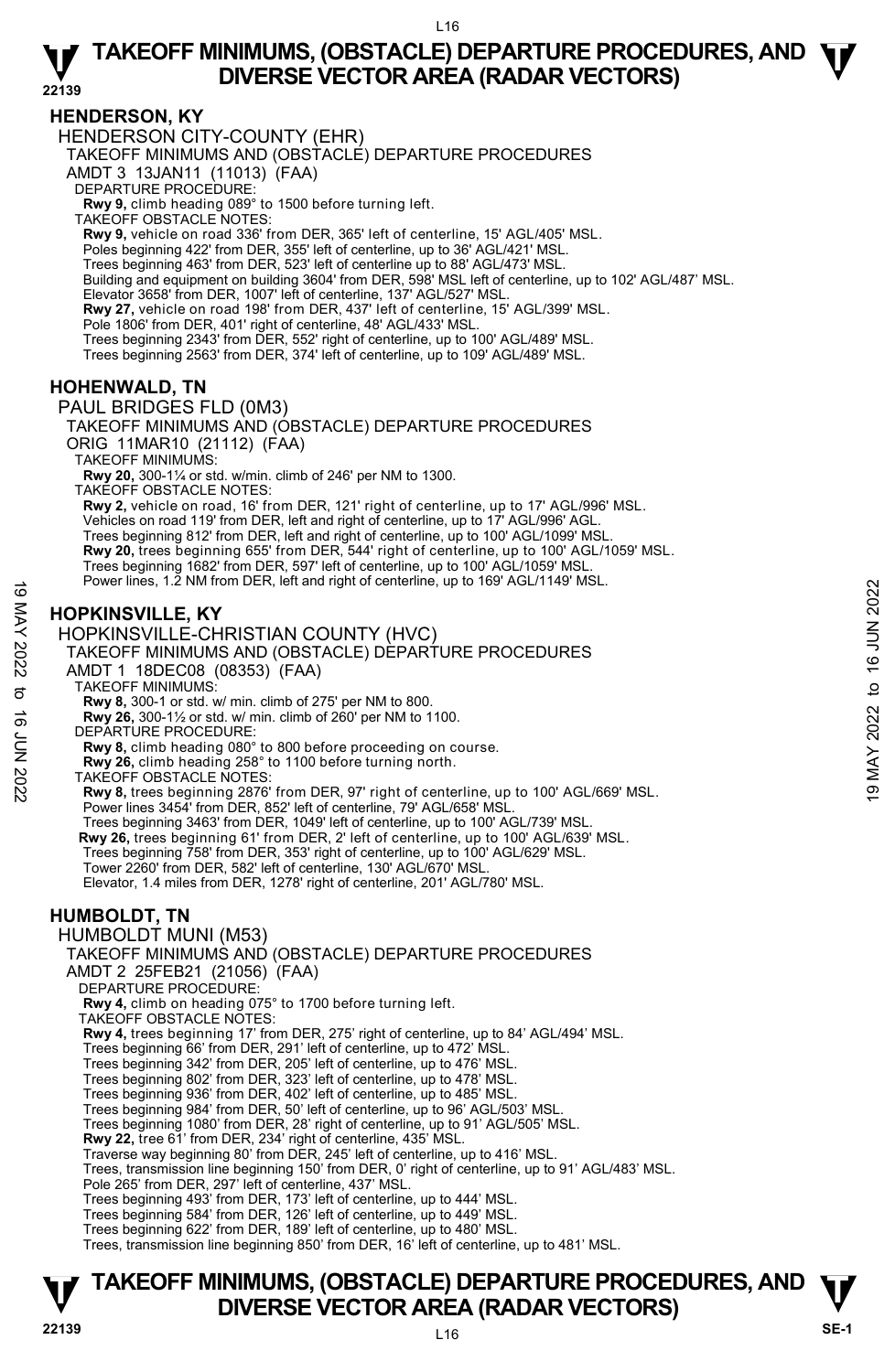## **HUNTINGDON, TN**

CARROLL COUNTY (HZD)

TAKEOFF MINIMUMS AND (OBSTACLE) DEPARTURE PROCEDURES

AMDT 3 13JAN11 (11013) (FAA)

TAKEOFF OBSTACLE NOTES:

**Rwy 1,** trees beginning 33' from DER, 4' right of centerline, up to 102' AGL/612' MSL.<br>Trees beginning 567' from DER, 88' left of centerline, up to 99' AGL/589' MSL.

**Rwy 19,** trees beginning 1647' from DER, 561' left of centerline to 215' right of centerline, up to 100' AGL/599' MSL.

## **JACKSBORO, TN**

COLONEL TOMMY C STINER AIRFIELD(JAU)

TAKEOFF MINIMUMS AND (OBSTACLE) DEPARTURE PROCEDURES

AMDT 2A 08NOV18 (18312) (FAA)

TAKEOFF MINIMUMS:

**Rwy 23,** NA-obstacles.

**Rwy 5,** std. w/min. climb of 477' per NM to 2400, or 1600-2½ for VCOA.

DEPARTURE PROCEDURE:

**Rwy 5,** climb heading 049° to 3400 before proceeding on course.

VCOA:

**Rwy 5,** obtain ATC approval for VCOA when requesting IFR clearance. Climb in visual conditions to cross Colonel Tommy C Stiner Airfield at or above 2600 then proceed on VXV R-336 to 3400 before proceeding on course. Do not exceed 210 KIAS until established on VXV R-336 southeast bound.

TAKEOFF OBSTACLE NOTES:

**Rwy 5,** vegetation beginning 17' from DER, 236' right of centerline, 100' AGL/1301' MSL.

Vegetation beginning 53' from DER, 26' left of centerline, up to 100' AGL/1255' MSL.

Vegetation beginning 2342' from DER, 37' left of centerline, up to 100' AGL/1288' MSL. Vegetation beginning 2554' from DER, 254' left of centerline, up to 100' AGL/1324' MSL.

Vegetation beginning 2671' from DER, 48' left of centerline, up to 100' AGL/1339' MSL.

## **JACKSON, KY**

JULIAN CARROLL (JKL)

#### TAKEOFF MINIMUMS AND (OBSTACLE) DEPARTURE PROCEDURES

AMDT 2 22JUN17 (17173) (FAA)

TAKEOFF OBSTACLE NOTES:

**Rwy 1,** tree and vertical structure beginning 31' from DER, 368' right of centerline, up to 79' AGL/1426' MSL.

Trees beginning 48' from DER, 33' left of centerline, up to 78' AGL/1426' MSL.

Trees beginning 831' from DER, 504' right of centerline, up to 54' AGL/1431' MSL.

Tree 1614' from DER, 712' right of centerline, 94' AGL/1436' MSL. **Rwy 19,** tree 79' from DER, 503' left of centerline, 111' AGL/1403' MSL.

- Tree, vertical structure and fence beginning 160' from DER, 334' right of centerline, up to 103' AGL/1415' MSL. Tree and bush beginning 170' from DER, 25' left of centerline, up to 95' AGL/1417' MSL. JACKSON, KY<br>
JULIAN CARROLL (JKL)<br>
TAKEOFF MINIMUMS AND (OBSTACLE) DEPARTURE PROCEDURES<br>
TAKEOFF MINIMUMS AND (OBSTACLE) DEPARTURE PROCEDURES<br>
AMDT 2 22JUN17 (17173) (FAA)<br>
TAKEOFF OBSTACLE NOTES:<br>
Revy 1, tree and verti
	-
	-
	-
	- Tree 438' from DER, 537' left of centerline, 93' AGL/1434' MSL.

Tree 567' from DER, 610' left of centerline, 80' AGL/1437' MSL.

# **JACKSON, TN**

MC KELLAR-SIPES RGNL (MKL)



AMDT 1 28FEB19 (19059) (FAA)

DEPARTURE PROCEDURE:

**Rwy 2,** climb heading 023° to 1100 before turning right.

TAKEOFF OBSTACLE NOTES:

**Rwy 2,** vehicles on roadway beginning 489' from DER, 594' left of centerline, up to 15' AGL/439' MSL.<br>Trees beginning 782' from DER, 97' left of centerline, up to 100' AGL/491' MSL.

Poles and trees beginning 880' from DER, 599' of centerline, up to 100' AGL/456' MSL.

Antenna 2043' from DER, 947' left of centerline, 61' AGL/470' MSL.

**Rwy 11,** trees beginning 787' from DER, 71' left of centerline, up to 77' AGL/476' MSL.<br>Trees beginning 1080' from DER, 215' right of centerline, up to 100' AGL/509' MSL.

**Rwy 20,** vehicles on roadway beginning 41' from DER, 221' right of centerline, up to 15' AGL/444' MSL.

Trees beginning 2970' from DER, 877' left of centerline, up to 100' AGL/528' MSL. Trees beginning 2416' from DER, 1040' right of centerline, up to 100' AGL/532' MSL.

Power lines beginning 1893' from DER, 972' right of centerline, 40' AGL/499' MSL.<br>**Rwy 29,** light pole 40' from DER, 402' left of centerline, 70' AGL/449' MSL.

Vehicles on roadway beginning 165' from DER, left and right of centerline, up to 17' AGL/434' MSL.

Trees beginning 1362' from DER, 360' right of centerline, up to 100' AGL/486' MSL.

Trees beginning 1738' from DER, 55' left of centerline, up to 100' AGL/499' MSL.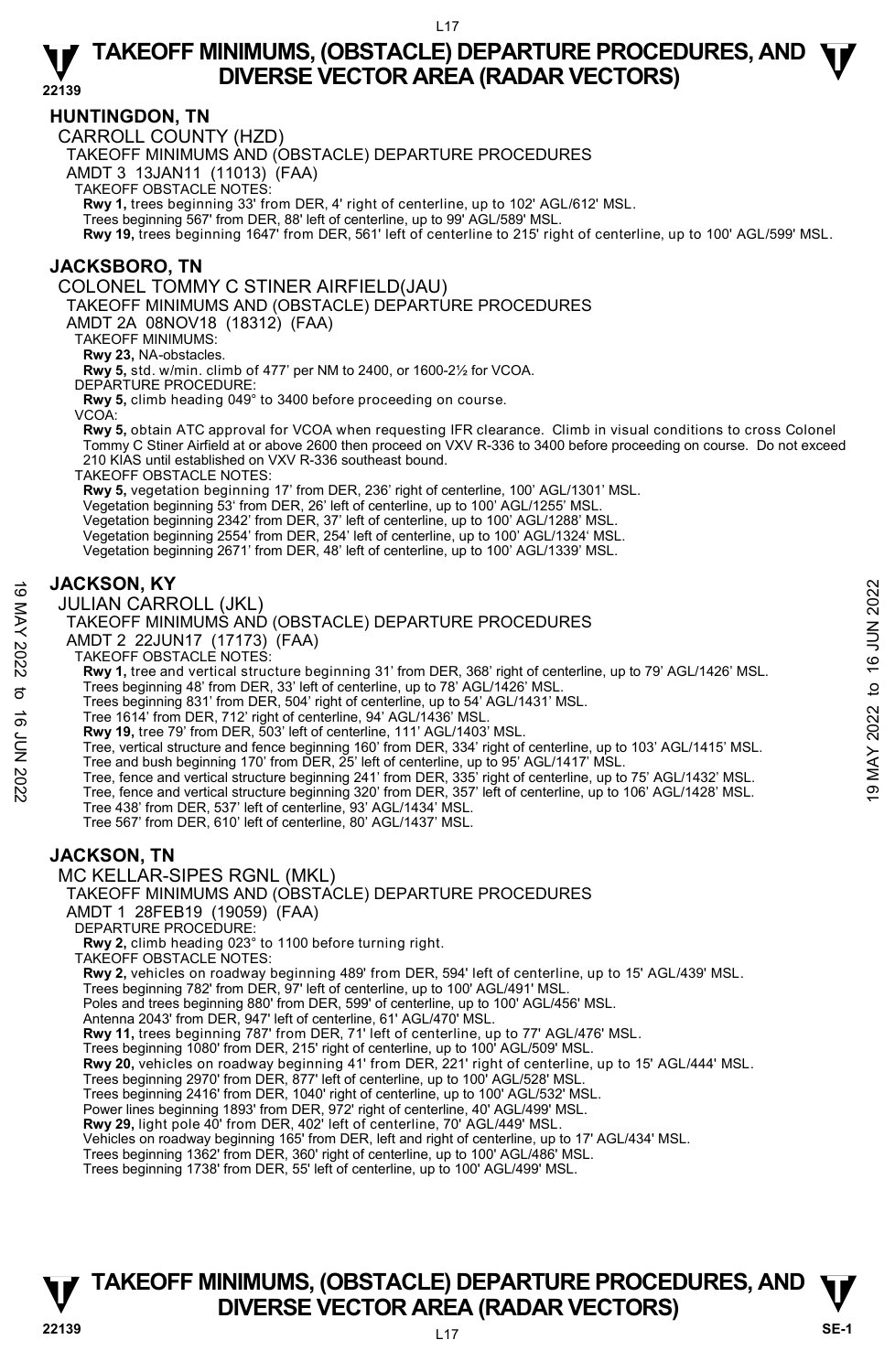## **JAMESTOWN, KY**

RUSSELL COUNTY (K24)

TAKEOFF MINIMUMS AND (OBSTACLE) DEPARTURE PROCEDURES

ORIG 17JAN08 (08017) (FAA)

TAKEOFF OBSTACLE NOTES:

**Rwy 17,** trees 2071' from DER, 234' right of centerline, 54' AGL/1012' MSL. **Rwy 35,** trees 2500' from DER, 99' left of centerline, 65' AGL/1076' MSL.

## **JAMESTOWN, TN**

JAMESTOWN MUNI (2A1) TAKEOFF MINIMUMS AND (OBSTACLE) DEPARTURE PROCEDURES ORIG–A 07OCT21 (21280) (FAA) TAKEOFF OBSTACLE NOTES: **Rwy 1,** trees beginning 1013' from DER, left and right of centerline, up to 100' AGL/1819' MSL. **Rwy 19,** trees beginning 1392' from DER, left and right of centerline, up to 100' AGL/1819' MSL.

## **JASPER, TN**

MARION COUNTY/BROWN FLD (APT) TAKEOFF MINIMUMS AND (OBSTACLE) DEPARTURE PROCEDURES AMDT 2A 25FEB21 (21336) (FAA) TAKEOFF MINIMUMS: **Rwy 4,** std. w/min. climb of 460' per NM to 2600 or 2000-3 for climb in visual conditions. **Rwy 22,** std. w/min. climb of 305' per NM to 2300. DEPARTURE PROCEDURE: **Rwy 22,** climb heading 230° to 2300 before turning on course. VCOA:  **Rwy 4,** obtain ATC approval for VCOA when requesting IFR clearance. Climb in visual conditions to cross Marion County/Brown Fld at or above 2500 before proceeding on course. TAKEOFF OBSTACLE NOTES: **Rwy 4,** trees, vegetation beginning 163' from DER, 161' left of centerline, up to 758' MSL. Trees, vegetation beginning 691' from DER, 9' left of centerline, up to 764' MSL. Trees beginning 1199' from DER, 87' right of centerline, up to 683' MSL. Tree 1478' from DER, 120' right of centerline, 700' MSL. Tree 1586' from DER, 74' right of centerline, 708' MSL. Trees beginning 1658' from DER, 24' right of centerline, up to 711' MSL. Trees beginning 2386' from DER, 34' right of centerline, up to 716' MSL. Tree 2825' from DER, 57' right of centerline, 718' MSL. **Rwy 22,** trees, transmission line beginning 129' from DER, 3' left of centerline, up to 685' MSL.<br>Trees, pole beginning 151' from DER, 19' right of centerline, up to 674' MSL. Tree 1073' from DER, 141' right of centerline, 680' MSL. Trees beginning 1110' from DER, 177' left of centerline, up to 686' MSL. The Survey of Distribution of the Survey of States (161' left of centerline, up to 758' MSL.<br>
Trees, vegetation beginning 163' from DER, 9' left of centerline, up to 764' MSL.<br>
Trees beginning 1199' from DER, 7 right of c Trees beginning 1539' from DER, 77' right of centerline, up to 691' MSL. Tree 1604' from DER, 157' left of centerline, 695' MSL. Trees beginning 1715' from DER, 199' right of centerline, up to 701' MSL. Trees beginning 1777' from DER, 64' right of centerline, up to 709' MSL. Tree 1983' from DER, 33' left of centerline, 708' MSL. Tree 2053' from DER, 294' right of centerline, 716' MSL. Tree 2061' from DER, 231' left of centerline, 712' MSL. Tree 2077' from DER, 135' left of centerline, 715' MSL. Trees beginning 2084' from DER, 22' left of centerline, up to 723' MSL. Trees beginning 2087' from DER, 167' right of centerline, up to 724' MSL. Trees beginning 2216' from DER, 10' right of centerline, up to 728' MSL. Trees beginning 2270' from DER, 89' left of centerline, up to 729' MSL. Tree 3580' from DER, 206' right of centerline, 731' MSL. Tree 3646' from DER, 160' left of centerline, 753' MSL. Tree 3658' from DER, 65' right of centerline, 740' MSL. Tree 3659' from DER, 43' left of centerline, 757' MSL. Tree 3677' from DER, 211' right of centerline, 746' MSL. Trees beginning 3742' from DER, 27' right of centerline, up to 756' MSL. Trees beginning 3769' from DER, 23' left of centerline, up to 758' MSL.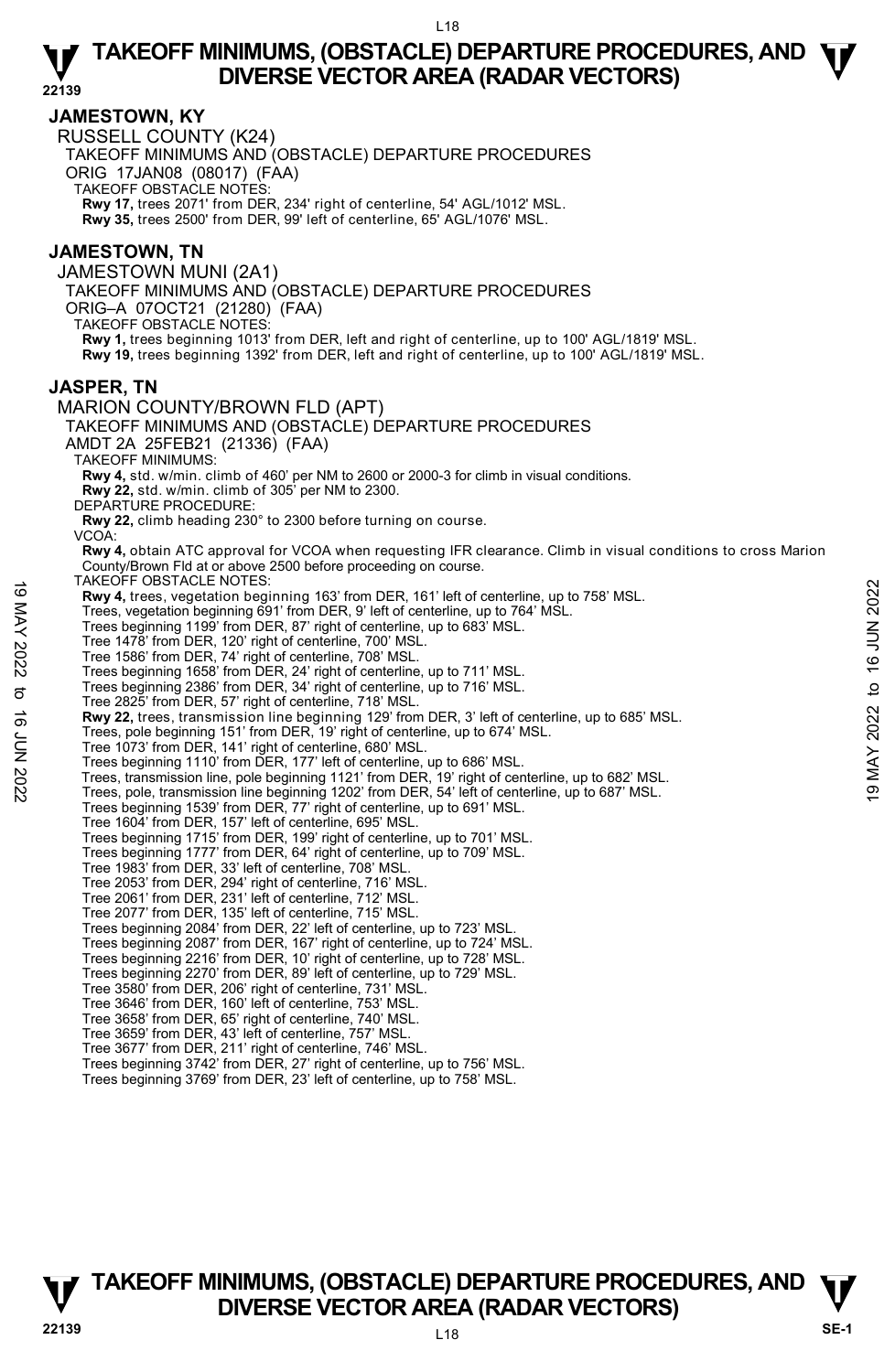**22139** 

## **KNOXVILLE, TN**

KNOXVILLE DOWNTOWN ISLAND (DKX)

TAKEOFF MINIMUMS AND (OBSTACLE) DEPARTURE PROCEDURES

AMDT 5 26AUG10 (10238) (FAA)

TAKEOFF MINIMUMS:

**Rwy 8,** 400-2¼ or std. w/ min. climb of 395' per NM to 1400.

**Rwy 26,** 500-2¾ w/ min. climb of 204' per NM to 1400 or 2600-3 for climb in visual conditions.

DEPARTURE PROCEDURE:

**Rwy 8,** climb heading 085° to intercept VXV R-053 to 4100 before proceeding on course.

**Rwy 26,** climb heading 245° to intercept VXV R-275 to 3100 before proceeding on course or for climb in visual conditions cross Knoxville Downtown Island Airport at or above 3300 before proceeding on course.

TAKEOFF OBSTACLE NOTES:

**Rwy 8,** trees beginning 31' from DER, 142' left of centerline, up to 96' AGL/871' MSL. Trees beginning 2662' from DER, 856' right of centerline, up to 100' AGL/1219' MSL.

**Rwy 26,** trees beginning 1792' from DER, 883' right of centerline, up to 57' AGL/1056' MSL.

Trees beginning 4606' from DER, 1153' left of centerline, up to 100' AGL/1239' MSL.

Trees and buildings 1.65 NM from DER, 1241' left of centerline, up to 100' AGL/1259' MSL.

Trees and buildings beginning 1.67 NM from DER, 2666' right of centerline, up to 100' AGL/1328' MSL.

MC GHEE TYSON (TYS)

TAKEOFF MINIMUMS AND (OBSTACLE) DEPARTURE PROCEDURES AMDT 9 12AUG21 (21224) (FAA) DEPARTURE PROCEDURE: **Rwys 5L/R,** climb direct VXV VORTAC then on VXV VORTAC R-053 to 4100 before proceeding on course.  **Rwys 23L/R,** climb on VXV VORTAC R-226 to 4300 before proceeding on course. TAKEOFF OBSTACLE NOTES: **Rwy 5R,** terrain 53' from DER, 489' left of centerline, 967' MSL. Poles beginning 96' from DER, 438' right of centerline, up to 45' AGL/976' MSL. **Rwy 23L,** catenaries beginning 3690' from DER, 521' left of centerline, up to 144' AGL/1040' MSL.

Transmission line towers beginning 3885' from DER, 1003' left of centerline, up to 137' AGL/1049' MSL.

 **Rwy 23R,** transmission line tower 3787' from DER, 1510' left of centerline, 117' AGL/1025' MSL.

# **LAFAYETTE, TN**

LAFAYETTE MUNI (3M7)



TAKEOFF OBSTACLE NOTES:

**Rwy 1,** road + vehicle 666' from DER, on centerline, 17' AGL/976' MSL.

Tree 1120' from DER, 356' left of centerline, 51' AGL/992' MSL.

**Rwy 19,** tree 2490' from DER, 509' right of centerline, 90' AGL/1039' MSL.

Tree 2643' from DER, 359' right of centerline, 85' AGL/1060' MSL.

Tree 2767' from DER, 406' right of centerline, 91' AGL/1078' MSL. Tree 3387' from DER, 220' right of centerline, 93' AGL/1092' MSL.

# **LAWRENCEBURG, TN**

LAWRENCEBURG-LAWRENCE COUNTY (2M2)

TAKEOFF MINIMUMS AND (OBSTACLE) DEPARTURE PROCEDURES

ORIG 09APR09 (09099) (FAA) TAKEOFF OBSTACLE NOTES:

**Rwy 17,** trees 10' from DER, 466' right of centerline, 100' AGL/1019' MSL.

Vehicle on road 200' from DER, 526' left of centerline, 15' AGL/944' MSL. **Rwy 35,** trees 300' left of centerline, 100' AGL/1029' MSL.

Trees, power lines and vehicle on road 1395' from DER, on centerline, up to 100' AGL/1059' MSL.

# **LEBANON, TN**

LEBANON MUNI (M54)

TAKEOFF MINIMUMS AND (OBSTACLE) DEPARTURE PROCEDURES

AMDT 1 29JUL10 (10210) (FAA)

TAKEOFF MINIMUMS:

**Rwys 4, 22,** NA-Obstacles.

**Rwy 19,** std. w/ min. climb of 285' per NM to 1500, or 1100-2½ for climb in visual conditions. DEPARTURE PROCEDURE:

**Rwy 19,** for climb in visual conditions cross Lebanon Muni airport at or above 1500 MSL before proceeding on course.

TAKEOFF OBSTACLE NOTES:

**Rwy 1,** trees beginning 432' from DER, 313' right of centerline, up to 63' AGL/662' MSL.

Road 348' from DER, 166' right of centerline, 15' AGL/568' MSL. Power pole 1174' from DER, 445' right of centerline, 38' AGL/597' MSL.

Tree 2136' from DER, 8' left of centerline, 63' AGL/612' MSL.

**Rwy 19,** trees beginning 1339' from DER, 342' right of centerline, up to 74' AGL/844' MSL.

Road 334' from DER, 206' right of centerline, 15' AGL/607' MSL.

Trees beginning 2085' from DER, 511' left of centerline, up to 68' AGL/749' MSL.

# **T T TAKEOFF MINIMUMS, (OBSTACLE) DEPARTURE PROCEDURES, AND DIVERSE VECTOR AREA (RADAR VECTORS) We consider the SE-1**  $\frac{1}{22139}$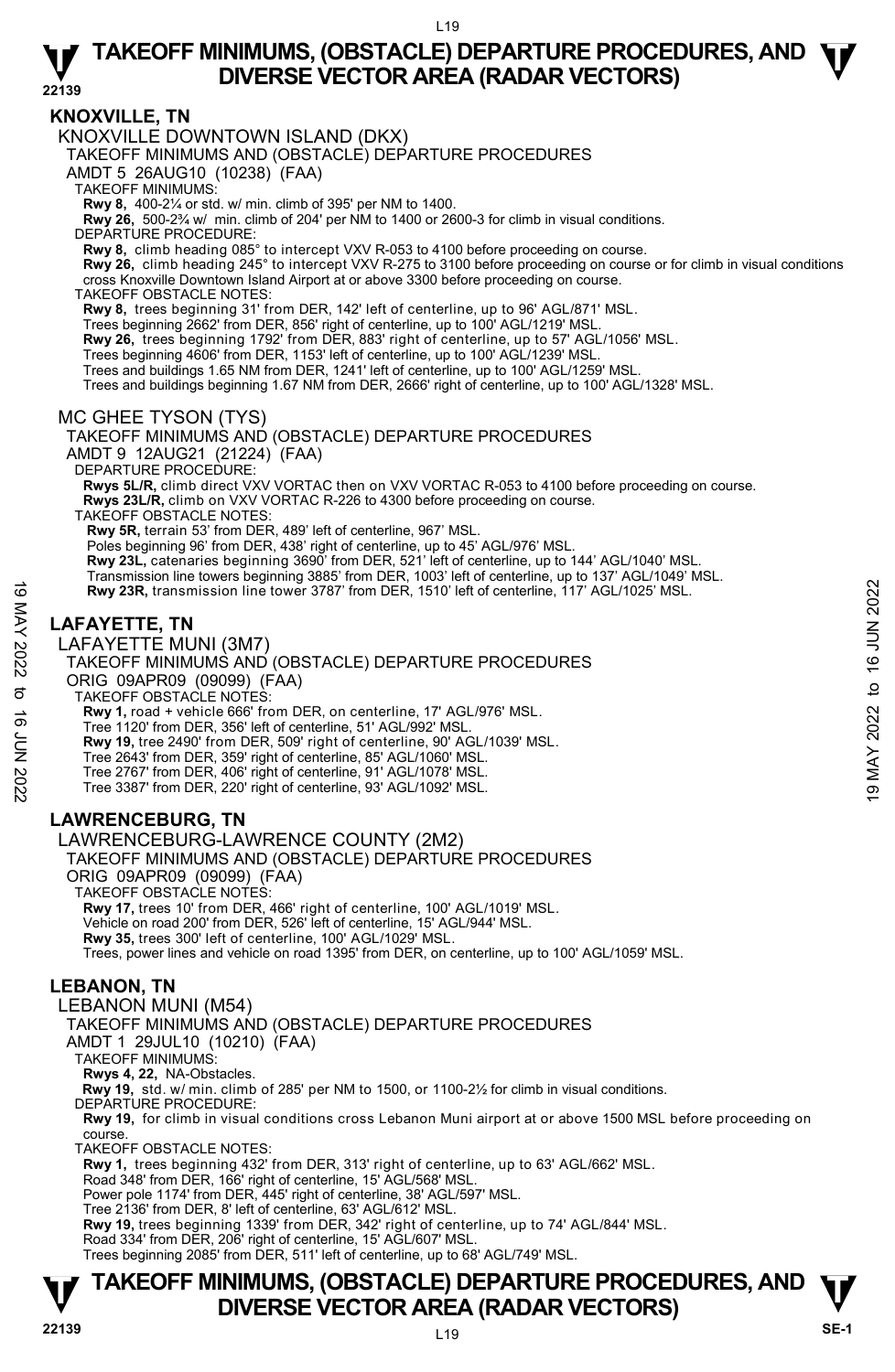## **LEITCHFIELD, KY**

LEITCHFIELD-GRAYSON CO (M20) TAKEOFF MINIMUMS AND (OBSTACLE) DEPARTURE PROCEDURES ORIG 25APR19 (19115) (FAA) TAKEOFF OBSTACLE NOTES: **Rwy 2,** vehicle on road, building 21' from DER, 454' right of centerline, 30' AGL/801' MSL. Trees beginning 82' from DER, 337' left of centerline, up to 51' AGL/827' MSL. Trees, vehicle on road, pole, terrain beginning 161' from DER, 125' right of centerline, up to 52' AGL/808' MSL. Pole, terrain beginning 685' from DER, 129' right of centerline, up to 26' AGL/812' MSL. Vehicle on road, terrain, building beginning 752' from DER, 202' right of centerline, up to 818' MSL. Vehicle on road, terrain, pole, trees beginning 830' from DER, 67' right of centerline, up to 820' MSL. **Rwy 20,** trees beginning 73' from DER, 289' right of centerline, up to 88' AGL/746' MSL.<br>Vegetation 204' from DER, 39' left of centerline, 23' AGL/714' MSL. Tree 1633' from DER, 785' left of centerline, 66' AGL/752' MSL. Tree 1686' from DER, 665' left of centerline, 75' AGL/754' MSL. Trees beginning 1807' from DER, 524' left of centerline, up to 72' AGL/775' MSL. Tree 1913' from DER, 854' left of centerline, 70' AGL/785' MSL. Trees beginning 1921' from DER, 628' left of centerline, up to 88' AGL/789' MSL. Trees beginning 2085' from DER, 758' left of centerline, up to 66' AGL/792' MSL. Tree 2173' from DER, 263' right of centerline, 81' AGL/764' MSL. Trees beginning 2298' from DER, 239' right of centerline, up to 82' AGL/773' MSL. Trees beginning 2305' from DER, 825' left of centerline, up to 76' AGL/794' MSL. Tree 2344' from DER, 1044' left of centerline, 76' AGL/812' MSL. Trees, pole beginning 2399' from DER, 3' left of centerline, up to 79' AGL/827' MSL. Trees beginning 2434' from DER, 138' right of centerline, up to 77' AGL/779' MSL. Trees beginning 2587' from DER, 52' right of centerline, up to 72' AGL/790' MSL. Tree 2884' from DER, 250' right of centerline, 60' AGL/791' MSL. Tree 3047' from DER, 138' right of centerline, 57' AGL/796' MSL. Trees beginning 3070' from DER, 19' right of centerline, up to 53' AGL/799' MSL. Tree 3786' from DER, 240' right of centerline, 88' AGL/803' MSL. Transmission line, trees beginning 3832' from DER, 82' left of centerline, up to 87' AGL/840' MSL. Tree 4053' from DER, 430' right of centerline, 72' AGL/808' MSL. Catenary 4393' from DER, 3' right of centerline, 90' AGL/822' MSL. **LEWISBURG, TN**  ELLINGTON (LUG) TAKEOFF MINIMUMS AND (OBSTACLE) DEPARTURE PROCEDURES AMDT 1 26JUN14 (14177) (FAA) TAKEOFF MINIMUMS: **Rwy 20,** 500-2¾ or std. w/min. climb of 260' per NM to 1300. DEPARTURE PROCEDURE: **Rwy 20,** climb heading 201° to 1300 before turning right. TAKEOFF OBSTACLE NOTES: Transmission line, tree beginning 3832 from DER, 82 left of centerline, up to 87' AGL/840' MSL.<br>
Transmission line, trees beginning 3832' from DER, 82' left of centerline, up to 87' AGL/840' MSL.<br>
Tree 4053' from DER, 430'

**Rwy 2,** trees and navaid beginning 5' from DER, 496' right of centerline, up to 55' AGL/765' MSL.

Navaid 8' from DER, 112' left of centerline, 10' AGL/710' MSL. Vehicles on road beginning 353' from DER, 594' right of centerline, up to 15' AGL/727' MSL.

Trees beginning 405' from DER, 569' left of centerline, up to 43' AGL/753' MSL.

Trees beginning 2071' from DER, 321' left of centerline, up to 89' AGL/789' MSL.

Trees and tower beginning 2182' from DER, 117' right of centerline, up to 117' AGL/798' MSL.

**Rwy 20,** trees and poles beginning 38' from DER, 418' left of centerline, up to 80' AGL/790' MSL.

Sign, trees, poles, vehicles on road, windsock and buildings beginning 56' from DER, 246' right of centerline, up to 76' AGL/786' MSL.

Trees beginning 1988' from DER, 701' left of centerline, up to 76' AGL/806' MSL.

Trees beginning 1857' from DER, 466' right of centerline, up to 86' AGL/806' MSL.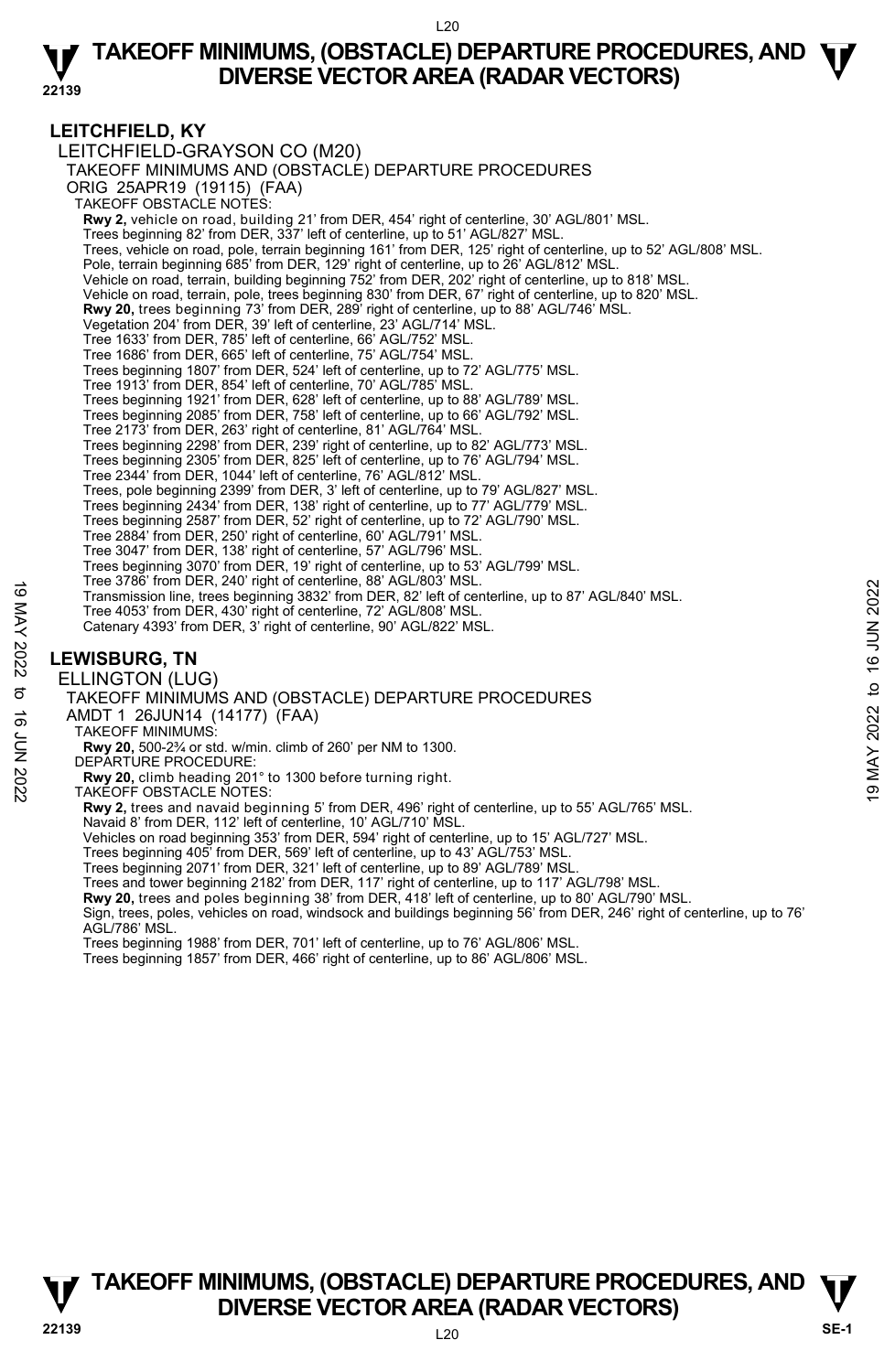# **LEWISPORT, KY**

HANCOCK COUNTY/RON LEWIS FLD (KY8) TAKEOFF MINIMUMS AND (OBSTACLE) DEPARTURE PROCEDURES ORIG-A 13SEP18 (21280) (FAA) TAKEOFF MINIMUMS: **Rwy 5,** 300-1¼ or std. w/min. climb gradient of 330' per NM to 700. **Rwy 23,** 400-1⅝ or std. w/min. climb gradient of 350' per NM to 900. DEPARTURE PROCEDURE: Procedure NA at night. TAKEOFF OBSTACLE NOTES: **Rwy 5,** fence 85' from DER, 318' left of centerline, 13' AGL/417' MSL. Road and fence beginning 203' from DER, 322' left of centerline, up to 422' MSL. Trees beginning 256' from DER, 466' right of centerline, up to 100' AGL/507' MSL. Trees beginning 1424' from DER, 434' left of centerline, up to 56' AGL/467' MSL. Trees and a pole beginning 2689' from DER, 285' right of centerline, up to 106' AGL/552' MSL. Trees beginning 3714' from DER, 252' right of centerline, up to 78' AGL/559' MSL. Trees, a pole, and a building beginning 3876' from DER, 309' right of centerline, up to 68' AGL/564' MSL. Trees, a pole, and two buildings beginning 4025' from DER, 108' right of centerline, up to 103' AGL/570' MSL. Trees beginning 4181' from DER, 275' right of centerline, up to 85' AGL/575' MSL. trees and a pole beginning 4333' from DER, 97' right of centerline, up to 95' AGL/585' MSL.<br>Trees beginning 5999' from DER, 1067' right of centerline, up to 103' AGL/586' MSL.<br>**Rwy 23,** tree 164' from DER, 495' right of c Two poles beginning 388' from DER, 425' right of centerline, up to 35' AGL/442' MSL. Pole 564' from DER, 520' left of centerline, 34' AGL/438' MSL. Tree 2082' from DER, 978' left of centerline, 60' AGL/462' MSL. Tree 2124' from DER, 938' left of centerline, 65' AGL/467' MSL. Tree 2172' from DER, 914' left of centerline, 79' AGL/481' MSL. Trees beginning 2305' from DER, 690' left of centerline, up to 79' AGL/482' MSL. Trees beginning 2373' from DER, 82' left of centerline, up to 91' AGL/493' MSL. Trees beginning 2628' from DER, 4' left of centerline, up to 91' AGL/495' MSL. Trees beginning 2680' from DER, 133' left of centerline, up to 93' AGL/497' MSL. Trees beginning 2783' from DER, 41' left of centerline, up to 110' AGL/515' MSL. Tree 3144' from DER, 99' right of centerline, 87' AGL/494' MSL. Tree 3199' from DER, 39' right of centerline, 95' AGL/497' MSL. Trees beginning 3253' from DER, 1' right of centerline, up to 115' AGL/514' MSL. Trees beginning 3257' from DER, 10' left of centerline, up to 119' AGL/518' MSL. Trees beginning 3845' from DER, 101' right of centerline, up to 116' AGL/520' MSL. Antenna 1.3 NM from DER, 1482' left of centerline, 283' AGL/752' MSL. Tower 1.3 NM from DER, 1460' left of centerline, 300' AGL/770' MSL. Trees beginning 2000 in DER, 13 et al. of centerline, up to 9.9 ANGL/497 MSL.<br>
Tree 3144' from DER, 99' right of centerline, 87' AGL/494' MSL.<br>
Tree 3199' from DER, 99' right of centerline, 87' AGL/494' MSL.<br>
Trees beginni

# **LEXINGTON, KY**

BLUE GRASS (LEX) TAKEOFF MINIMUMS AND (OBSTACLE) DEPARTURE PROCEDURES AMDT 7 23SEP10 (10266) (FAA) TAKEOFF OBSTACLE NOTES: **Rwy 4,** trees beginning 301' from DER, 502' left of centerline, up to 100' AGL/1039' MSL. Light 710' from DER, 657' right of centerline, 35' AGL/955' MSL. Trees beginning 898' from DER, 501' right of centerline, up to 70' AGL/1041' MSL. Trees beginning 1921' from DER, 520' left of centerline, up to 100' AGL/1042' MSL. **Rwy 9,** antenna on glideslope 685' from DER, 189' right of centerline, 34' AGL/1014' MSL. Trees beginning 1521' from DER, 905' left of centerline, up to 100' AGL/1039' MSL. **Rwy 22,** trees beginning 6' from DER, 494' right of centerline, up to 100' AGL/999' MSL. Trees beginning 374' from DER, 208' left of centerline, up to 100' AGL/1019' MSL. Pole 4382' from DER, 1383' left of centerline, 110' AGL/1080' MSL. **Rwy 27,** trees beginning 15' from DER, 453' left of centerline, up to 100' AGL/1059' MSL. Trees beginning 456' from DER, 438' right of centerline, up to 100' AGL/1049' MSL.

# **LEXINGTON-PARSONS, TN**

BEECH RIVER RGNL (PVE)

TAKEOFF MINIMUMS AND (OBSTACLE) DEPARTURE PROCEDURES ORIG 25OCT07 (07298) (FAA)

TAKEOFF OBSTACLE NOTES:

**Rwy 1,** trees beginning 269' from DER, 179' right of centerline, up to 100' AGL/619' MSL. Trees beginning 258' from DER, 224' left of centerline, up to 100' AGL/599' MSL. **Rwy 19,** trees beginning 157' from DER, 259' right of centerline, up to 100' AGL/579' MSL.

Trees beginning 227' from DER, 299' left of centerline, up to 100' AGL/549' MSL.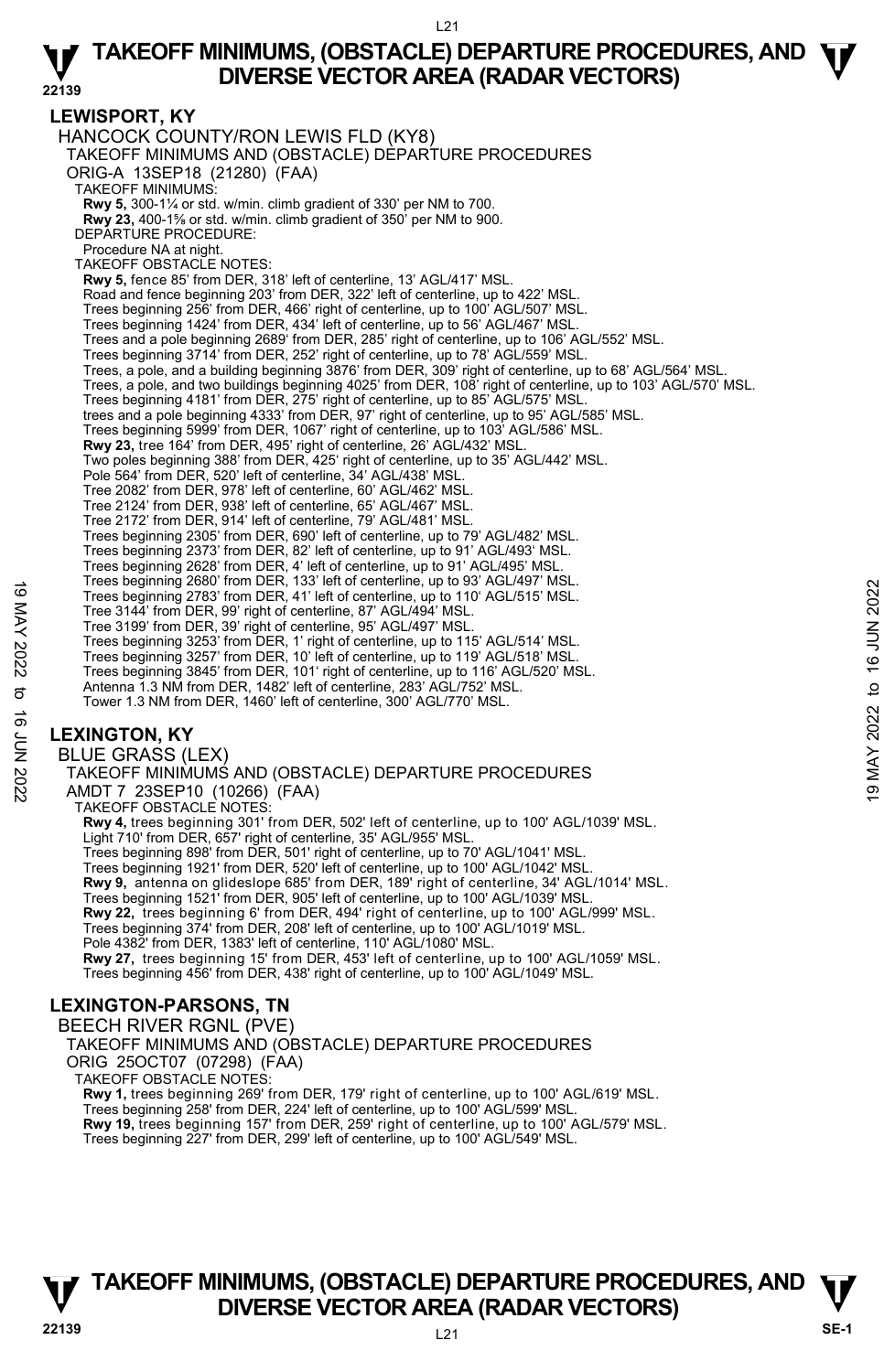**22139 LIVINGSTON, TN**  LIVINGSTON MUNI (8A3) TAKEOFF MINIMUMS AND (OBSTACLE) DEPARTURE PROCEDURES AMDT 2 22OCT09 (09295) (FAA) DEPARTURE PROCEDURE: **Rwy 21,** climb heading 215° to 1900 before proceeding on course. TAKEOFF OBSTACLE NOTES: **Rwy 3,** trees beginning from 173' from DER, 133' left of centerline, up to 100' AGL/1499' MSL. Trees beginning from 282' from DER, 180' right of centerline, up to 100' AGL/1439' MSL. **Rwy 21,** trees beginning from 60' from DER, 186' right of centerline, up to 100' AGL/1459' MSL. **LONDON, KY**  LONDON/CORBIN/MAGEE (LOZ) TAKEOFF MINIMUMS AND (OBSTACLE) DEPARTURE PROCEDURES AMDT 3A 02MAY13 (21140) (FAA) TAKEOFF MINIMUMS: **Rwy 6,** 500-2 or std. w/min. climb of 449' per NM to 1900. TAKEOFF OBSTACLE NOTES: **Rwy 6,** tree 53' from DER, 319' left of centerline, 40' AGL/1218' MSL. Pole 127' from DER, 467' left of centerline, 40' AGL/1203' MSL. Pole 130' from DER, 336' left of centerline, 40' AGL/1207' MSL. Trees beginning 251' from DER, 336' left of centerline, up to 60' AGL/1221' MSL. Trees beginning 577' from DER, 337' right of centerline, up to 60' AGL/1216' MSL. Trees beginning 608' from DER, 62' left of centerline, up to 100' AGL/1256' MSL. Tree 1300' from DER, 700' left of centerline, 100' AGL/1264' MSL. Tree 1418' from DER, 441' right of centerline, 80' AGL/1228' MSL. Trees beginning 1613' from DER, 224' right of centerline, up to 100' AGL/1247' MSL. Trees beginning 1.3 NM from DER, 444' left of centerline, up to 100' AGL/1419' MSL. Trees beginning 1.5 NM from DER, 716' left of centerline, up to 100' AGL/1616' MSL. Tower 1.5 NM from DER, 1371' left of centerline, 120' AGL/1659' MSL. Trees beginning 1.5 NM from DER, 2356' right of centerline, up to 100' AGL/1476' MSL. Trees beginning 1.6 NM from DER, 1505' right of centerline, up to 100' AGL/1644' MSL. **Rwy 24,** trees beginning 5' from DER, 312' left of centerline, up to 60' AGL/1258' MSL. Tree 153' from DER, 471' right of centerline, 60' AGL/1258' MSL. Power lines beginning 160' from DER, 384' left of centerline extending 263' from DER, 536' right of centerline, up to 40' AGL/1249' MSL. Trees beginning 351' from DER, 391' left of centerline, up to 60' AGL/1273' MSL. Trees beginning 581' from DER, 502' right of centerline, up to 100' AGL/1288' MSL. Trees beginning 1122' from DER, 532' left of centerline, up to 100' AGL/1279' MSL. Trees beginning 1155' from DER, 76' left of centerline, up to 100' AGL/1275' MSL. Trees beginning 1249' from DER, 75' right of centerline, up to 100' AGL/1263' MSL. **LOUISVILLE, KY**  BOWMAN FLD (LOU) TAKEOFF MINIMUMS AND (OBSTACLE) DEPARTURE PROCEDURES AMDT 4 16DEC10 (21168) (FAA) TAKEOFF MINIMUMS: **Rwy 33,** 300-1¾ or std. w/min. climb of 205' per NM to 900, or alternatively, with std. takeoff minimums and a normal 200' per NM climb gradient, takeoff must occur no later than 1300' prior to DER. TAKEOFF OBSTACLE NOTES: **Rwy 6,** trees beginning 361' from DER, 143' left of centerline, up to 96' AGL/625' MSL. Trees beginning 372' from DER, 32' right of centerline, up to 90' AGL/619' MSL. Trees beginning 1.5 NM from DER, 2356' right of centerline, up to 100' AGL/1476' MSL.<br>
Trees beginning 1.5 NM from DER, 1505' right of centerline, up to 100' AGL/1476' MSL.<br> **EVALUATE:** The set beginning 5 from DER, 1505'

**Rwy 15,** trees beginning 880' from DER, 112' left of centerline, up to 69' AGL/588' MSL.

Vehicles on road and trees beginning 153' from DER, 107' right of centerline, up to 85' AGL/594' MSL.

**Rwy 24,** trees beginning 137' from DER, 77' left of centerline, up to 94' AGL/643' MSL.

Vehicles on road and trees beginning 189' from DER, 4' right of centerline, up to 84' AGL/643' MSL.

Tower 4828' from DER, 1728' right of centerline, 140' AGL/690' MSL.

**Rwy 33,** trees beginning 198' from DER, 1' left of centerline, up to 53' AGL/602' MSL.

Trees beginning 184' from DER, 264' right of centerline, up to 82' AGL/621' MSL.<br>Antenna on stack 1.5 NM from DER, 1421' right of centerline, 221' AGL/770' MSL.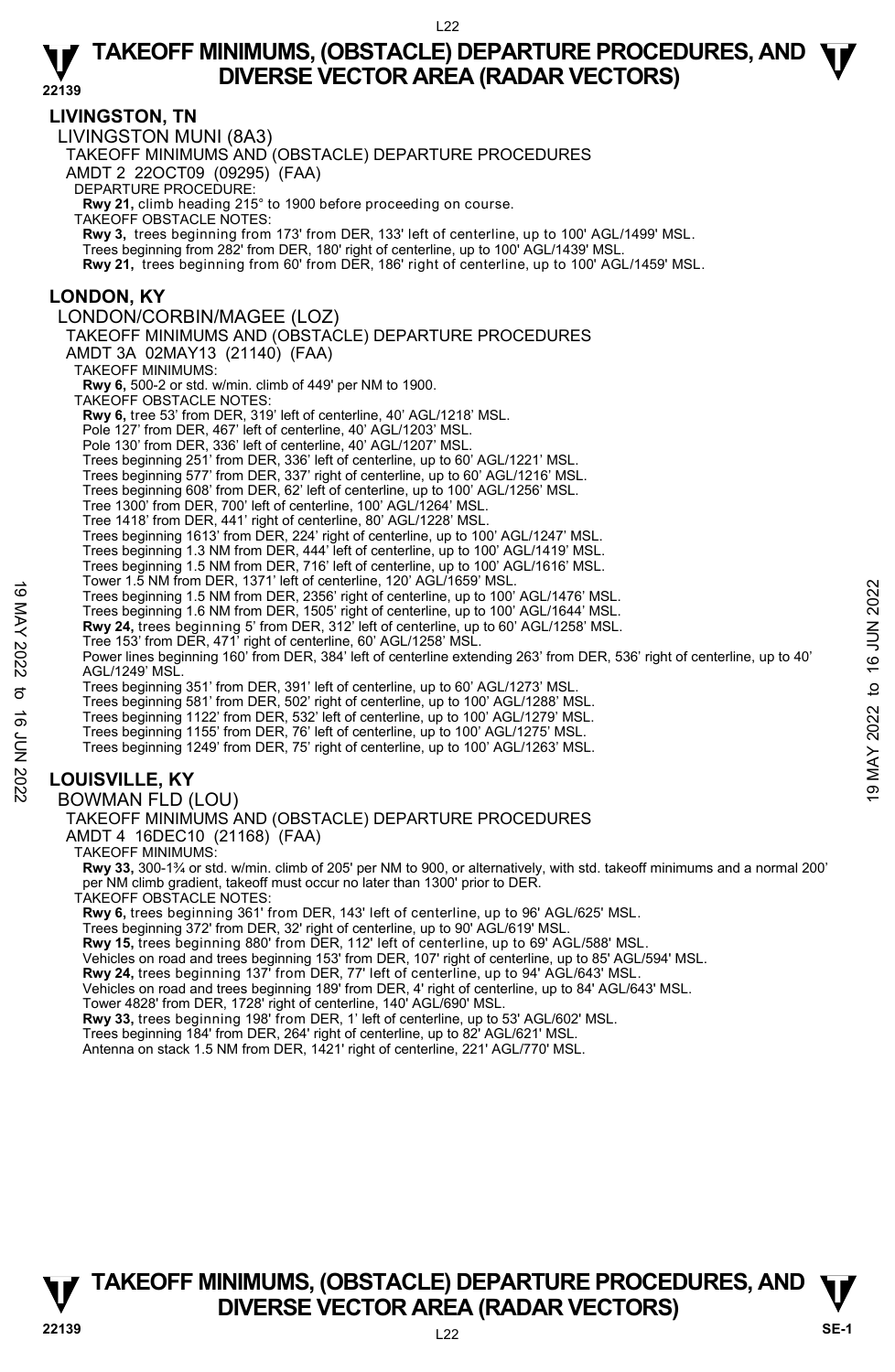**LOUISVILLE, KY (CON'T)**  LOUISVILLE MUHAMMAD ALI INTL (SDF) TAKEOFF MINIMUMS AND (OBSTACLE) DEPARTURE PROCEDURES AMDT 5A 15AUG19 (19227) (FAA) TAKEOFF MINIMUMS: **Rwy 17L,** std. w/min. climb of 230' per NM to 1300. **Rwy 17R,** std. w/min. climb of 260' per NM to 1300. TAKEOFF OBSTACLE NOTES: **Rwy 11**, tree, sign, vehicle on road, beginning 755' from DER, 210' left of centerline, up to 35' AGL/507' MSL. Trees, beginning 1025' from DER, 416' right of centerline, up to 65' AGL/533' MSL. Tree 1109' from DER, 542' left of centerline, 48' AGL/520' MSL. Trees, beginning 1127' from DER, 218' left of centerline, up to 59' AGL/532' MSL. Trees, beginning 1454' from DER, 298' left of centerline, up to 66' AGL/538' MSL. Trees, beginning 1468' from DER, 776' right of centerline, up to 83' AGL/551' MSL. Trees, beginning 1558' from DER, 301' left of centerline, up to 89' AGL/561' MSL. Trees, beginning 1674' from DER, 247' left of centerline, up to 98' AGL/571' MSL. Tree 2427' from DER, 489' right of centerline, 85' AGL/554' MSL. Tree 2905' from DER, 876' right of centerline, 91' AGL/556' MSL. Trees, beginning 2948' from DER, 563' right of centerline, up to 112' AGL/578' MSL. **Rwy 17L**, pole 327' from DER, 511' left of centerline, 32' AGL/493' MSL. Tree, sign beginning 421' from DER, 301' left of centerline, up to 507' MSL. NAVAID 497' from DER, 298' right of centerline, 22' AGL/485' MSL. Pole 622' from DER, 642' right of centerline, 32' AGL/496' MSL. Tree, pole beginning 1431' from DER, 542' left of centerline, up to 560' MSL. **Rwy 17R**, pole 665' from DER, 334' left of centerline, 496' MSL. Transmission line, pole beginning 747' from DER, 666' right of centerline, up to 48' AGL/505' MSL. Transmission line 2392' from DER, 939' left of centerline, 70' AGL/531' MSI **Rwy 29**, terrain beginning 144' from DER, 316' left of centerline, up to 484' MSL. NAVAID, tower, tree beginning 473 ' from DER, 72' right of centerline, up to 51' AGL/530' MSL. Tree, pole beginning 691' from DER, 217' left of centerline, up to 41' AGL/520' MSL.<br>Tree, pole, transmission line beginning 1067' from DER, 87' right of centerline, up to 55' AGL/531' MSL. Tree, stack beginning 1169' from DER, 285' left of centerline, up to 60' AGL/539' MSL. Tree, pole, building beginning 1257' from DER, 1' left of centerline, up to 550' MSL. Tree, pole beginning 1288' from DER, 31' right of centerline, up to 533' MSL. Trees beginning 1779' from DER, 33' right of centerline, up to 60' AGL/534' MSL. Trees beginning 1880' from DER, 24' right of centerline, up to 69' AGL/546' MSL. Trees beginning 1979' from DER, 220' right of centerline, up to 82' AGL/560' MSL. Tree 2247' from DER, 641' right of centerline, 96' AGL/574' MSL. Trees beginning 3664' from DER, 65' left of centerline, up to 107' AGL/588' MSL. **Rwy 35L**, electrical system 262' from DER, 262' left of centerline, 500' MSL. Pole 274' from DER, 489' right of centerline, 36' AGL/510' MSL. Pole 418' from DER, 451' right of centerline, 38' AGL/516' MSL. Pole 690' from DER, 117' left of centerline, 35' AGL/509' MSL. Pole 815' from DER, 228' right of centerline, 40' AGL/526' MSL. Tree 915' from DER, 512' left of centerline, 524' MSL. Pole 1245' from DER, 396' left of centerline, 40' AGL/528' MSL. Pole 1395' from DER, 791' left of centerline, 46' AGL/538' MSL. Tree 1600' from DER, 258' right of centerline, 545' MSL. Tree 2547' from DER, 678' right of centerline, 560' MSL. Roller coaster 2950' from DER, 237' right of centerline, 100' AGL/571' MSL. **Rwy 35R**, pole 542' from DER, 457' right of centerline, 23' AGL/519' MSL. Pole 721' from DER, 303' right of centerline, 31' AGL/522' MSL. Tree 2272' from DER, 610' right of centerline, 562' MSL. Tree 2403' from DER, 945' right of centerline, 580' MSL. Tree, stack beginning 169 from DER, 285' left of centerline, up to 60' AGL/539' MSL.<br>
Tree, stack beginning 1287' from DER, 1' left of centerline, up to 60' AGL/539' MSL.<br>
Tree, pole beginning 1288' from DER, 1' left of ce

## **MADISONVILLE, KY**

MADISONVILLE RGNL (2I0) TAKEOFF MINIMUMS AND (OBSTACLE) DEPARTURE PROCEDURES ORIG 14FEB08 (08045) (FAA) TAKEOFF OBSTACLE NOTES: **Rwy 5,** Vehicle on road 163' from DER, 525' right of centerline, 15' AGL/434' MSL. Vehicle on road 466' from DER, 597' left of centerline, 15' AGL/454' MSL. **Rwy 23,** Vehicle on road 563' from DER, 608' right of centerline, 15' AGL/464' MSL. Pole 910' from DER, 590' left of centerline, 98' AGL/537' MSL.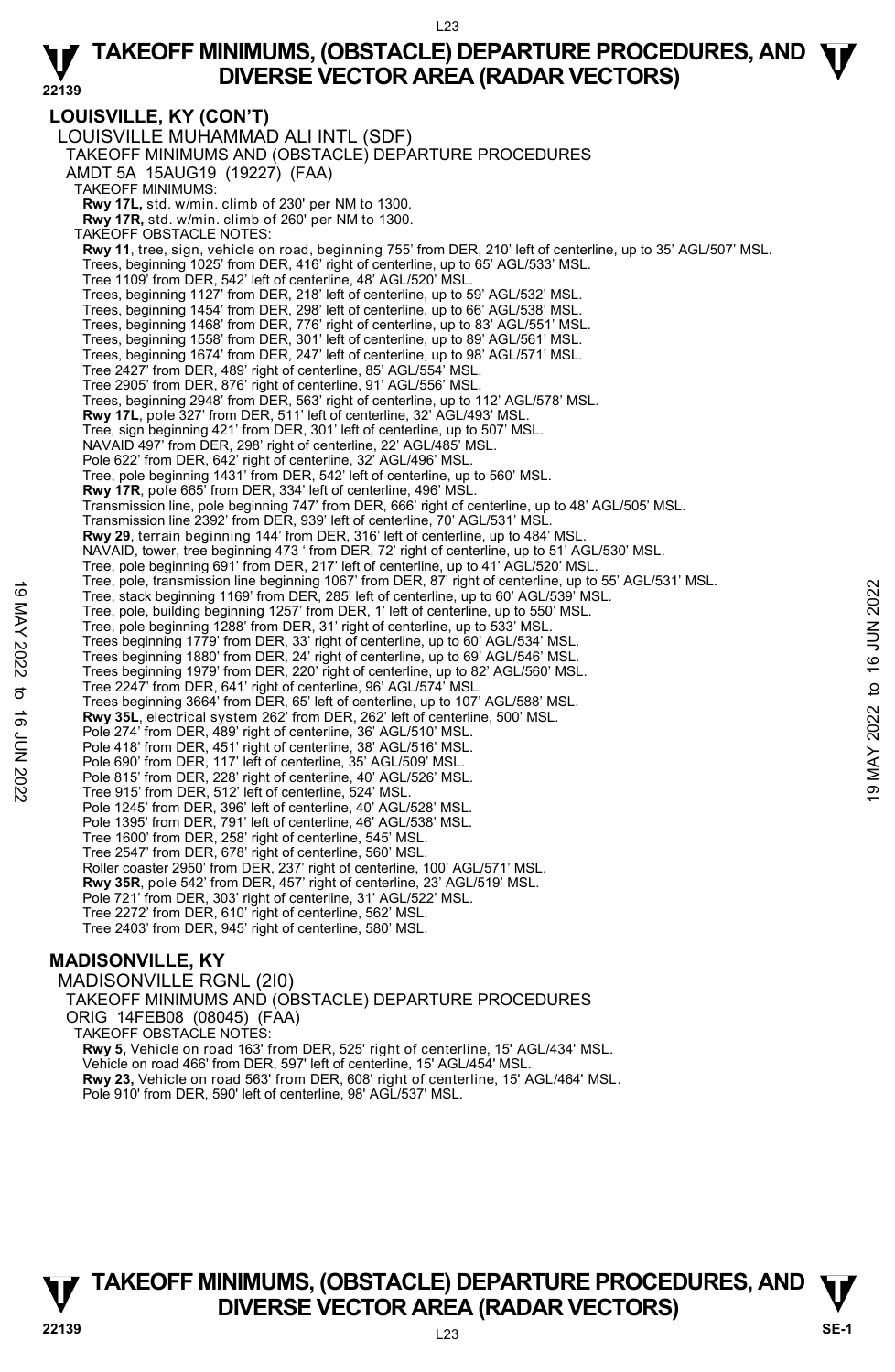## **MADISONVILLE, TN**

MONROE COUNTY (MNV) TAKEOFF MINIMUMS AND (OBSTACLE) DEPARTURE PROCEDURES AMDT 3 25DEC03 (03359) (FAA) DEPARTURE PROCEDURE: **Rwy 5,** climb via runway heading and VXV VORTAC R-231 northeast bound to 3100' before turning. **Rwy 23,** climb via runway heading and VXV VORTAC R-231 southwest bound to 2700' before turning. TAKEOFF OBSTACLE NOTES: **Rwy 5,** building 2340' from DER, 263' left of centerline, 88' AGL/1089' MSL. **Rwy 23,** trees 1188' from DER, 211' left of centerline, 74' AGL/1105' MSL. **MARION, KY**  MARION-CRITTENDEN COUNTY JAMES C JOHNSON RGNL (GDA) TAKEOFF MINIMUMS AND (OBSTACLE) DEPARTURE PROCEDURES AMDT 2 19MAY22 (22139) (FAA) TAKEOFF OBSTACLE NOTES: **Rwy 7,** fence 2' from DER, 474' left of centerline, 7' AGL/642' MSL. Trees, fence beginning 64' from DER, 248' left of centerline, up to 72' AGL/707' MSL. Tree 106' from DER, 507' left of centerline, 712' MSL. Trees beginning 210' from DER, 242' left of centerline, up to 716' MSL. Trees beginning 2741' from DER, 1029' right of centerline, up to 88' AGL/702' MSL. Trees beginning 2846' from DER, 719' right of centerline, up to 105' AGL/705' MSL. Tree 3861' from DER, 1071' left of centerline, 94' AGL/725' MSL. **Rwy 25,** trees beginning 29' from DER, 190' right of centerline, up to 60' AGL/690' MSL. Tree 405' from DER, 301' left of centerline, 32' AGL/688' MSL. Trees, pole, transmission line, building beginning 453' from DER, 302' left of centerline, up to 58' AGL/707' MSL.<br>Trees beginning 705' from DER, 308' left of centerline, up to 49' AGL/708' MSL. Trees beginning 732' from DER, 5' left of centerline, up to 711' MSL. Trees beginning 1144' from DER, 154' right of centerline, up to 72' AGL/693' MSL. Trees beginning 1185' from DER, 71' right of centerline, up to 77' AGL/694' MSL. Trees beginning 1379' from DER, 75' right of centerline, up to 97' AGL/708' MSL. Trees beginning 1445' from DER, 33' right of centerline, up to 101' AGL/713' MSL. Tree 1808' from DER, 14' right of centerline, 95' AGL/714' MSL. Tree 1811' from DER, 30' left of centerline, 94' AGL/718' MSL. Trees beginning 1827' from DER, 173' left of centerline, up to 74' AGL/722' MSL. Trees beginning 1849' from DER, 370' left of centerline, up to 73' AGL/732' MSL. Trees beginning 1883' from DER, 178' left of centerline, up to 85' AGL/735' MSL. Trees beginning 2279' from DER, 867' left of centerline, up to 96' AGL/739' MSL. Trees beginning 2542' from DER, 708' left of centerline, up to 94' AGL/740' MSL. Trees beginning 2887' from DER, 726' left of centerline, up to 95' AGL/741' MSL. **MAYFIELD, KY**  MAYFIELD GRAVES COUNTY (M25) TAKEOFF MINIMUMS AND (OBSTACLE) DEPARTURE PROCEDURES AMDT 3 27JUN13 (13178) (FAA) Trees beginning 1369 from DER, 77 igint of centerline, up to 37' AGL/708' MSL.<br>
Trees beginning 1379' from DER, 33' right of centerline, up to 101' AGL/708' MSL.<br>
Tree 1808' from DER, 14' right of centerline, 94' AGL/714'

TAKEOFF OBSTACLE NOTES:

**Rwy 1**, poles and trees beginning 126' from DER, 324' right of centerline, up to 73' AGL/584' MSL.

Vehicles on roadway beginning 466' from DER, 454' right of centerline, up to 15' AGL/550' MSL.

Vertical structure 567' from DER, 467' right of centerline, 28' AGL/539' MSL.

Trees beginning 795' from DER, 566' right of centerline, up to 84' AGL/595' MSL.

Trees beginning 1508' from DER, left and right of centerline, up to 100' AGL/583' MSL. **Rwy 19**, rising terrain, vehicles on roadway and poles beginning 6' from DER, 105' right of centerline, up to 38'

AGL/559' MSL.

Vertical structure 384' from DER, 222' right of centerline, 10' AGL/531' MSL.

Trees, poles and buildings beginning 441' from DER, 57' left of centerline, up to 58' AGL/569' MSL. Vertical structure 630' from DER, 88' right of centerline, 22' AGL/543' MSL.

Trees, buildings and poles beginning 613' from DER, 2' right of centerline, up to 40' AGL/599' MSL. Vehicles on roadway beginning 630' from DER, 88' right of centerline, up to 15' AGL/543' MSL.

Trees beginning 1589' from DER, 40' left of centerline, up to 100' AGL/639' MSL. Trees beginning 1663' from DER, 133' right of centerline, up to 86' AGL/614' MSL.

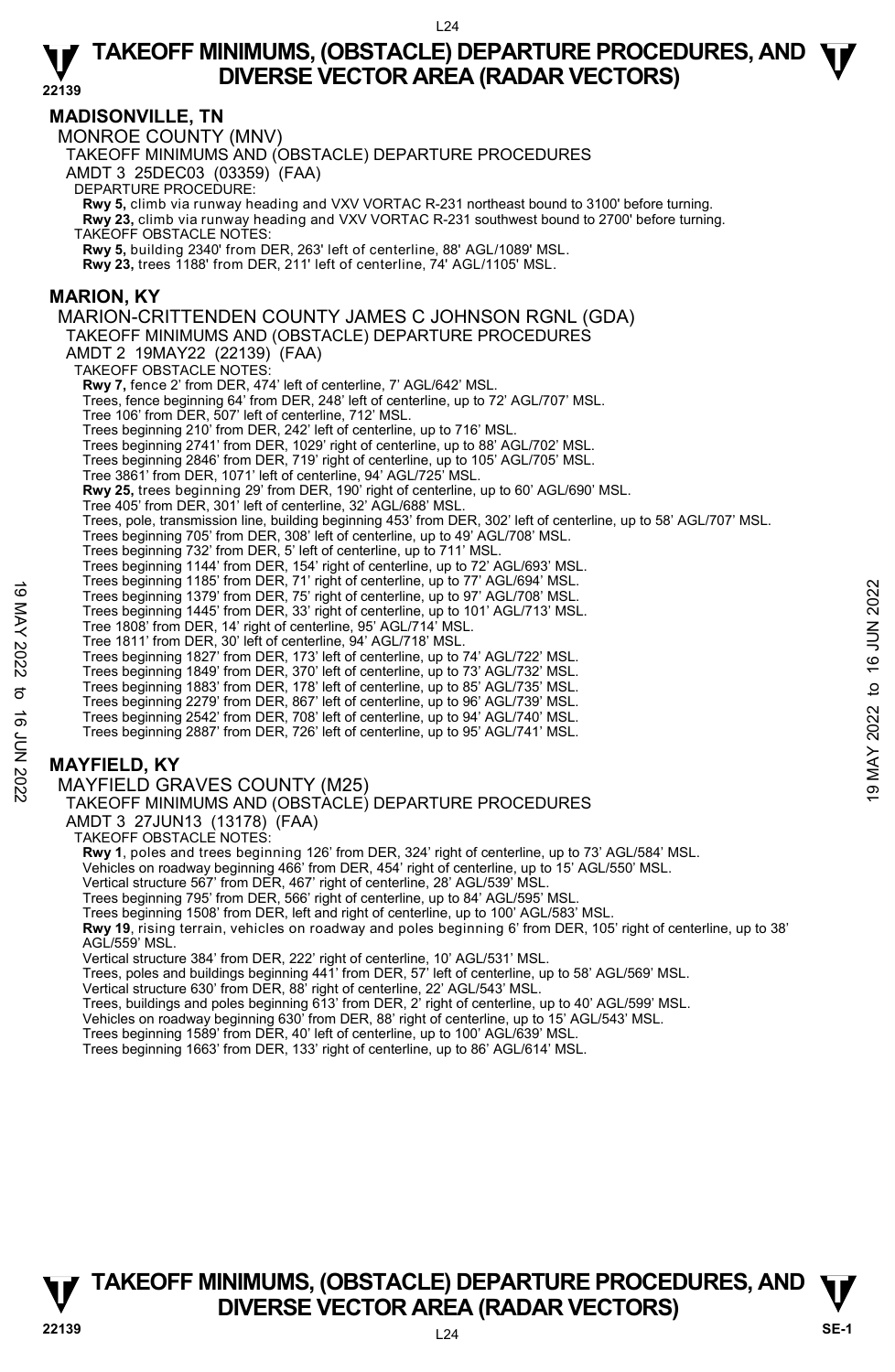#### **MC MINNVILLE, TN**  WARREN COUNTY MEML (RNC) TAKEOFF MINIMUMS AND (OBSTACLE) DEPARTURE PROCEDURES AMDT 3 19MAY22 (22139) (FAA) TAKEOFF OBSTACLE NOTES: **Rwy 5,** terrain 5' from DER, 495' left of centerline, 1032' MSL. Fence, terrain beginning 170' from DER, 451' left of centerline, up to 6' AGL/1038' MSL. Vehicles on road 201' from DER, 507' left of centerline, 3' AGL/1048' MSL. Tree 416' from DER, 587' left of centerline, 39' AGL/1082' MSL. Transmission line, pole beginning 522' from DER, 553' right of centerline, up to 21' AGL/1053' MSL. Trees, transmission line, pole beginning 539' from DER, 528' right of centerline, up to 1092' MSL. Tree 617' from DER, 480' left of centerline, 52' AGL/1084' MSL. Tree 689' from DER, 553' left of centerline, 68' AGL/1096' MSL. Tree 1975' from DER, 661' right of centerline, 82' AGL/1096' MSL. Trees beginning 2054' from DER, 615' right of centerline, up to 1104' MSL. Trees beginning 2208' from DER, 531' right of centerline, up to 1107' MSL. Tree 2558' from DER, 1109' left of centerline, 1099' MSL. Tree 2639' from DER, 850' right of centerline, 1113' MSL. Trees beginning 2645' from DER, 547' right of centerline, up to 121' AGL/1115' MSL. Tree 2993' from DER, 398' left of centerline, 1110' MSL. Trees beginning 3004' from DER, 284' left of centerline, up to 105' AGL/1113' MSL. Tree 3367' from DER, 24' right of centerline, 1116' MSL. Trees beginning 3432' from DER, 12' left of centerline, up to 1118' MSL. Tree 3523' from DER, 844' right of centerline, 106' AGL/1123' MSL. Trees beginning 3533' from DER, 2' right of centerline, up to 1127' MSL. Trees beginning 3634' from DER, 1103' left of centerline, up to 101' AGL/1127' MSL. Tree 4103' from DER, 1345' right of centerline, 98' AGL/1136' MSL. Tree 4660' from DER, 1571' right of centerline, 109' AGL/1144' MSL. Tree 4760' from DER, 1563' right of centerline, 1151' MSL. **Rwy 23,** terrain, lighting beginning 1' from DER, 125' left of centerline, up to 1036' MSL.<br>Lighting 9' from DER, 125' right of centerline, 3' AGL/1033' MSL. Fence, terrain beginning 150' from DER, 310' right of centerline, up to 7' AGL/1043' MSL. Fence 198' from DER, 348' right of centerline, 11' AGL/1044' MSL. Fence 232' from DER, 349' right of centerline, 7' AGL/1048' MSL. Tree, building beginning 247' from DER, 263' right of centerline, up to 1049' MSL. Fence 391' from DER, 349' right of centerline, 6' AGL/1051' MSL. Trees beginning 551' from DER, 540' left of centerline, up to 70' AGL/1117' MSL. Tree, terrain beginning 902' from DER, 95' right of centerline, up to 1118' MSL. Trees, building, pole beginning 925' from DER, 495' left of centerline, up to 1133' MSL. Tree, terrain beginning 1048' from DER, 107' right of centerline, up to 1124' MSL. Trees, terrain, fence, building, pole, transmission line beginning 1219' from DER, 104' right of centerline, up to 1152' MSL. Trees beginning 1600' from DER, 488' left of centerline, up to 1135' MSL. Tree, vehicles on road, terrain beginning 1616' from DER, 424' right of centerline, up to 1155' MSL. Lignumg is noni DER, 326 right of centerline, and both of Pence, terrain beginning 150' from DER, 310' right of centerline, up to 7' AGL/1043' MSL.<br>
Fence 198' from DER, 348' right of centerline, 11' AGL/1044' MSL.<br>
Tree, Trees, vehicles on road, terrain, fence, antenna, poles, transmission line, buildings beginning 1797' from DER, 10' right of centerline, up to 1173' MSL. Tree 2544' from DER, 614' left of centerline, 1139' MSL. Trees, vehicles on road, poles, transmission line, buildings beginning 2560' from DER, 116' left of centerline, up to 1144 ' **MSL** Trees beginning 3101' from DER, 65' left of centerline, up to 125' AGL/1177' MSL. **MEMPHIS, TN**  GENERAL DEWITT SPAIN (M01) TAKEOFF MINIMUMS AND (OBSTACLE) DEPARTURE PROCEDURES AMDT 4 08MAR12 (12068) (FAA) TAKEOFF MINIMUMS: **Rwy 17,** std. w/min. climb of 280' per NM to 1000, or 1100-2½ for climb in visual conditions. DEPARTURE PROCEDURE: **Rwy 17,** climb heading 167° to 1000 before proceeding on course, or for climb in visual conditions, cross General Dewitt Spain Airport at or above 1200 before proceeding on course. **Rwy 35,** climb heading 347° to 1000 before turning right. TAKEOFF OBSTACLE NOTES: **Rwy 17,** vehicles on roadway 354' from DER, 51' left and right of centerline, up to 15' AGL/239' MSL.

Trees beginning 107' from DER, 491' left of centerline, up to 100' AGL/319' MSL.

Tower 2.7 NM from DER, 3133' right of centerline, 465' AGL/735' MSL.

**Rwy 35,** trees beginning 15' from DER, 388' right of centerline, up to 100' AGL/324' MSL.

Trees beginning 1116' from DER, 17' left of centerline, up to 100' AGL/324' MSL.

Rising terrain 2268' from DER, 592' left of centerline, 285' MSL.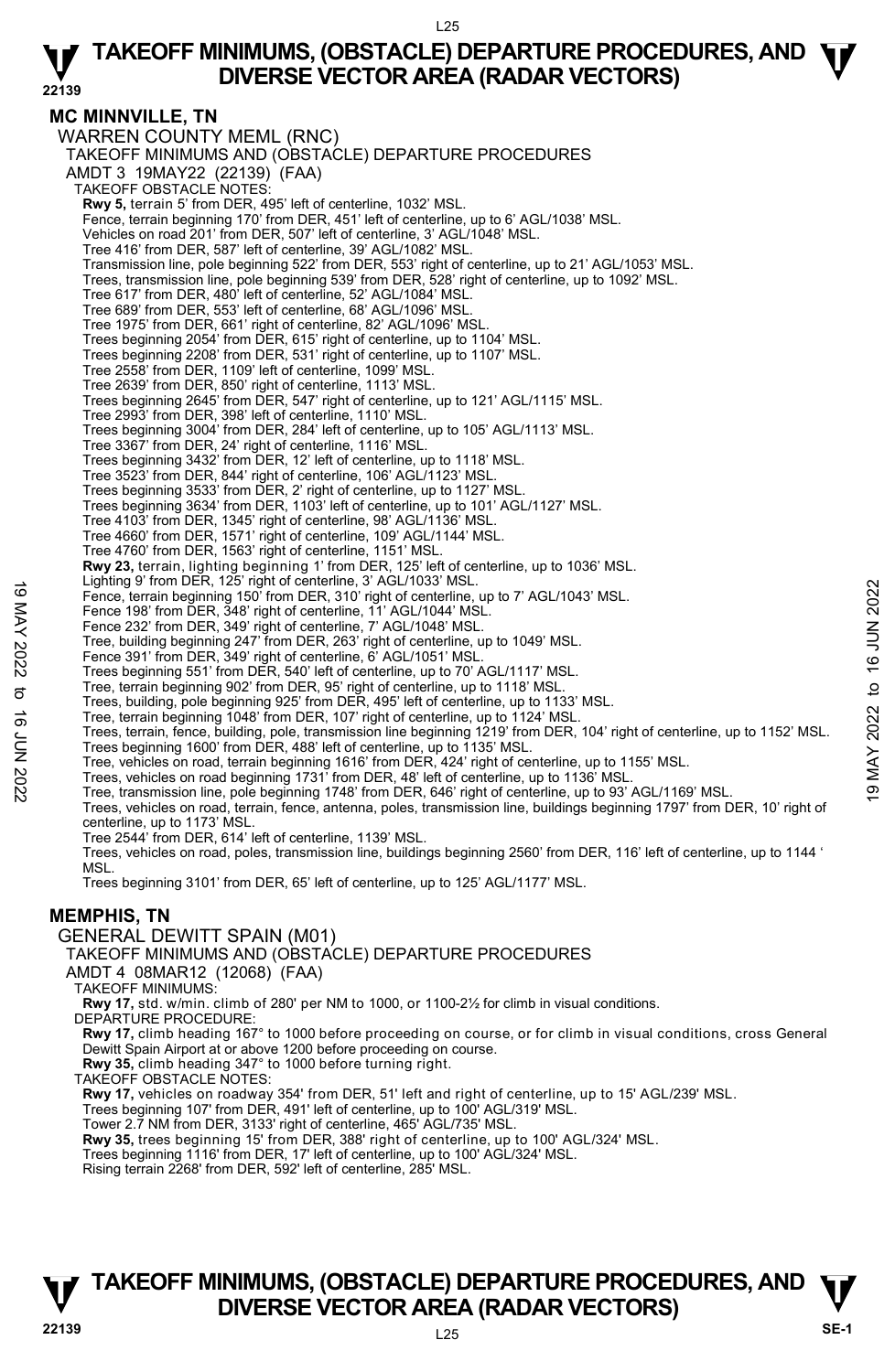## **MEMPHIS, TN (CON'T)**

MEMPHIS INTL (MEM)

TAKEOFF MINIMUMS AND (OBSTACLE) DEPARTURE PROCEDURES

AMDT 4A 17AUG17 (17229) (FAA)

DEPARTURE PROCEDURE:

**Rwy 36C,** climb heading 360° to 700 before turning left. TAKEOFF OBSTACLE NOTES:

**Rwy 9,** light pole 1497' from DER, 799' left of centerline, 43' AGL/342' MSL. **Rwy 18R,** VORTAC and rod on pole beginning 3209' from DER, 1019' left of centerline, up to 43' AGL/412' MSL.

Trees 3231' from DER, 1038' right of centerline, up to 87' AGL/406' MSL

**Rwy 27,** trees 4145' from DER, 1382' left of centerline, up to 112' AGL/361' MSL.

**Rwy 36C,** light pole 1948' from DER, 928' right of centerline, 77' AGL/336' MSL.

# **MIDDLESBORO, KY**

MIDDLESBORO/BELL COUNTY (1A6)

TAKEOFF MINIMUMS AND (OBSTACLE) DEPARTURE PROCEDURES

ORIG 05JUL07 (22027) (FAA)

TAKEOFF MINIMUMS:

**Rwy 10,** std. w/min. climb of 736' per NM to 3500, or 2500-3 for climb in visual conditions.

**Rwy 28,** NA-Obstacles. DEPARTURE PROCEDURE:

**Rwy 10,** climb via heading 103° to 3500 before proceeding on course. For climb in visual conditions: cross Middlesboro/Bell County airport at or above 3500 before proceeding on course.

TAKEOFF OBSTACLE NOTES:

**Rwy 10,** road and vehicle 264' from DER, on centerline, 17' AGL/1166' MSL.

Trees 52' from DER, 223' right of centerline, 100' AGL/1249' MSL. Trees 617' from DER, 100' AGL/1249' MSL.

Tower 5066' from DER, 1033'left of centerline, 198' AGL/1335' MSL.

Trees 1 NM from DER, 1354' right of centerline, 100' AGL/1379' MSL. Trees 1.67 NM from DER, 1900' left of centerline, 100' AGL/1599' MSL.

Numerous trees beginning 2 NM from DER, 3200' left and right of centerline, upsloping on Cumberland Mountain, up to 100' AGL/2499' MSL. The Section Willine Describe the Centerline, 100 AGL/399 MSL.<br>
Numerous tres beginning 2 NM from DER, 3200' left and right of centerline, upsloping on Cumberland Mountain, up to 100'<br>
AGL/2499' MSL.<br>
200' AAO 3.15 NM from

200' AAO 3.15 NM from DER, 1191' left of centerline, 200' AGL/2899' MSL.

# **MILLINGTON, TN**

CHARLES W BAKER (2M8)

TAKEOFF MINIMUMS AND (OBSTACLE) DEPARTURE PROCEDURES

AMDT 1 25AUG11 (11237) (FAA)

DEPARTURE PROCEDURE:

**Rwy 18,** climb heading 185° to 1500 before turning left.

TAKEOFF OBSTACLE NOTES:

Power line and poles beginning 2114' from DER, left to right of centerline, up to 105' AGL/331' MSL. **Rwy 36,** trees beginning 173' from DER, 500' right of centerline, up to 100' AGL/368' MSL.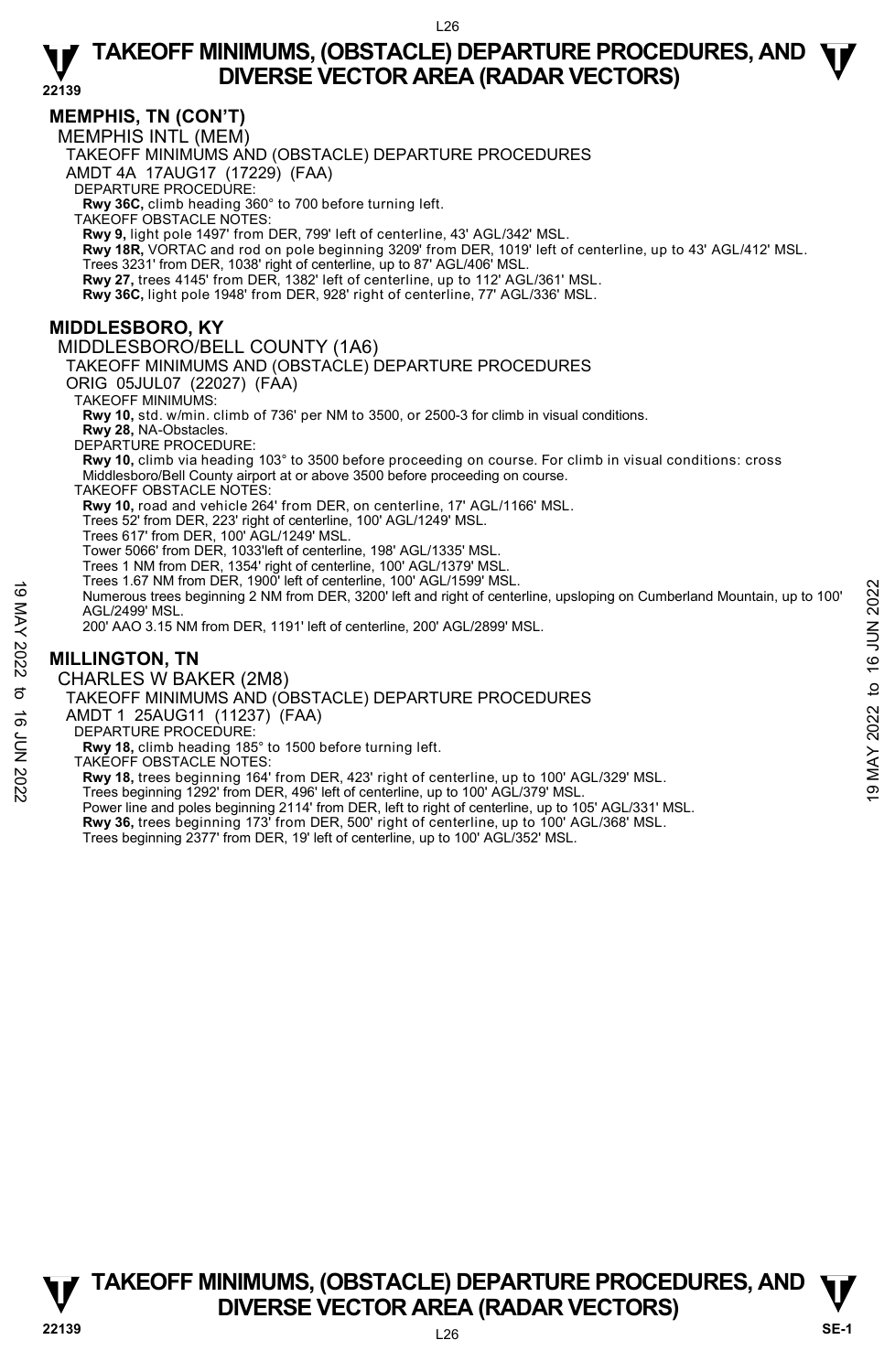# **MILLINGTON, TN (CON'T)**

MILLINGTON/MEMPHIS (NQA) TAKEOFF MINIMUMS AND (OBSTACLE) DEPARTURE PROCEDURES ORIG-B 13SEP18 (21336) (FAA) TAKEOFF MINIMUMS: **Rwy 4,** 300-1¼ or std. w/min. climb of 245' per NM to 600, or alternatively with std. takeoff minimums and a normal 200' per NM climb gradient, takeoff must occur no later than 2000' prior to DER. TAKEOFF OBSTACLE NOTES: **Rwy 4,** tree 62' from DER, 339' left of centerline, 365' MSL. Trees beginning 79' from DER, 487' left of centerline, up to 382' MSL. Terrain 97' from DER, 326' right of centerline, 323' MSL. Terrain 290' from DER, 501' right of centerline, 328' MSL. Fence beginning 318' from DER, 488' right of centerline, up to 7' AGL/336' MSL. Tree 587' from DER, 591' right of centerline, 368' MSL. Tree 1967' from DER, 119' right of centerline, 370' MSL. Tree 2198' from DER, 319' right of centerline, 376' MSL. Tree 2242' from DER, 924' left of centerline, 409' MSL. Tree 2354' from DER, 865' right of centerline, 410' MSL. Trees beginning 2382' from DER, 910' right of centerline, up to 428' MSL. Trees beginning 2408' from DER, 952' left of centerline, up to 422' MSL. Trees beginning 2670' from DER, 1202' right of centerline, up to 431' MSL. Trees beginning 3274' from DER, 268' right of centerline, up to 444' MSL. Trees beginning 3664' from DER, 1121' left of centerline, up to 426' MSL. Tree 3867' from DER, 1021' left of centerline, 428' MSL. Trees beginning 3920' from DER, 802' left of centerline, up to 433' MSL. Trees beginning 4022' from DER, 254' left of centerline, up to 434' MSL. Trees beginning 4191' from DER, 132' left of centerline, up to 448' MSL. Trees beginning 4194' from DER, 105' right of centerline, up to 455' MSL. Trees beginning 4255' from DER, 19' left of centerline, up to 457' MSL. Trees beginning 4293' from DER, 81' right of centerline, up to 456' MSL. Trees beginning 4511' from DER, 357' right of centerline, up to 459' MSL. Trees beginning 4751' from DER, 585' right of centerline, up to 471' MSL. Tree 5332' from DER, 1693' left of centerline, 465' MSL. Trees beginning 5356' from DER, 1675' left of centerline, up to 470' MSL. Tree 5476' from DER, 1873' left of centerline, 484' MSL. Trees beginning 5606' from DER, 1822' left of centerline, up to 489' MSL. Tree 5891' from DER, 1798' left of centerline, 474' MSL. **Rwy 22**, terrain 44' from DER, 484' left of centerline, 278' MSL. Tree 197' from DER, 497' left of centerline, 289' MSL. Trees beginning 1368' from DER, 291' right of centerline, up to 335' MSL. Trees beginning 3439' from DER, 1257' right of centerline, up to 371' MSL. Tree 3835' from DER, 670' right of centerline, 374' MSL. Trees beginning 4751' from DER, 357' right of centerline, up to 471' MSL.<br>
Trees beginning 4751' from DER, 1683' left of centerline, up to 470' MSL.<br>
Trees beginning 5366' from DER, 1675' left of centerline, up to 470' MS

# **MONTICELLO, KY**

## WAYNE COUNTY (EKQ)

TAKEOFF MINIMUMS AND (OBSTACLE) DEPARTURE PROCEDURES

AMDT 2 03MAY12 (12124) (FAA)

TAKEOFF MINIMUMS:

**Rwy 3,** 300-1¼.

**Rwy 21,** std. w/min. climb of 275' per NM to 1900 or 1400-3 for climb in visual conditions. DEPARTURE PROCEDURE:

**Rwy 3,** climb heading 039° to 1700 before proceeding on course.

**Rwy 21,** climb heading 219° to 2000 before proceeding on course or for climb in visual conditions, cross Wayne County airport at or above 2200 before proceeding on course. When executing VCOA, notify ATC prior to departure. TAKEOFF OBSTACLE NOTES:

**Rwy 3,** trees beginning 1292' from DER, 533' right of centerline, up to 100' AGL/1139' MSL.

Trees beginning 1459' from DER, 16' left of centerline, up to 100' AGL/1179' MSL.

Vehicles on roadway beginning 1402' from DER, 329' right of centerline, up to 17' AGL/1096' MSL.

**Rwy 21,** vehicles on roadway beginning 570' from DER, 469' left of centerline, up to 17' AGL/996' MSL.

Trees beginning 932' from DER, 285' right of centerline, up to 100' AGL/1059' MSL. Trees beginning 1254' from DER, 200' left of centerline, up to 100' AGL/1059' MSL.

# **MOREHEAD, KY**

MOREHEAD - ROWAN COUNTY CLYDE A. THOMAS RGNL (SYM) TAKEOFF MINIMUMS AND (OBSTACLE) DEPARTURE PROCEDURES AMDT 1 18SEP14 (14261) (FAA) TAKEOFF OBSTACLE NOTES:

**Rwy 2,** trees 777' from DER, 494' left of centerline, up to 77' AGL/1096' MSL.

Trees beginning 5041' from DER, 1228' right of centerline, 100' AGL/1139' MSL.

**Rwy 20,** vehicles on roadway, beginning 7' from DER, left and right of centerline, up to 15' AGL/1054' MSL.

Trees 432' from DER, 534' right of centerline, up to 75' AGL/1054' MSL. Trees 1595' from DER, 716' left of centerline, up to 71' AGL/1090' MSL.

Trees beginning 3093' from DER, 954' right of centerline, up to 100' AGL/1159' MSL. Tree 5021' from DER, 1767' right of centerline, 100' AGL/1179' MSL.

# **T T TAKEOFF MINIMUMS, (OBSTACLE) DEPARTURE PROCEDURES, AND DIVERSE VECTOR AREA (RADAR VECTORS) We consider the SE-1**  $\frac{1}{22139}$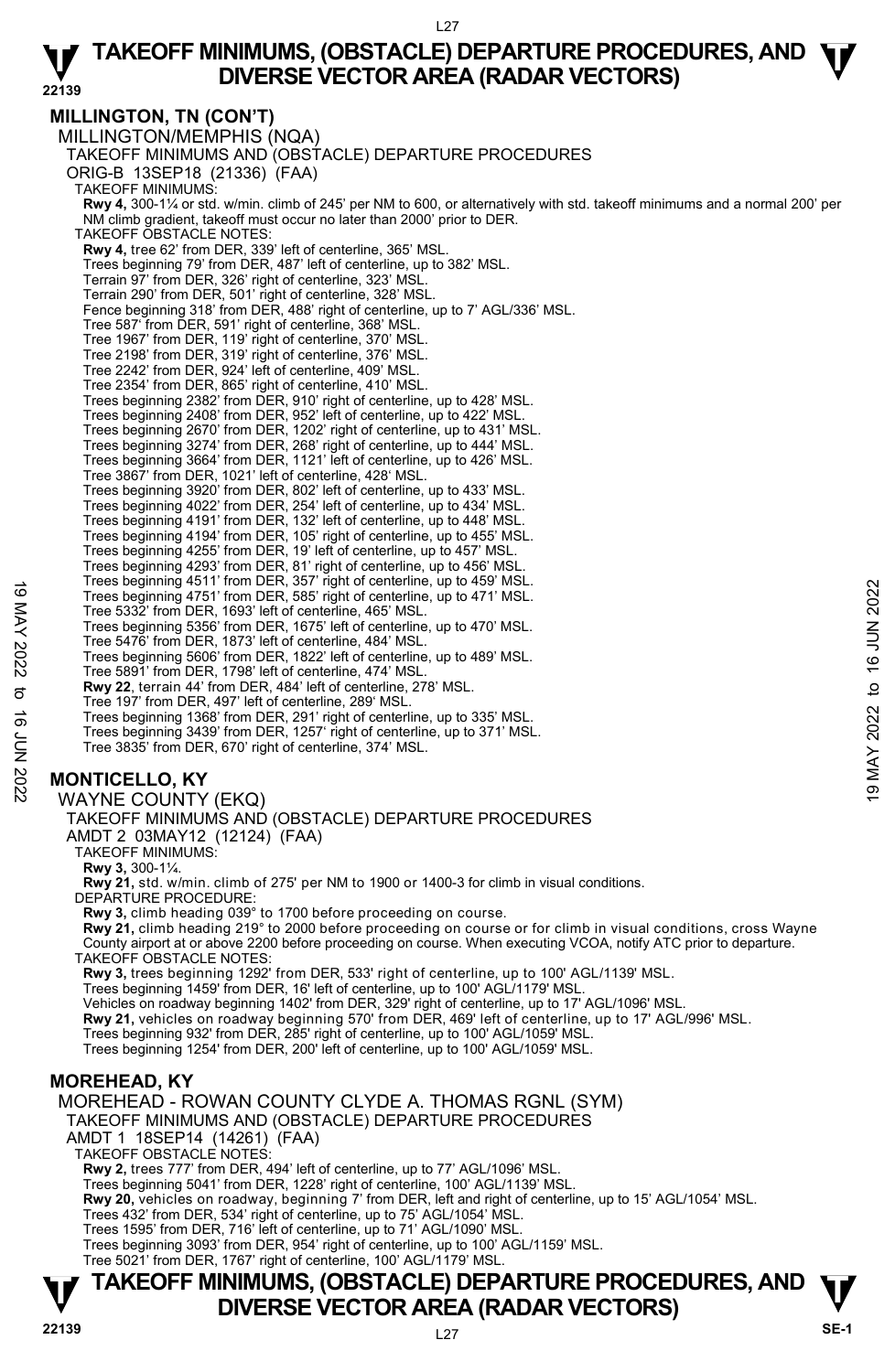## **MORRISTOWN, TN**

MOORE-MURRELL (MOR)

TAKEOFF MINIMUMS AND (OBSTACLE) DEPARTURE PROCEDURES

AMDT 6A 25FEB21 (21056) (FAA)

TAKEOFF MINIMUMS:

**Rwy 5,** std. w/ min. climb of 375' per NM to 3700, or 1200-3 for VCOA. DEPARTURE PROCEDURE:

**Rwy 5,** for climb in visual conditions cross Moore-Murrell Airport at or above 2200 then via VXV VORTAC R-060 inbound to 4000 before proceeding on course.

**Rwy 23,** climb heading 233° and VXV VORTAC R-060 inbound to 4000 before proceeding on course. VCOA:

 **Rwy 5,** obtain ATC approval for VCOA when requesting IFR clearance. Climb in visual conditions to cross Moore-Murrell Airport at or above 2400 then on VXV VORTAC R-060 inbound to 4000 before proceeding on course. TAKEOFF OBSTACLE NOTES:

**Rwy 5,** pole 2187' from DER, 517' right of centerline, up to 16' AGL/1356' MSL.

Vehicle on road 2019' from DER, 1018' left of centerline, up to 17' AGL/1337' MSL.

Windsock 66' from DER, 189' left of centerline, up to 8' AGL/1282' MSL.

Railroad at DER, 295' right of centerline, up to 15' AGL/1288' MSL.

Trees beginning 1065' from DER, 464' left of centerline, up to 54' AGL/1414' MSL.

Trees beginning 191' from DER, 274' right of centerline, up to 51' AGL/1311' MSL.<br>**Rwy 23,** pole 1442' from DER, 451' right of centerline, up to 54' AGL/1367' MSL.

Vehicle on road 23' from DER, 337' left of centerline, up to 17' AGL/1367' MSL.

Vehicle on road 1246' from DER, 113' right of centerline, up to 17' AGL/1369' MSL.<br>Trees beginning 1774' from DER, 753' right of centerline, up to 100' AGL/1460' MSL.

Buildings 1583' from DER, 690' right of centerline, up to 30' AGL/1370' MSL.

**MOUNT STERLING, KY** 

MOUNT STERLING/MONTGOMERY COUNTY (IOB)

TAKEOFF MINIMUMS AND (OBSTACLE) DEPARTURE PROCEDURES

AMDT 1 08APR10 (22027) (FAA)

TAKEOFF MINIMUMS:

**Rwy 3,** 500-3 or std. w/min. climb of 225' per NM to 1600.

TAKEOFF OBSTACLE NOTES:

**Rwy 3,** tower 2.6 NM from DER, 1674' right of centerline, 415' AGL/1425' MSL. Trees beginning 33' from DER, 494' left of centerline, up to 100' AGL/1029' MSL. Trees beginning 271' from DER, 568' right of centerline, up to 100' AGL/1019' MSL. **Rwy 21,** trees beginning at DER, 289' left of centerline, up to 100' AGL/1149' MSL. TAKEOFF MINIMUMS:<br>
TAKEOFF MINIMUMS:<br>
TAKEOFF MINIMUMS:<br>
TAKEOFF MINIMUMS:<br>
TAKEOFF MINIMUMS:<br>
TAKEOFF MINIMUMS:<br>
TAKEOFF MINIMUMS:<br>
NOUNT 2.6 NM from DER, 1674' right of centerline, 415' AGL/1425' MSL.<br>
Trees beginning

Trees beginning 301' from DER, 380' right of centerline, up to 100' AGL/1109' MSL.

# **MOUNTAIN CITY, TN**

## JOHNSON COUNTY (6A4)

TAKEOFF MINIMUMS AND (OBSTACLE) DEPARTURE PROCEDURES

AMDT 1 25FEB21 (21056) (FAA)

TAKEOFF MINIMUMS:

**Rwys 6, 24,** 3500-3 for VCOA. VCOA:

**All Rwys,** obtain ATC approval for VCOA when requesting IFR clearance. Climb in visual conditions to cross Johnson County Airport at or above 5600 before proceeding on course.

TAKEOFF OBSTACLE NOTES:

**Rwy 6,** trees 36' from DER, 304' right of centerline, 100' AGL/2330' MSL.

Vehicles on road 854' from DER, 668'right of centerline, up to 15' AGL/2374' MSL.

Trees 1544' from DER, 851' left of centerline, 100' AGL/2341' MSL. Trees, tower beginning 1806' from DER, 347' right of centerline, up to 100' AGL/2480' MSL.

**Rwy 24,** vehicles on road 44' from DER, 239' left of centerline, up to 15' AGL/2256' MSL.

Trees, vehicles on road beginning 145' from DER, 319' left of centerline, up to 100' AGL/2341' MSL. Trees beginning 646' from DER, 168' right of centerline, up to 100' AGL/2341' MSL.

## **MURFREESBORO, TN**

MURFREESBORO MUNI (MBT) TAKEOFF MINIMUMS AND (OBSTACLE) DEPARTURE PROCEDURES AMDT 4 29MAR18 (18088) (FAA) TAKEOFF MINIMUMS: **Rwy 18,** 400-2½, or std. w/ min. climb of 205' per NM to 1000. DEPARTURE PROCEDURE: **Rwy 18, climb heading 184° to 1300 before turning right.** TAKEOFF OBSTACLE NOTES: **Rwy 18,** trees and building beginning 194' from DER, 113' left of centerline, up to 661' MSL. Trees beginning 1487' from DER, 140' right and 1084' left of centerline, up to 688' MSL. Tower 1.9 NM from DER, 3202' right of centerline, 335' AGL/917' MSL. **Rwy 36,** trees beginning 357' from DER, 100' right of centerline, up to 654' MSL. Poles beginning 637' from DER, 488' left of centerline, up to 72' AGL/674' MSL.

# **T T TAKEOFF MINIMUMS, (OBSTACLE) DEPARTURE PROCEDURES, AND DIVERSE VECTOR AREA (RADAR VECTORS) We consider the SE-1**  $\frac{1}{22139}$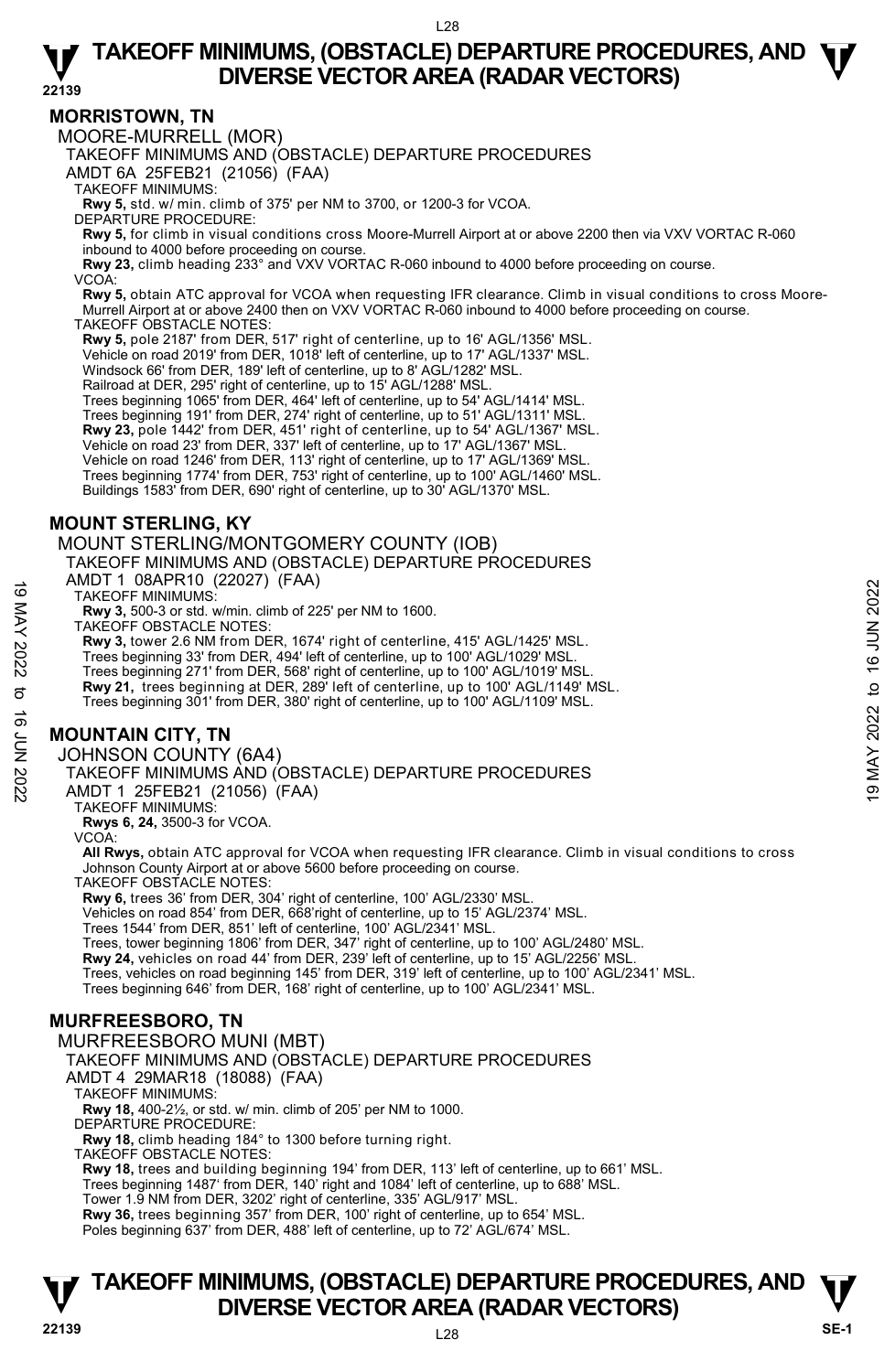**22139** 

## **MURRAY, KY**

KYLE-OAKLEY FLD (CEY)

TAKEOFF MINIMUMS AND (OBSTACLE) DEPARTURE PROCEDURES

AMDT 4 15DEC11 (22139) (FAA)

TAKEOFF OBSTACLE NOTES:

**Rwy 5,** trees and pole beginning 665' from DER, 473' right of centerline, up to 100' AGL/679' MSL.<br>Trees beginning 951' from DER, 346' left of centerline, up to 110' AGL/679' MSL.

**Rwy 23,** tree 16' from DER, 407' right of centerline, 69' AGL/660' MSL.

Trees beginning 144' from DER, 417' left of centerline, up to 85' AGL/689' MSL.

## **NASHVILLE, TN**

JOHN C TUNE (JWN)

TAKEOFF MINIMUMS AND (OBSTACLE) DEPARTURE PROCEDURES

AMDT 2 15OCT15 (15288) (FAA)

TAKEOFF MINIMUMS:

**Rwy 2,** std. w/min. climb of 207' per NM to 1500, or alternatively, with standard takeoff minimums and a normal 200' per NM climb gradient, departure must occur no later than 1900' prior to DER.

DEPARTURE PROCEDURE:

**Rwy 2,** climb heading 018° to 2300 before turning right.

**Rwy 20,** climb heading 198° to 2400 before proceeding on course.

VCOA:

**Rwy 2,** obtain ATC approval for climb in visual conditions when requesting IFR clearance. Climb in visual conditions to Cross John C Tune Airport at or above 2300 before proceeding on course.

TAKEOFF OBSTACLE NOTES:

**Rwy 2,** rising terrain beginning 454' from DER, from 492' left of centerline to 233' right of centerline, up to 539' MSL.

Trees beginning 838' from DER, from 633' right of centerline, up to 68' AGL/548' MSL.<br>Trees beginning 1326' from DER, from 693' left of centerline, up to 56' AGL/556' MSL.

Trees beginning 1607' from DER, from 627' left of centerline, up to 86' AGL/565' MSL.

Trees beginning, 1918' from DER, from 554' left of centerline, up to 86' AGL/574' MSL.

**Rwy 20,** runway end lights beginning 10' from DER, 10' right of centerline and 11' left of centerline, 3' AGL/459' MSL.

Trees beginning 1145' from DER, from 490' left of centerline, up to 62' AGL/502' MSL.

Trees beginning 1655' from DER, left and right of centerline, up to 88' AGL/508' MSL.

Transmission towers beginning 2983' from DER, from 746' left of centerline, up to 144' AGL/550' MSL. Trees beginning 1145' from DER, from 490' left of centerline, up to 62' AGL/508' MSL.<br>
Trees beginning 1145' from DER, from 490' left of centerline, up to 62' AGL/508' MSL.<br>
Trees beginning 1655' from DER, left and right

## NASHVILLE INTL (BNA)

TAKEOFF MINIMUMS AND (OBSTACLE) DEPARTURE PROCEDURES

AMDT 8 15NOV12 (12320) (FAA)

TAKEOFF MINIMUMS:

**Rwy 31,** std. w/ min. climb of 240' per NM to 2600.

DEPARTURE PROCEDURE:

**Rwy 20L,** climb heading 201° to 1400 before turning right.

**Rwys 20C, 20R** climb heading 201° to 1800 before turning right.

TAKEOFF OBSTACLE NOTES:

**Rwy 2L,** trees beginning 203' from DER, 489' right of centerline, up to 60' AGL/576' MSL.

**Rwy 13,** blast fence obstruction light 335' from DER, 64' left of centerline, 6' AGL/595' MSL.

Trees beginning 2852' from DER, 28' right of centerline, up to 60' AGL/685' MSL. Pole 3761' from DER, 726' right of centerline, 60' AGL/689' MSL.

**Rwy 20C,** trees beginning 2089' from DER, 934' right of centerline, up to 60' AGL/623' MSL.

**Rwy 20L,** trees beginning 1844' from DER, 720 left of centerline, up to 60' AGL/639' MSL.<br>**Rwy 20R,** flagpole 1298' from DER, 777' right of centerline, 37' AGL/636' MSL.

Building 2183' from DER, 1083' right of centerline, 91' AGL/680' MSL.

**Rwy 31,** ground 2' from DER, 498' left of centerline, 541' MSL. LOC obstruction light 303' from DER, on centerline, 48' AGL/547' MSL.

Blast fence obstruction light 382' from DER, 50' left of centerline, 30' AGL/569' MSL.

Trees beginning 789' from DER, 331' right of centerline, up to 60' AGL/602' MSL.

Pole 1012' from DER, 429' left of centerline, 29' AGL/578' MSL

Transmission tower 1882' from DER, 219' right of centerline, 61' AGL/610' MSL.

Pole 2037' from DER, 422' right of centerline, 47' AGL/596' MSL.

Transmission tower 2778' from DER, 83' left of centerline, 91' AGL/630' MSL.

# **ONEIDA, TN**

SCOTT MUNI (SCX)

TAKEOFF MINIMUMS AND (OBSTACLE) DEPARTURE PROCEDURES ORIG 03OCT02 (02276) (FAA) TAKEOFF OBSTACLE NOTES:

**Rwy 5,** tree 2800' from DER, 600' right of centerline, 69' AGL/1605' MSL.

**Rwy 23,** pole 950' from DER, on centerline, 42' AGL/1575' MSL.

Power line 2938' from DER, 450' right of centerline, 142' AGL/1660' MSL.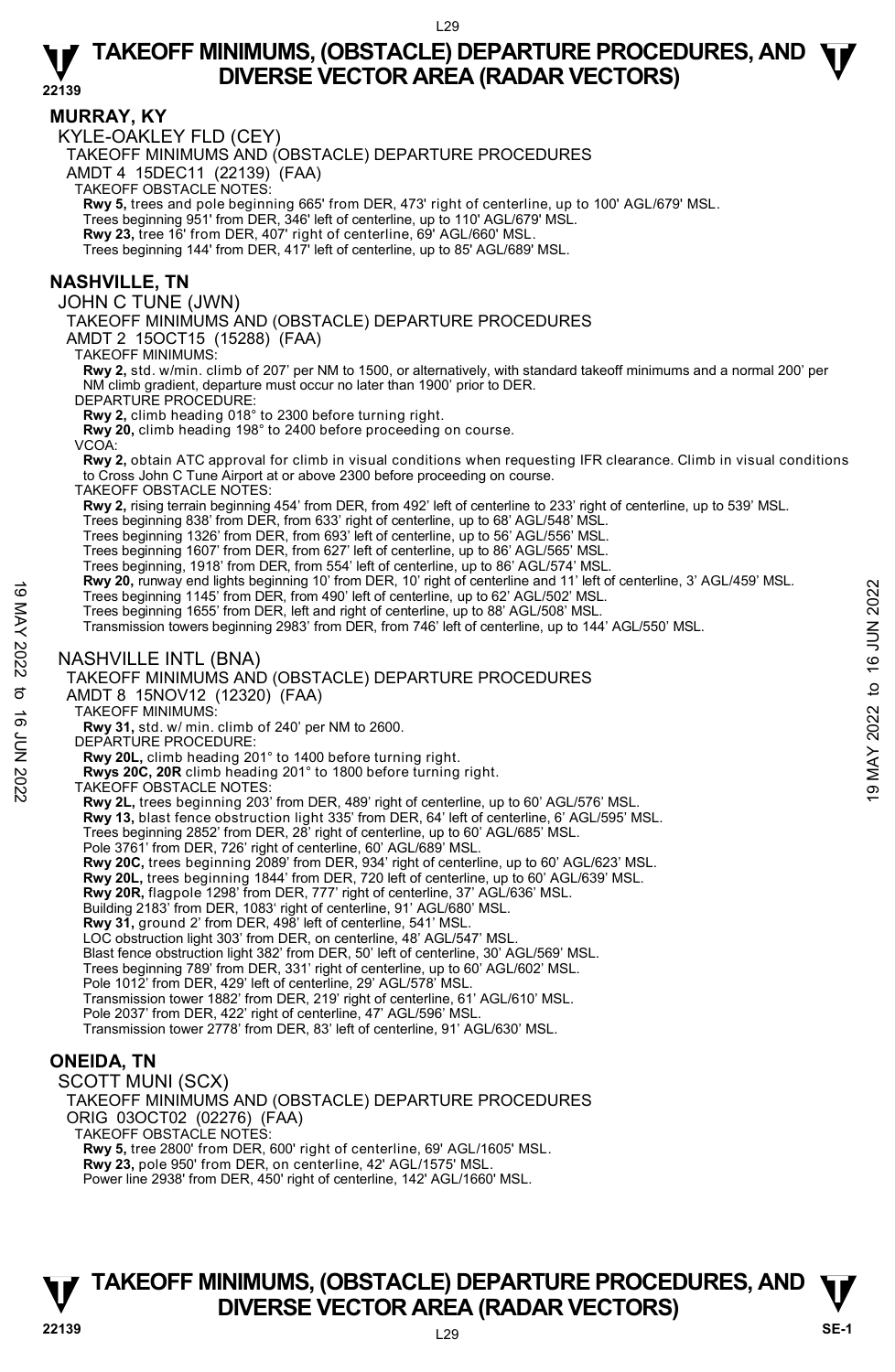#### **22139 OWENSBORO, KY**  OWENSBORO/DAVIESS COUNTY RGNL (OWB) TAKEOFF MINIMUMS AND (OBSTACLE) DEPARTURE PROCEDURES AMDT 5B 25FEB21 (22027) (FAA) TAKEOFF MINIMUMS: **Rwy 36,** 400-2 or std. w/min. climb of 340' per NM to 1000. DEPARTURE PROCEDURE: **Rwy 36**, climb heading 002° to 1000 before proceeding on course. TAKEOFF OBSTACLE NOTES: **Rwy 6**, building, pole beginning 288' from DER, 455' left of centerline, up to 444' MSL.<br>Tree 1489' from DER, 428' right of centerline, 448' MSL. Trees beginning 1546' from DER, 463' right of centerline, up to 454' MSL. Pole beginning 1835' from DER, 204' left of centerline, up to 45' AGL/452' MSL. Pole 1863' from DER, 412' left of centerline, 49' AGL/457' MSL. Trees beginning 1898' from DER, 350' left of centerline, up to 461' MSL. Tree 2130' from DER, 700' right of centerline, 53' AGL/458' MSL. Tree 2191' from DER, 533' left of centerline, 57' AGL/465' MSL. Trees beginning 2282' from DER, 482' left of centerline, up to 468' MSL. Tree 2364' from DER, 642' left of centerline, 474' MSL. Spire 2403' from DER, 894' left of centerline, 85' AGL/491' MSL. Tree 2498' from DER, 494' right of centerline, 468' MSL. Tree 2654' from DER, 628' right of centerline, 64' AGL/470' MSL. Tree 2714' from DER, 599' right of centerline, 471' MSL.<br>**Rwy 18,** terrain 224' from DER, 555' right of centerline, 403' MSL. **Rwy 24,** trees beginning 1281' from DER, 726' right of centerline, up to 79' AGL/479' MSL. Trees beginning 2223' from DER, 82' right of centerline, up to 482' MSL. Tree 2589' from DER, 963' left of centerline, 71' AGL/471' MSL. Tree 2952' from DER, 1290' left of centerline, 86' AGL/485' MSL. **Rwy 36,** tank, building beginning 395' from DER, 544' left of centerline, up to 19' AGL/433' MSL. Trees beginning 478' from DER, 500' right of centerline, up to 435' MSL. Tree 940' from DER, 496' left of centerline, 443' MSL. Tree 1035' from DER, 502' right of centerline, 439' MSL. **PADUCAH, KY**  BARKLEY RGNL (PAH) TAKEOFF MINIMUMS AND (OBSTACLE) DEPARTURE PROCEDURES AMDT 4 25FEB21 (21056) (FAA) TAKEOFF OBSTACLE NOTES: **Rwy 5,** tree 75' from DER, 299' left of centerline, 14' AGL/389' MSL.<br>Vegetation 131' from DER, 247' left of centerline, 395' MSL. Trees, beginning 289' from DER, 475' left of centerline, up to 74' AGL/449' MSL. Tree 696' from DER, 590' right of centerline, 427' MSL. Tree 4036' from DER, 490' electrical system, and NSL.<br>
Tree 1035' from DER, 502' right of centerline, 439' MSL.<br> **BARKLEY RGNL (PAH)**<br>
TAKEOFF MINIMUMS AND (OBSTACLE) DEPARTURE PROCEDURES<br>
AMDT 4 25FEB21 (21056) (FAA)<br>
TAK Trees, beginning 1894' from DER, 441' left of centerline, up to 96' AGL/463' MSL. Trees, beginning 2014' from DER, 4' left of centerline, up to 104' AGL/470' MSL. Tree 3508' from DER, 883' right of centerline, 102' AGL/474' MSL. **Rwy 14,** terrain 3' from DER, 497' right of centerline, 413' MSL. Tree 142' from DER, 287' right of centerline, 13' AGL/420' MSL. Tree 223' from DER, 271' right of centerline, 23' AGL/427' MSL. Tree 1000' from DER, 205' right of centerline, 57' AGL/437' MSL. Tree 1104' from DER, 396' right of centerline, 83' AGL/462' MSL. Trees beginning 1143' from DER, 14' right of centerline, up to 89' AGL/469' MSL. Tree 1160' from DER, 413' left of centerline, 101' AGL/481' MSL. Trees beginning 1245' from DER, 63' left of centerline, up to 99' AGL/483' MSL. Trees beginning 1665' from DER, 50' right of centerline, up to 69' AGL/471' MSL. Trees beginning 1740' from DER, 13' right of centerline, up to 87' AGL/489' MSL. Trees beginning 1933' from DER, 56' left of centerline, up to 99' AGL/491' MSL. Trees beginning 1947' from DER, 4' left of centerline, up to 90' AGL/495' MSL. Trees beginning 2483' from DER, 276' right of centerline, up to 69' AGL/504' MSL. Tree 2559' from DER, 1068' right of centerline, 78' AGL/514' MSL. Trees beginning 2837' from DER, 36' left of centerline, up to 89' AGL/498' MSL. Trees beginning 2873' from DER, 265' right of centerline, up to 91' AGL/536' MSL. Trees beginning 2966' from DER, 120' left of centerline, up to 92' AGL/504' MSL. Trees beginning 3024' from DER, 11' left of centerline, up to 94' AGL/506' MSL. Trees beginning 3041' from DER, 67' left of centerline, up to 93' AGL/510' MSL. Trees beginning 3367' from DER, 178' right of centerline, up to 101' AGL/544' MSL. Trees beginning 3818' from DER, 498' left of centerline, up to 93' AGL/519' MSL. Tree 3987' from DER, 642' left of centerline, 91' AGL/520' MSL. Trees beginning 5038' from DER, 962' right of centerline, up to 113' AGL/553' MSL.  **CON'T**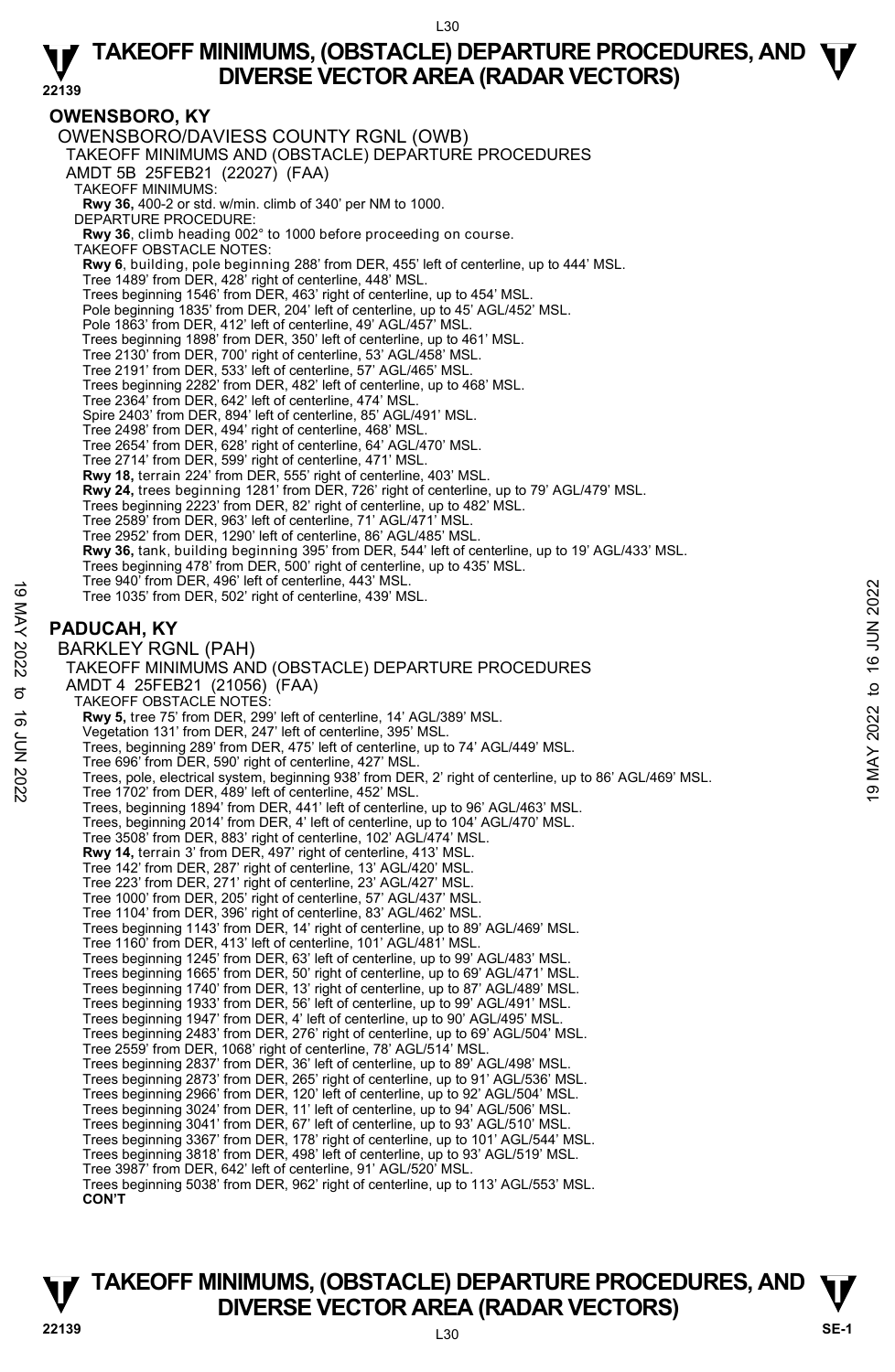#### L31

# **TAKEOFF MINIMUMS, (OBSTACLE) DEPARTURE PROCEDURES, AND**  $\Psi$ **<br>DIVERSE VECTOR AREA (RADAR VECTORS) DIVERSE VECTOR AREA (RADAR VECTORS)**

**22139** 

**PADUCAH, KY (CON'T)**  BARKLEY RGNL (PAH) (CON'T) **Rwy 23, vegetation 3' from DER, 423' right of centerline, 17' AGL/426' MSL** Trees beginning 24' from DER, 408' right of centerline, up to 43' AGL/445' MSL. Tree 442' from DER, 570' right of centerline, 33' AGL/452' MSL. Tree 572' from DER, 629' left of centerline, 467' MSL. Tree 576' from DER, 602' right of centerline, 32' AGL/457' MSL. Trees beginning 971' from DER, 582' left of centerline, up to 73' AGL/483' MSL. Tree, traverses ways beginning 975' from DER, 651' right of centerline, up to 53' AGL/466' MSL. Trees beginning 1414' from DER, 812' right of centerline, up to 56' AGL/494' MSL. Trees beginning 2629' from DER, 963' left of centerline, up to 95' AGL/513' MSL. Tree 2970' from DER, 1263' left of centerline, 93' AGL/514' MSL. Trees beginning 3940' from DER, 359' left of centerline, up to 67' AGL/517' MSL. Tree 4238' from DER, 216' left of centerline, 56' AGL/518' MSL. Trees beginning 4363' from DER, 416' left of centerline, up to 82' AGL/528' MSL.  **Rwy 32,** terrain 18' from DER, 452' left of centerline, 393' MSL. Tree 217' from DER, 386' right of centerline, 28' AGL/416' MSL. Tree 376' from DER, 533' right of centerline, 458' MSL. Trees, pole beginning 378' from DER, 380' right of centerline, up to 83' AGL/460' MSL. Tree 507' from DER, 363' left of centerline, 30' AGL/422' MSL. Tree, pole beginning 611' from DER, 23' right of centerline, up to 82' AGL/463' MSL. Tree 812' from DER, 326' left of centerline, 46' AGL/432' MSL. Tree 886' from DER, 477' left of centerline, 65' AGL/437' MSL. Trees beginning 1066' from DER, 226' left of centerline, up to 71' AGL/444' MSL. Trees beginning 1605' from DER, 5' left of centerline, up to 97' AGL/459' MSL. Trees beginning 1976' from DER, 442' right of centerline, up to 89' AGL/467' MSL. Trees beginning 2289' from DER, 475' right of centerline, up to 104' AGL/471' MSL. Tree 2519' from DER, 14' left of centerline, 88' AGL/460' MSL. Trees beginning 2532' from DER, 6' left of centerline, up to 87' AGL/464' MSL. Tree 2687' from DER, 1041' right of centerline, 102' AGL/482' MSL. Trees beginning 2689' from DER, 531' left of centerline, up to 90' AGL/468' MSL. Tree 2999' from DER, 174' left of centerline, 103' AGL/469' MSL. Trees beginning 3022' from DER, 113' right of centerline, up to 132' AGL/487' MSL. Trees beginning 3187' from DER, 356' right of centerline, up to 143' AGL/497' MSL. **PARIS, TN**  HENRY COUNTY (PHT) TAKEOFF MINIMUMS AND (OBSTACLE) DEPARTURE PROCEDURES ORIG 11MAR10 (10070) (FAA) TAKEOFF OBSTACLE NOTES: **Rwy 2,** vehicle on road 772' from DER, 93' right of centerline, up to 15' AGL/589' MSL. Trees beginning 1232' from DER, 258' left of centerline, up to 100' AGL/669' MSL. **Rwy 20,** tree 2808' from DER, 630' right of centerline, 80' AGL/651' MSL. Rising terrain beginning 274' from DER, 388' left of centerline, 604' MSL. **PIKEVILLE, KY**  PIKE COUNTY/HATCHER FLD (PBX) TAKEOFF MINIMUMS AND (OBSTACLE) DEPARTURE PROCEDURES ORIG 07MAY09 (21336) (FAA) TAKEOFF MINIMUMS: **Rwy 9,** 300-1 or std. w/min. climb of 453' per NM to 2300 or 1000-3 for climb in visual conditions. DEPARTURE PROCEDURE: **Rwy 9,** for climb in visual conditions: cross Pike County/Hatcher Fld airport at or above 2300 before proceeding on course. TAKEOFF OBSTACLE NOTES: **Rwy 9,** tree 4788' from DER, 1173' right of centerline, 20' AGL/1739' MSL.<br>Multiple trees beginning 2702' from DER, 654' left of centerline and 965' right of centerline, up to 20' AGL/1770' MSL. **PINE KNOT, KY**  MC CREARY COUNTY (18I) TAKEOFF MINIMUMS AND (OBSTACLE) DEPARTURE PROCEDURES ORIG 13NOV14 (14317) (FAA) DEPARTURE PROCEDURE: **Rwy 4,** climb heading 040° to 1900 before turning right. **Rwy 22,** climb heading 220° to 2000 before turning left. TAKEOFF OBSTACLE NOTES: **Rwy 4,** trees beginning 73' from DER, 15' left of centerline, 218' right of centerline, up to 100' AGL/1439' MSL. **Rwy 22,** trees beginning 473' from DER, 189' left of centerline, 380' right of centerline, up to 100' AGL/1499' MSL. Tree 2999' from DER, 174' left of centerline, 103' AGL/469' MSL.<br>
Trees beginning 3022' from DER, 113' right of centerline, up to 132' AGL/487' MSL.<br>
Trees beginning 3187' from DER, 356' right of centerline, up to 143' AG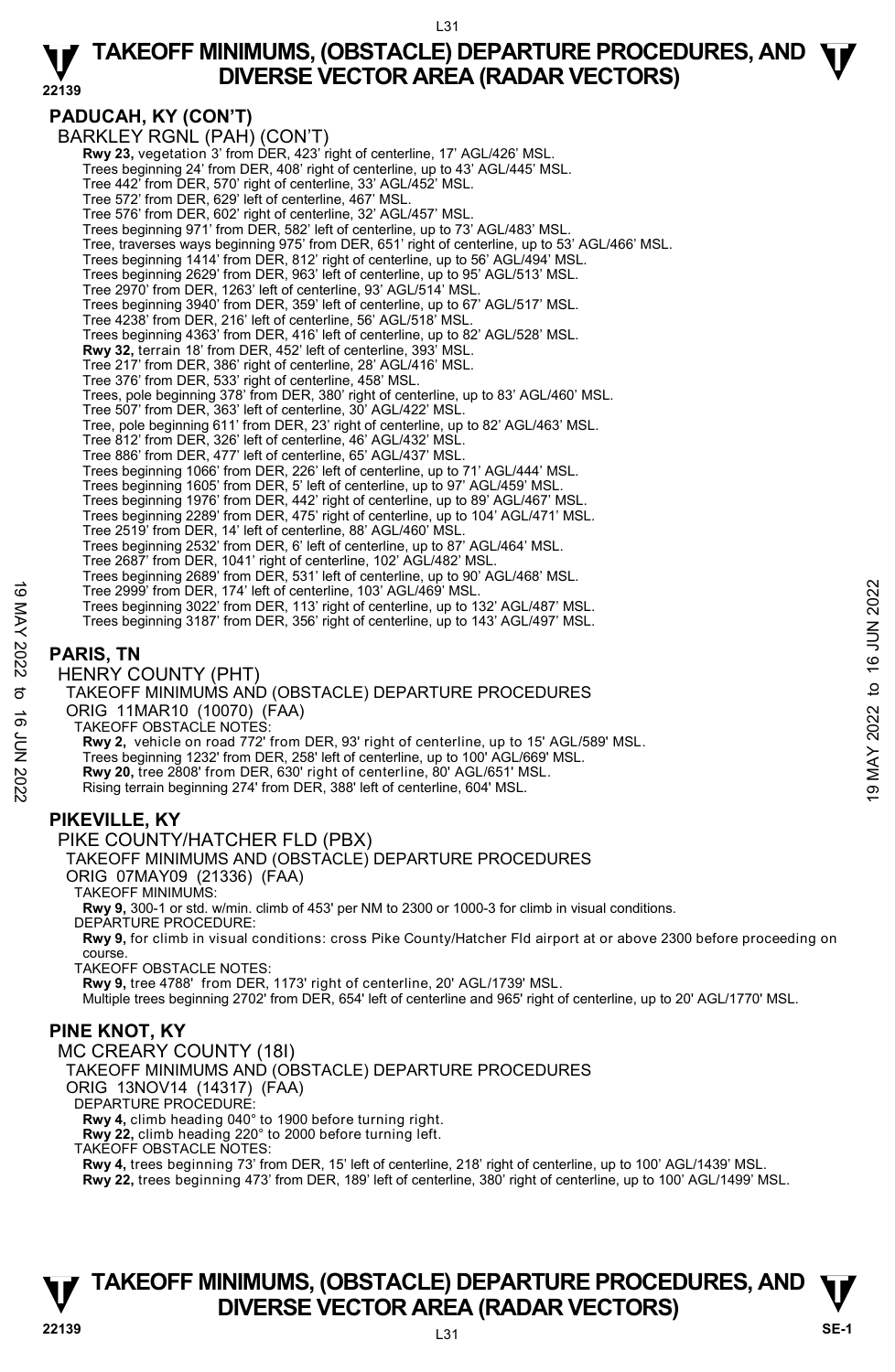## **PORTLAND, TN**

PORTLAND MUNI (1M5) TAKEOFF MINIMUMS AND (OBSTACLE) DEPARTURE PROCEDURES ORIG 02AUG07 (07214) (FAA) TAKEOFF OBSTACLE NOTES: **Rwy 1,** tree 501' from DER, 180' right of centerline, 100' AGL/839' MSL. Tree 1564' from DER, 507' left of centerline, 100' AGL/839' MSL. **Rwy 19,** multiple trees 673' from DER, 83' right of centerline, up to 100' AGL/919' MSL.

# **PRESTONSBURG, KY**

BIG SANDY RGNL (SJS)

TAKEOFF MINIMUMS AND (OBSTACLE) DEPARTURE PROCEDURES

AMDT 1A 22AUG13 (13234) (FAA)

TAKEOFF OBSTACLE NOTES:

**Rwy 21,** multiple trees and poles beginning 250' from DER, 11' right of centerline, up to 72' AGL/1272' MSL.<br>Multiple trees and poles beginning 294' from DER, 35' left of centerline, up to 63' AGL/1283' MSL.

# **PRINCETON, KY**

PRINCETON-CALDWELL COUNTY (2M0) TAKEOFF MINIMUMS AND (OBSTACLE) DEPARTURE PROCEDURES ORIG 25JUL13 (13206) (FAA) TAKEOFF MINIMUMS: **Rwy 5,** 300-1¾ or std. w/min. climb of 280' per NM to 900. TAKEOFF OBSTACLE NOTES: **Rwy 5,** trees beginning 14' from DER, 434' right of centerline, up to 100' AGL/779' MSL.<br>Trees beginning 314' from DER, 371' left of centerline, up to 58' AGL/577' MSL. **Rwy 23,** structures and terrain beginning 11' from DER, 198' right of centerline, up to 4' AGL/599' MSL. Structures and terrain beginning 40' from DER, 249' left of centerline, up to 4' AGL/593' MSL.<br>Trees beginning 385' from DER, 48' right of centerline, up to 73' AGL/622' MSL. Trees beginning 421' from DER, 350' left of centerline, up to 68' AGL/647' MSL. Utility poles beginning 764' from DER, 176' right of centerline, up to 33' AGL/613' MSL. **PULASKI, TN**  ABERNATHY FLD (GZS) TAKEOFF MINIMUMS AND (OBSTACLE) DEPARTURE PROCEDURES AMDT 5 22APR21 (21280) (FAA) TAKEOFF MINIMUMS: **Rwy 16,** 300-2¼ or std. w/min. climb of 300' per NM to 1100. **Rwy 34,** 400-3 or std. w/min. climb of 465' per NM to 1100. DEPARTURE PROCEDURE: **Rwy 16,** climb heading 155° to 1200 before turning right. TAKEOFF OBSTACLE NOTES: **Rwy 16,** trees beginning 60' from DER, 159' right of centerline, up to 683' MSL. Tree 382' from DER, 203' left of centerline, 661' MSL. Tree 448' from DER, 216' left of centerline, 667' MSL. Trees beginning 507' from DER, 407' left of centerline, up to 674' MSL. Pole 1066' from DER, 141' right of centerline, 50' AGL/691' MSL. Pole, cranes beginning 1117' from DER, 212' right of centerline, up to 43' AGL/694' MSL. Trees beginning 1170' from DER, 587' left of centerline, up to 694' MSL. Poles beginning 1435' from DER, 137' right of centerline, up to 64' AGL/705' MSL. Trees beginning 5236' from DER, 308' right of centerline, up to 778' MSL. Trees beginning 1.3 NM from DER, 1795' right of centerline, up to 100' AGL/871' MSL. Trees beginning 1.4 NM from DER, 1783' right of centerline, up to 942' MSL. Trees beginning 1.5 NM from DER, 2784' left of centerline, up to 943' MSL. Trees beginning 1.7 NM from DER, 2610' left of centerline, up to 948' MSL. **Rwy 34,** trees beginning 3' from DER, 189' left of centerline, up to 756' MSL. Trees beginning 2912' from DER, 769' right of centerline, up to 792' MSL. Tree 3226' from DER, 1060' right of centerline, 811' MSL. Trees beginning 3269' from DER, 536' right of centerline, up to 814' MSL. Trees beginning 3416' from DER, 353' right of centerline, up to 824' MSL. Trees beginning 3432' from DER, 540' left of centerline, up to 780' MSL. Trees beginning 3444' from DER, 390' left of centerline, up to 782' MSL. Tree 3566' from DER, 701' left of centerline, 790' MSL. Trees beginning 3588' from DER, 391' left of centerline, up to 802' MSL. Trees beginning 3596' from DER, 445' right of centerline, up to 848' MSL. Trees beginning 3656' from DER, 847' left of centerline, up to 810' MSL. Trees beginning 3665' from DER, 842' right of centerline, up to 868' MSL. Trees beginning 3749' from DER, 9' right of centerline, up to 873' MSL. Tree 3826' from DER, 561' left of centerline, 823' MSL. Trees beginning 3859' from DER, 856' left of centerline, up to 833' MSL. **CON'T** Trees beginning 363 'lom DER, 350' left of centerline, up to 18 AGL/647' MSL.<br>
Trees beginning 421' from DER, 350' left of centerline, up to 68 AGL/647' MSL.<br>
Utility poles beginning 764' from DER, 176' right of centerlin

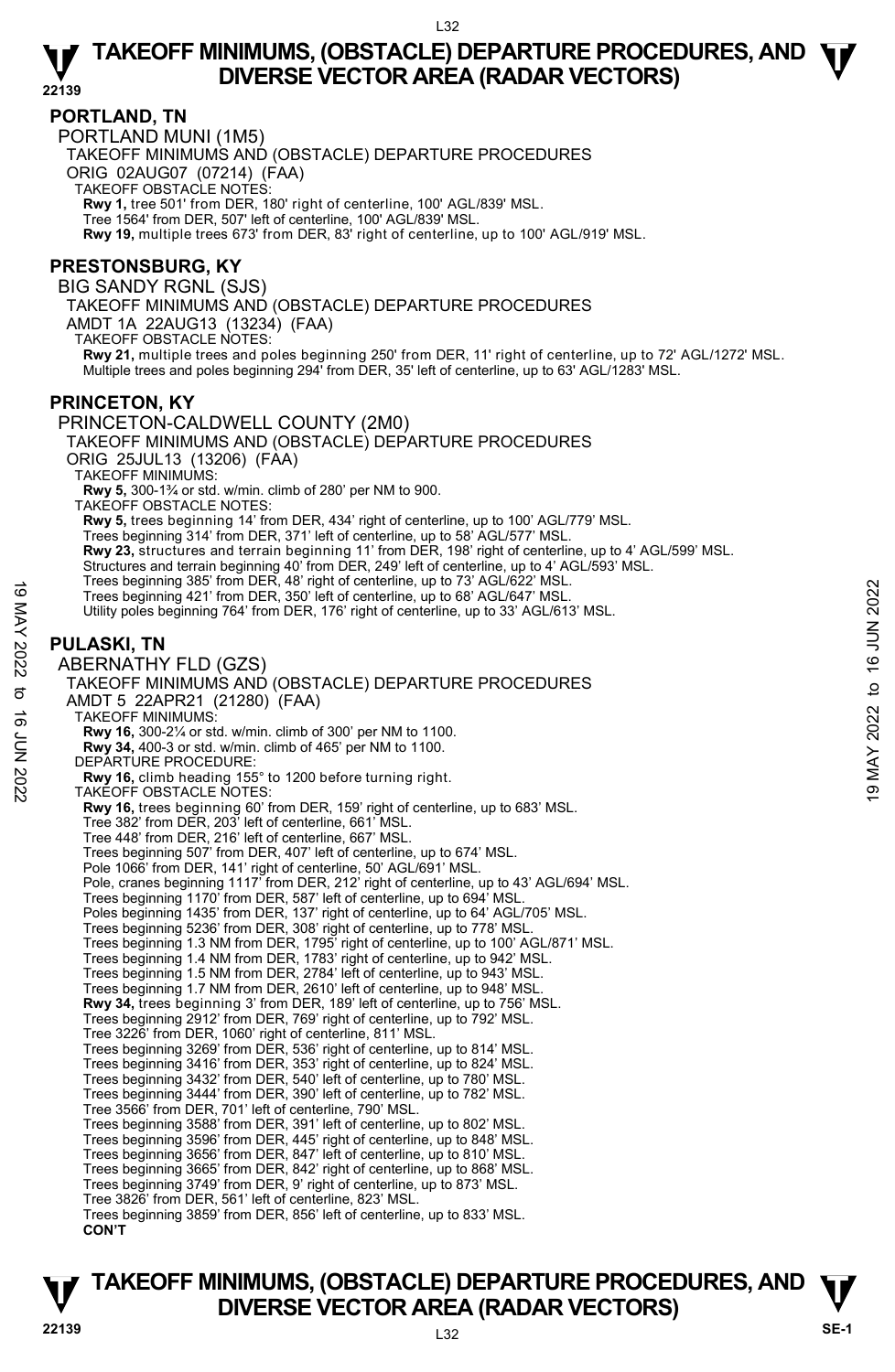# **PULASKI, TN (CON'T)**

ABERNATHY FLD (GZS) (CON'T)

 **Rwy 34 (CON'T),** trees beginning 3878' from DER, 137' left of centerline, up to 841' MSL.

Trees beginning 4052' from DER, 163' left of centerline, up to 860' MSL.

Trees beginning 4080' from DER, 671' left of centerline, up to 880' MSL.

Trees beginning 4165' from DER, 427' right of centerline, up to 883' MSL.

Tree 4197' from DER, 377' right of centerline, 887' MSL.

Tree 4251' from DER, 17' left of centerline, 899' MSL. Trees beginning 4256' from DER, 200' left of centerline, up to 916' MSL.

Trees beginning 4276' from DER, 576' left of centerline, up to 932' MSL. Trees beginning 4278' from DER, 39' right of centerline, up to 900' MSL.

Trees beginning 4323' from DER, 14' left of centerline, up to 938' MSL.

Trees, terrain beginning 4405' from DER, 13' right of centerline, up to 924' MSL. Trees beginning 5268' from DER, 348' left of centerline, up to 963' MSL.

Trees beginning 5323' from DER, 417' left of centerline, up to 965' MSL.

Trees, tower beginning 5431' from DER, 42' left of centerline, up to 981' MSL.

Trees beginning 5484' from DER, 8' right of centerline, up to 945' MSL. Trees beginning 1 NM from DER, 29' right of centerline, up to 960' MSL.

Trees beginning 1.1 nm from DER, 185' left of centerline, up to 1004' MSL.

Trees beginning 1.1 NM from DER, 9' right of centerline, up to 1013' MSL. Trees beginning 2.2 NM from DER, 1252' left of centerline, up to 1033' MSL.

Tree 2.3 NM from DER, 2547' left of centerline, 1071' MSL.

## **RICHMOND, KY**

CENTRAL KENTUCKY RGNL (RGA) TAKEOFF MINIMUMS AND (OBSTACLE) DEPARTURE PROCEDURES AMDT 1A 21JUL16 (16203) (FAA) DEPARTURE PROCEDURE: **Rwy 18,** climb heading 180° to 1900 before turning left. TAKEOFF OBSTACLE NOTES: **Rwy 18,** trees beginning 19' from DER, 296' right of centerline, up to 1018' MSL. Tree 579' from DER, 563' left of centerline, 1038' MSL. Trees beginning 600' from DER, 479' left of centerline, 1048' MSL. Trees, beginning 824' from DER, 579' right of centerline, 1055' MSL. Trees, beginning 1637' from DER, 558' right of centerline, up to 1065' MSL. Tree 2293' from DER, 374' left of centerline, 1068' MSL. Tree 2355' from DER, 256' left of centerline, 1069' MSL. Trees, beginning 2422' from DER, 36' left of centerline, up to 1073' MSL. Trees, beginning 2443' from DER, 78' left of centerline, up to 1081' MSL. Tree 2468' from DER, 109' right of centerline, 1070' MSL. Tree 2605' from DER, 112' right of centerline, 1072' MSL. **Rwy 36,** fence beginning 5' from DER, 402' right of centerline, up to 968' MSL. Tree 21' from DER, 330' left of centerline, 978' MSL. **ROCKWOOD, TN**  ROCKWOOD MUNI (RKW) TAKEOFF MINIMUMS AND (OBSTACLE) DEPARTURE PROCEDURES AMDT 2 15DEC11 (11349) (FAA) 19 May 18, trees beginning 19 from DER, 296' right of centerline, up to 1018' MSL.<br>
Trees beginning 600' from DER, 479' left of centerline, 1048' MSL.<br>
Trees beginning 600' from DER, 479' left of centerline, 1048' MSL.<br>

DEPARTURE PROCEDURE:

**Rwy 4,** climb heading 044° to 2500 before turning left.

**Rwy 22,** climb heading 224° to 2600 before proceeding on course.

TAKEOFF OBSTACLE NOTES:

**Rwy 4,** trees beginning 100' from DER, 234' right of centerline, up to 81' AGL/1646' MSL. Trees beginning 593' from DER, 557' left of centerline, up to 88' AGL/1649' MSL. **Rwy 22,** trees beginning 54' from DER, 101' left of centerline, up to 71' AGL/1676' MSL. Trees beginning 630' from DER, 136' right of centerline, up to 70' AGL/1691' MSL.

# **ROGERSVILLE, TN**

HAWKINS COUNTY (RVN) TAKEOFF MINIMUMS AND (OBSTACLE) DEPARTURE PROCEDURES AMDT 3 13SEP18 (18256) (FAA) TAKEOFF MINIMUMS: **Rwy 7,** 400-2¾ or std. w/min. climb of 385' per NM to 1700. **Rwy 25,** 400-2½ w/min. climb of 250' per NM to 1700 or 1700-3 for VCOA. DEPARTURE PROCEDURE: **Rwy 7,** climb heading 071° to 3100 before proceeding on course. **Rwy 25,** climb heading 236° to 2700 before proceeding on course. VCOA: **Rwy 25,** obtain ATC approval for VCOA when requesting IFR clearance. Climb in visual conditions to cross Hawkins County Airport at or above 2800 before proceeding on course. **CON'T**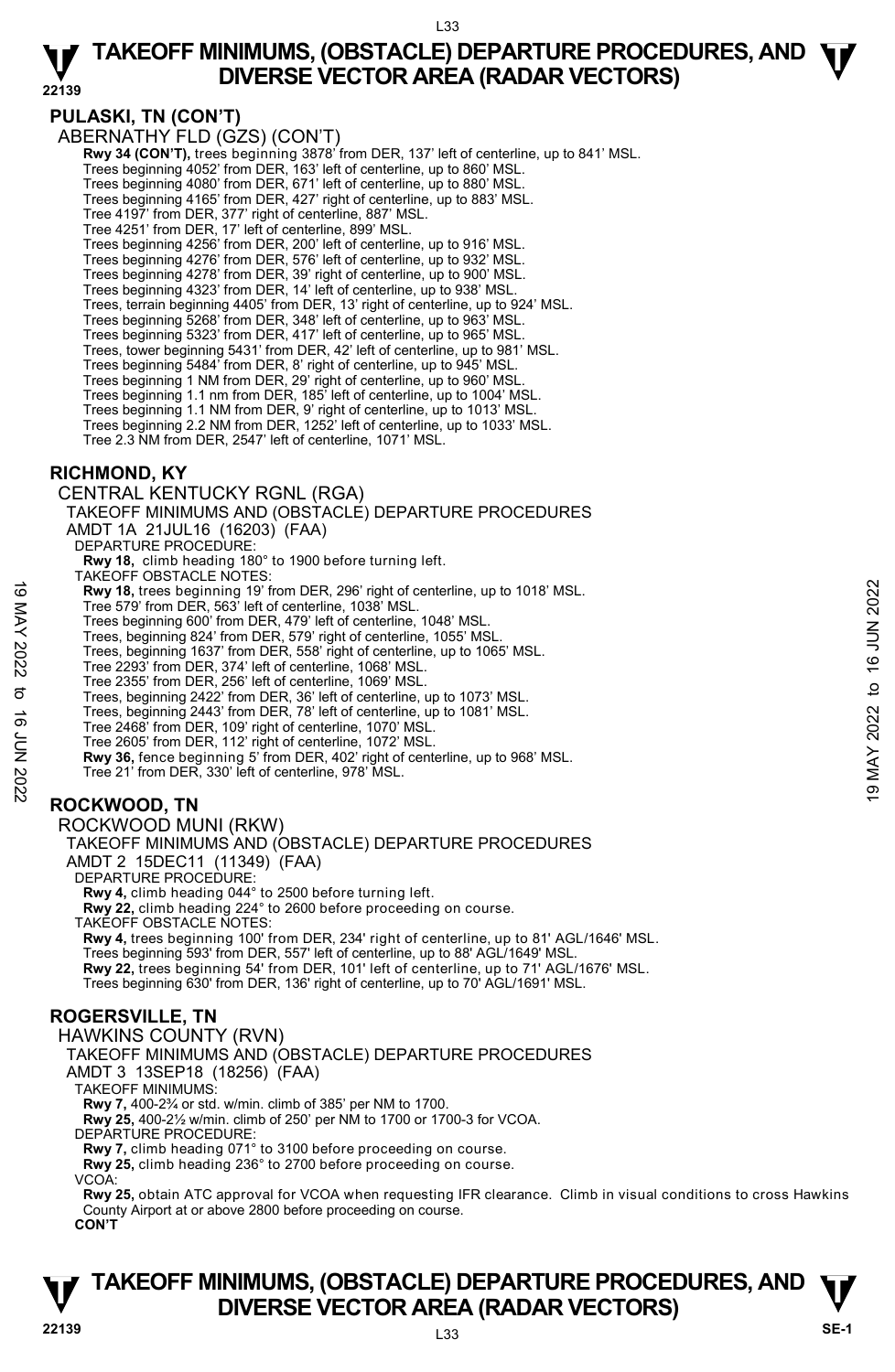# **ROGERSVILLE, TN (CON'T)**

HAWKINS COUNTY (RVN) (CON'T) TAKEOFF OBSTACLE NOTES: **Rwy 7**, trees, terrain beginning 102' from DER, 193' left of centerline, up to 1317' MSL. Tree 346' from DER, 253' right of centerline, 1274' MSL. Trees beginning 349' from DER, 273' right of centerline, up to 1290' MSL. Tree 1188' from DER, 783' left of centerline, 1320' MSL. Tree 1211' from DER, 787' left of centerline, 1324' MSL. Trees beginning 1221' from DER, 207' right of centerline, up to 1306' MSL. Tree 1580' from DER, 775' left of centerline, 1337' MSL. Tree 1730' from DER, 795' left of centerline, 1346' MSL. Trees, building beginning 1752' from DER, 26' left of centerline, up to 1351' MSL. Tree 3880' from DER, 1357' right of centerline, 1340' MSL. Trees beginning 4070' from DER, 1580' left of centerline, up to 1354' MSL. Tree 5591' from DER, 1996' left of centerline, 1391' MSL. Trees beginning 5786' from DER, 1377' left of centerline, up to 1408' MSL. Trees beginning 5965' from DER, 1557' left of centerline, up to 1424' MSL. Trees beginning one NM from DER, 1331' left of centerline, up to 1523' MSL. Trees, building beginning 1.1 NM from DER, 1790' left of centerline, up to 1566' MSL. Tower 2.2 NM from DER, 3132' left of centerline, 223' AGL/1589' MSL. **Rwy 25,** catenary, 1' from DER, 427' right of centerline, up to 44' AGL/1318' MSL. Trees, beginning 75' from DER, 167' left of centerline, up to 1298' MSL. Terrain 93' from DER, 196' right of centerline, 1265' MSL. Building 153' from DER, 369' right of centerline, 34' AGL/1301' MSL.<br>Fence, trees, transmission line, pole, beginning 185 from DER, 143' right of centerline, up to 1308' MSL. Trees, pole, transmission line, beginning 259' from DER, 105' left of centerline, up to 1309' MSL. Tree 861' from DER, 565' right of centerline, 1326' MSL. Trees, terrain, beginning 1087' from DER, 728' right of centerline, up to 1334' MSL. Trees, beginning 2010' from DER, 393' left of centerline, up to 1331' MSL. Tree 2088' from DER, 997' right of centerline, 1423' MSL. Trees, terrain, beginning 2257' from DER, 596' right of centerline, up to 1453' MSL. Tree 2344' from DER, 964' right of centerline, 1457' MSL. Trees, terrain, fence, transmission line, poles, beginning 2440' from DER, 47' right of centerline, up to 1478' MSL. Tree 3422' from DER, 204' left of centerline, 1341' MSL. Tree 3461' from DER, 97' left of centerline, 1384' MSL. Trees, beginning 3561' from DER, 7' left of centerline, up to 1402' MSL. Trees, beginning 4089' from DER, 2' left of centerline, up to 1420' MSL. Tree 4694' from DER, 1137' right of centerline, 1492' MSL. Trees, transmission line, pole, beginning 4722' from DER, 18' right of centerline, up to 1503' MSL. Trees, terrain, beginning 4863' from DER, 29' right of centerline, up to 1508' MSL. Trees, terrain, beginning 5061' from DER, 19' right of centerline, up to 1526' MSL. Trees, beginning 5200' from DER, 145' right of centerline, up to 1546' MSL. Trees, terrain, beginning 5410' from DER, 295' right of centerline, up to 1569' MSL. Tree 2344 from DER, 964 right of centerline, 1457' MSL.<br>
Tree 3424' from DER, 964' right of centerline, 1457' MSL.<br>
Tree 3422' from DER, 97' left of centerline, 1384' MSL.<br>
Tree 3461' from DER, 97' left of centerline, 1384 Terrain+veg, trees beginning 2.2 NM from DER, 3420' right of centerline, up to 100' AGL/1846' MSL. **RUSSELLVILLE, KY**  RUSSELLVILLE-LOGAN COUNTY (4M7) TAKEOFF MINIMUMS AND (OBSTACLE) DEPARTURE PROCEDURES AMDT 4 07DEC17 (17341) (FAA) TAKEOFF OBSTACLE NOTES: **Rwy 7,** tree, pole beginning 13' from DER, 242' left of centerline, up to 48' AGL/687' MSL. Tree 253' from DER, 347' right of centerline, 24' AGL/663' MSL. Trees beginning 303' from DER, 389' left of centerline, up to 84' AGL/721' MSL. Trees beginning 350' from DER, 346' right of centerline, up to 36' AGL/674' MSL. Tree 473' from DER, 309' left of centerline, 87' AGL/723' MSL. Trees beginning 1070' from DER, 432' left of centerline, up to 97' AGL/732' MSL. Tree 1418' from DER, 638' right of centerline, 61' AGL/693' MSL. Trees beginning 1438' from DER, 255' right of centerline, up to 86' AGL/718' MSL. Transmission line 2580' from DER, 493' right of centerline, 84' AGL/731' MSL.

Catenary 2648' from DER, 2' right of centerline, 103' AGL/737' MSL.

Catenary 2698' from DER, 376' left of centerline, 105' AGL/740' MSL. Transmission line 2752' from DER, 792' left of centerline, 101' AGL/742' MSL.

Transmission line 2791' from DER, 791' left of centerline, 90' AGL/744' MSL.

Tree 4099' from DER, 12' right of centerline, 101' AGL/762' MSL.<br>**Rwy 25,** traverse way, terrain beginning 3' from DER, 332' right of centerline, up to 699' MSL.

Pole 346' from DER, 532' right of centerline, 23' AGL/709' MSL.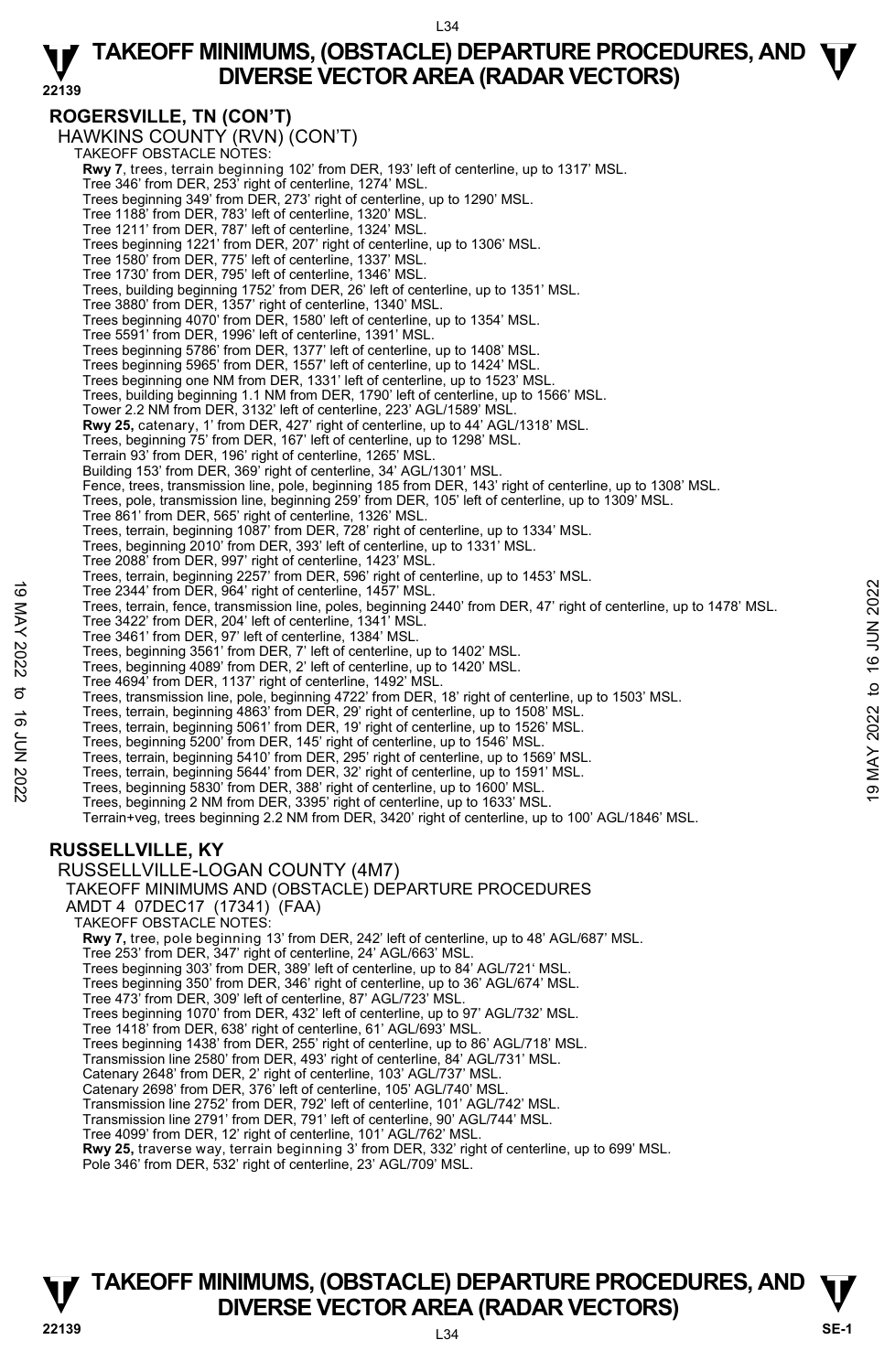# **SABRE AAF (FORT CAMPBELL) (EOD)**

CLARKSVILLE, TN

TAKEOFF MINIMUMS AND (OBSTACLE) DEPARTURE PROCEDURES AMDT 1A 23JUN16 (16175) **Rwy 23,** vehicle on road 134' from DER, 259' right of centerline, up to 15' AGL/604' MSL..

# **SAVANNAH, TN**

SAVANNAH-HARDIN COUNTY (SNH)

TAKEOFF MINIMUMS AND (OBSTACLE) DEPARTURE PROCEDURES

AMDT 3 30JUL09 (09211) (FAA)

TAKEOFF MINIMUMS:

**Rwy 19,** 400-2¼ or std. w/min. climb of 260' per NM to 1000. TAKEOFF OBSTACLE NOTES: **Rwy 1,** trees beginning 1243' from DER, 101' right of centerline, up to 70' AGL/589' MSL. **Rwy 19,** trees beginning 973' from DER, left and right of centerline, up to 70' AGL/789' MSL.

# **SELMER, TN**

ROBERT SIBLEY (SZY) TAKEOFF MINIMUMS AND (OBSTACLE) DEPARTURE PROCEDURES ORIG 25SEP08 (08269) (FAA) TAKEOFF OBSTACLE NOTES: **Rwy 17,** terrain beginning 71' from DER, 154' right of centerline, up to 644' MSL. Trees beginning 104' from DER, 405' right of centerline, up to 76' AGL/695' MSL. Pole 1208' from DER, 810' right of centerline, 28' AGL/687' MSL. Pole 1857' from DER, 380' right of centerline, 45' AGL/664' MSL. **Rwy 35,** vehicles on roadway 107' from DER, on centerline, up to 15' AGL/622' MSL. Trees beginning 95' from DER, 206' right of centerline, up to 51' AGL/645' MSL.

# **SEVIERVILLE, TN**

GATLINBURG-PIGEON FORGE (GKT)

## TAKEOFF MINIMUMS AND (OBSTACLE) DEPARTURE PROCEDURES

AMDT 4A 26MAY16 (16147) (FAA)

#### TAKEOFF MINIMUMS:

**Rwy 10,** std. w/min. climb of 320' per NM to 2900 or 900-2½ for climb in visual conditions. **Rwy 28,** 400-2¾ or std. w/min. climb of 210' per NM to 1500 or alternatively, with std. takeoff minimums and a normal 200' per NM climb gradient, takeoff must occur not later than 1200' prior to DER. DEPARTURE PROCEDURE:

**Rwy 10,** Climbing left turn on VXV VORTAC R-090 westbound to VXV VORTAC to 5000 before proceeding on course. For climb in visual conditions: cross Gatlinburg-Pigeon Forge airport westbound on VXV VORTAC R-102 at or above 1900 MSL to VXV VORTAC; continue climb to 5000 before proceeding on course. When executing VCOA, notify ATC prior to departure **SEVIERVILLE, IN**<br>
GATLINBURG-PIGEON FORGE (GKT)<br>
TAKEOFF MINIMUMS AND (OBSTACLE) DEPARTURE PROCEDURES<br>
AMDT 4A 26MAY16 (16147) (FAA)<br>
TAKEOFF MINIMUMS:<br>
NO TAKEOFF MINIMUMS:<br>
RWY 10, std. w/min. climb of 320' per NM to

#### **Rwy 28,** Climb on heading 282° and on VXV VORTAC R-102 to VXV VORTAC to 5000 before proceeding on course. TAKEOFF OBSTACLE NOTES:

**Rwy 10,** trees beginning 194' from DER, 378' right of centerline, up to 80' AGL/1123' MSL.<br>Trees beginning 300' from DER, 350' left of centerline, up to 80' AGL/1123' MSL. Trees beginning 716' from DER, 255' left of centerline, up to 85' AGL/1131' MSL. Power line 941' from DER, 602' right of centerline, 55' AGL/1079' MSL. **Rwy 28,** trees beginning 184' from DER, 259' left of centerline, up to 45' AGL/1071' MSL. Trees beginning 949' from DER, 376' right of centerline, up to 45' AGL/1116' MSL. Tower 1119' from DER, 624' right of centerline, 78' AGL/1079' MSL. Tower 2.2 NM from DER, 2629' right of centerline, 175' AGL/1359' MSL.

# **SHELBYVILLE, TN**

BOMAR FLD/SHELBYVILLE MUNI (SYI)

TAKEOFF MINIMUMS AND (OBSTACLE) DÉPARTURE PROCEDURES

AMDT 1 31JUL08 (21336) (FAA)

DEPARTURE PROCEDURE:

**Rwy 18,** climb heading 180° to 1600 before turning left.

**Rwy 36,** climb heading 345° to 1700 before turning right.

TAKEOFF OBSTACLE NOTES:

**Rwy 18,** tree 81' from DER, 176' right of centerline, up to 100' AGL/890' MSL.

Tree 86' from DER, 199' left of centerline, up to 100' AGL/880' MSL.

**Rwy 36,** trees and terrain 505' from DER, 36' left of centerline, up to 7' AGL/806' MSL.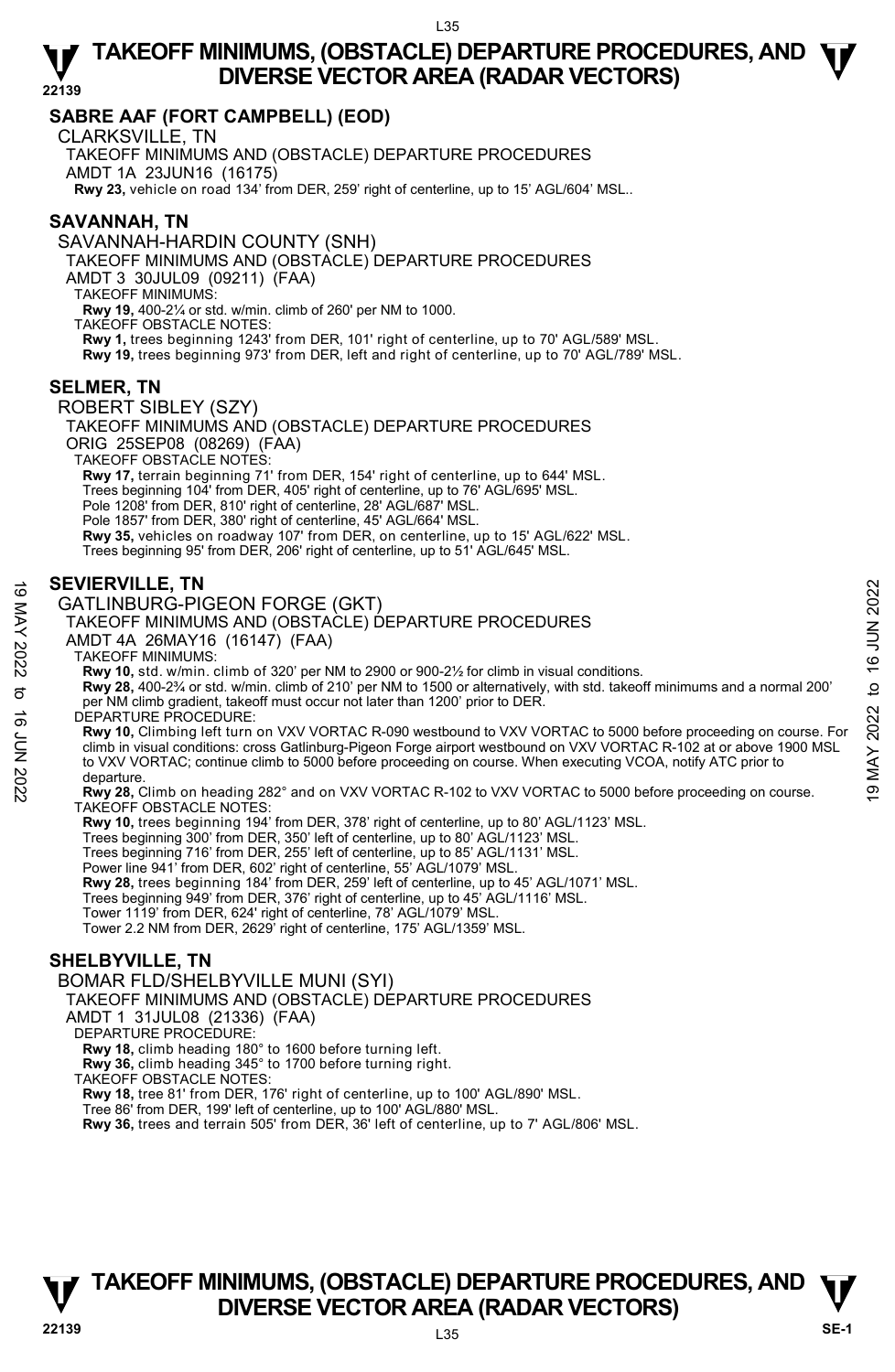**22139 SMITHVILLE, TN**  SMITHVILLE MUNI (0A3) TAKEOFF MINIMUMS AND (OBSTACLE) DEPARTURE PROCEDURES ORIG 05JUN08 (08157) (FAA) TAKEOFF OBSTACLE NOTES: **Rwy 6,** trees and terrain beginning 76' from DER, 256' right of centerline, up to 100' AGL/1199' MSL.<br>Trees beginning 733' from DER, 11' left of centerline up to 100' AGL/1119' MSL. **Rwy 24,** trees and terrain beginning 76' from DER, 8' left of centerline, up to 100' AGL/1119' MSL. Trees and terrain beginning 83' from DER, 162' right of centerline, up to 100' AGL/1179' MSL. **SMYRNA, TN**  SMYRNA (MQY) TAKEOFF MINIMUMS AND (OBSTACLE) DEPARTURE PROCEDURES AMDT 7 02DEC21 (21336) (FAA) TAKEOFF MINIMUMS: **Rwy 19,** 300-2¼ or std. w/min. climb of 255' per NM to 1000, or alternatively, with standard takeoff minimums and a normal 200' per NM climb gradient, takeoff must occur no later than 1400' prior to DER. **Rwy 32,** 300-1 or std. w/min. climb of 260' per NM to 800. DEPARTURE PROCEDURE: **Rwy 1,** climb heading 006° to 1200 before turning northeast. TAKEOFF OBSTACLE NOTES: **Rwy 1,** lighting 32' from DER, 120' right of centerline, 2' AGL/523' MSL. Lighting 141' from DER, 250' left of centerline, 6' AGL/528' MSL. Trees beginning 776' from DER, 26' right of centerline, up to 590' MSL. Tree 991' from DER, 525' left of centerline, 564' MSL. Trees beginning 1101' from DER, 53' left of centerline, up to 566' MSL. Tree 1202' from DER, 263' left of centerline, 568' MSL. Trees, beginning 1241' from DER, 26' left of centerline, up to 612' MSL. Trees beginning 1436' from DER, 20' right of centerline, up to 601' MSL. Trees beginning 1676' from DER, 9' right of centerline, up to 614' MSL. Trees beginning 2085' from DER, 816' right of centerline, up to 615' MSL. Trees beginning 2250' from DER, 819' left of centerline, up to 617' MSL. **Rwy 14,** lighting 9' from DER, 104' right of centerline, 4' AGL/520' MSL. Lighting 37' from DER, 254' left of centerline, 4' AGL/520' MSL. Tree 1319' from DER, 808' left of centerline, 572' MSL. Tree 3208' from DER, 198' left of centerline, 598' MSL. **Rwy 19,** lighting 9' from DER, 125' right of centerline, 3' AGL/521' MSL. Lighting 9' from DER, 125' left of centerline, 3' AGL/521' MSL. Pole 1468' from DER, 139' left of centerline, 23' AGL/556' MSL Pole 1473' from DER, 40' left of centerline, 26' AGL/558' MSL. Transmission line, pole, trees beginning 1547' from DER, 24' right of centerline, up to 50' AGL/580' MSL. Pole 1594' from DER, 122' left of centerline, 33' AGL/566' MSL Tree 1647' from DER, 251' left of centerline, 577' MSL. Trees, pole beginning 1690' from DER, 18' left of centerline, up to 609' MSL. Tree 1786' from DER, 79' right of centerline, 590' MSL. Trees beginning 1846' from DER, 293' right of centerline, up to 596' MSL. Tree 1900' from DER, 571' left of centerline, 619' MSL. Trees beginning 1973' from DER, 20' left of centerline, up to 626' MSL. Tree 2038' from DER, 843' right of centerline, 597' MSL. Tree 2057' from DER, 75' right of centerline, 600' MSL. Trees beginning 2099' from DER, 316' right of centerline, up to 606' MSL. Tree 2260' from DER, 648' right of centerline, 609' MSL. Trees beginning 2271' from DER, 203' right of centerline, up to 613' MSL. Trees beginning 2525' from DER, 40' right of centerline, up to 614' MSL. Trees beginning 2973' from DER, 379' left of centerline, up to 634' MSL. Trees beginning 3022' from DER, 28' left of centerline, up to 639' MSL. Trees beginning 3546' from DER, 193' right of centerline, up to 618' MSL. Tower, antenna beginning 1.7 NM from DER, 2303' right of centerline, up to 143' AGL/788' MSL. **Rwy 32,** lighting 10' from DER, 105' right of centerline, 3' AGL/545' MSL. Tree 78' from DER, 503' left of centerline, 563' MSL. Trees beginning 89' from DER, 438' left of centerline, up to 598' MSL. Trees beginning 402' from DER, 472' right of centerline, up to 583' MSL. Tree 888' from DER, 552' right of centerline, 585' MSL. Trees beginning 1067' from DER, 25' right of centerline, up to 588' MSL. Trees beginning 1158' from DER, 82' left of centerline, up to 600' MSL. Tree 1278' from DER, 86' right of centerline, 593' MSL. Trees beginning 1310' from DER, 110' right of centerline, up to 598' MSL. Tree 1339' from DER, 517' left of centerline, 609' MSL. Trees beginning 1346' from DER, 61' left of centerline, up to 614' MSL. Trees beginning 1371' from DER, 221' right of centerline, up to 599' MSL. Tree 1503' from DER, 208' right of centerline, 601' MSL. Trees beginning 1528' from DER, 26' right of centerline, up to 606' MSL. Trees beginning 1684' from DER, 7' left of centerline, up to 617' MSL. Tree 1995' from DER, 260' right of centerline, 623' MSL. **CON'T**  Trees beginning 1000 in DER, 3 fight of centerline, up to 613' MSL.<br>
Trees beginning 2085' from DER, 819' left of centerline, up to 617' MSL.<br>
Trees beginning 2250' from DER, 104' right of centerline, up to 617' MSL.<br> **Rwy**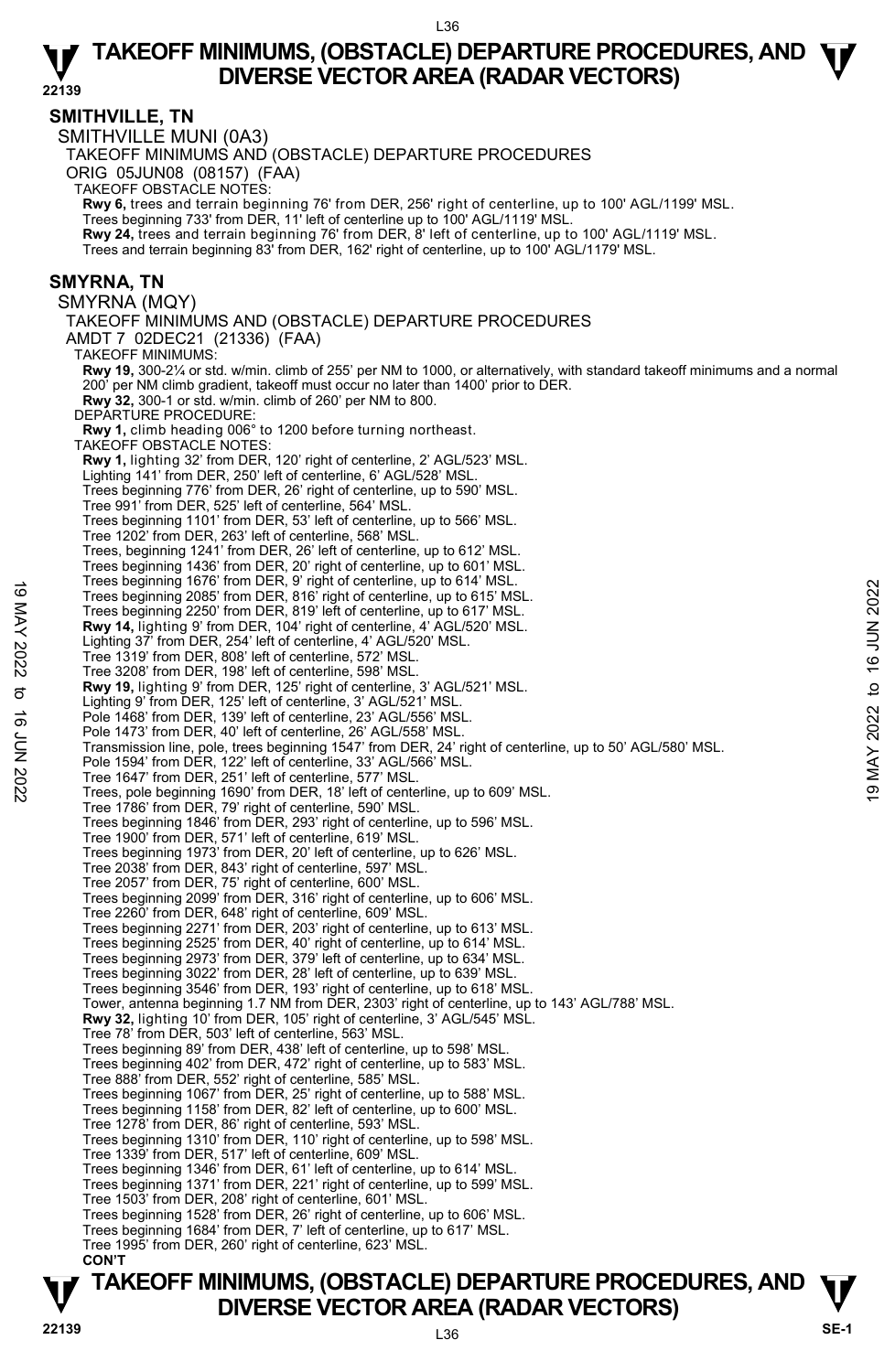#### L37

#### **22139 TAKEOFF MINIMUMS, (OBSTACLE) DEPARTURE PROCEDURES, AND**  $\Psi$ **<br>DIVERSE VECTOR AREA (RADAR VECTORS) DIVERSE VECTOR AREA (RADAR VECTORS)**

# **SMYRNA, TN (CON'T)**

SMYRNA (MQY) (CON'T) **Rwy 32 (CON'T),** trees beginning 2002' from DER, 61' right of centerline, up to 624' MSL.<br>Trees beginning 2082' from DER, 169' right of centerline, up to 625' MSL. Trees beginning 2103' from DER, 388' left of centerline, up to 620' MSL. Trees beginning 2523' from DER, 134' left of centerline, up to 621' MSL. Trees beginning 2540' from DER, 57' right of centerline, up to 627' MSL. Trees beginning 2672' from DER, 130' left of centerline, up to 625' MSL.<br>Trees beginning 2777' from DER, 108' left of centerline, up to 634' MSL.<br>Trees beginning 2880' from DER, 37' right of centerline, up to 633' MSL.<br>Tre Trees beginning 3069' from DER, 129' left of centerline, up to 635' MSL. Tree 3346' from DER, 290' right of centerline, 641' MSL. Trees beginning 3409' from DER, 186' left of centerline, up to 637' MSL. Trees beginning 3460' from DER, 180' right of centerline, up to 644' MSL. Trees beginning 3549' from DER, 285' left of centerline, up to 643' MSL. Trees beginning 3613' from DER, 181' left of centerline, up to 646' MSL. Trees beginning 3928' from DER, 33' right of centerline, up to 648' MSL. Trees beginning 4083' from DER, 17' right of centerline, up to 651' MSL. Trees beginning 4091' from DER, 55' left of centerline, up to 657' MSL. Trees beginning 4099' from DER, 48' right of centerline, up to 655' MSL. Trees beginning 4147' from DER, 28' left of centerline, up to 666' MSL. Trees beginning 4226' from DER, 31' right of centerline, up to 663' MSL. Tree 4270' from DER, 487' right of centerline, 670' MSL. Trees beginning 4425' from DER, 120' right of centerline, up to 685' MSL. Tree 4436' from DER, 138' left of centerline, 669' MSL. Trees beginning 4499' from DER, 28' right of centerline, up to 686' MSL. Trees beginning 4512' from DER, 262' left of centerline, up to 672' MSL. Tree 4526' from DER, 436' left of centerline, 678' MSL. Trees beginning 4590' from DER, 197' left of centerline, up to 688' MSL. Trees beginning 4594' from DER, 59' right of centerline, up to 690' MSL. Trees beginning 4820' from DER, 60' right of centerline, up to 694' MSL. Trees, tower beginning 4915' from DER, 34' left of centerline, up to 694' MSL. Trees beginning 4988' from DER, 41' right of centerline, up to 704' MSL. Trees beginning 5145' from DER, 142' right of centerline, up to 709' MSL. Trees beginning 5182' from DER, 11' right of centerline, up to 702' MSL.

# **SOMERSET, KY**

LAKE CUMBERLAND RGNL (SME) TAKEOFF MINIMUMS AND (OBSTACLE) DEPARTURE PROCEDURES AMDT 4A 12AUG21 (21224) (FAA) TAKEOFF MINIMUMS: **Rwy 5,** 500-2 or std. w/min. climb of 440' per NM to 1600. **Rwy 23,** 300-1¼ or std. w/min. climb of 375' per NM to 1300. DEPARTURE PROCEDURE: **Rwy 5,** climb heading 048° to 2000 before proceeding on course. **Rwy 23,** climb heading 228° to 2000 before turning southbound. TAKEOFF OBSTACLE NOTES: **Rwy 5,** power lines beginning 2350' from DER, on centerline, up to 100' AGL/1009' MSL. Trees beginning 5685' from DER, left and right of centerline, up to 100' AGL/1369' MSL. Tower 1.7 NM from DER, 500' right of centerline, 100' AGL/1300' MSL. **Rwy 23,** poles beginning 178' from DER, on centerline, up to 102' AGL/1111' MSL. Trees beginning 281' from DER, left and right of centerline, up to 81' AGL/1190' MSL. Buildings beginning 412' from DER, 336' right of centerline, up to 10' AGL/1089' MSL. Hills beginning 982' from DER, 102' left of centerline, up to 927' MSL. Signs beginning 1214' from DER, 45' right of centerline, 45' AGL/959' MSL. Antenna 2939' from DER, 54' left of centerline, 56' AGL/1005' MSL. Trees beginning 4820' from DER, 60' right of centerline, up to 694' MSL.<br>
Trees tower beginning 4988' from DER, 34' left of centerline, up to 694' MSL.<br>
Trees beginning 4988' from DER, 41' right of centerline, up to 704'

# **SOMERVILLE, TN**

FAYETTE COUNTY (FYE)

TAKEOFF MINIMUMS AND (OBSTACLE) DEPARTURE PROCEDURES

AMDT 1 28SEP06 (06271) (FAA)

TAKEOFF OBSTACLE NOTES:

**Rwy 1,** multiple trees beginning 527' from DER, 343' right of centerline, up to 100' AGL/529' MSL. Multiple trees beginning 427' from DER, 8' left of centerline, up to 100' AGL/529' MSL. **Rwy 19,** multiple trees beginning 87' from DER, 306' right of centerline, up to 100' AGL/539' MSL.<br>Multiple trees beginning 709' from DER, 455' left of centerline, up to 100' AGL/549' MSL.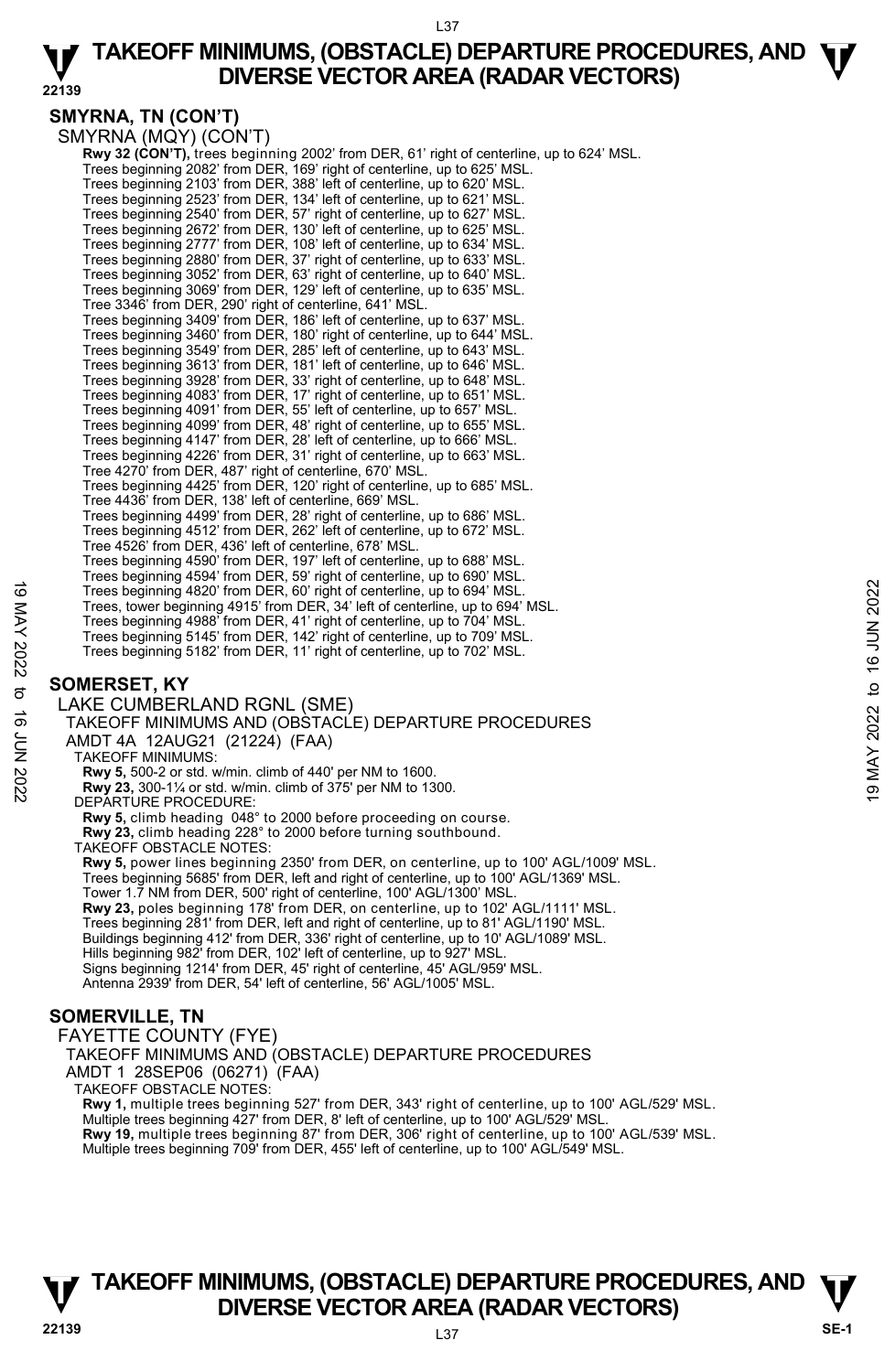**22139** 

## **SPARTA, TN**

UPPER CUMBERLAND RGNL (SRB)

TAKEOFF MINIMUMS AND (OBSTACLE) DEPARTURE PROCEDURES ORIG 15JAN09 (09015) (FAA)

DEPARTURE PROCEDURE:

**Rwy 4,** climb via heading 037° to 3400 before proceeding on course. TAKEOFF OBSTACLE NOTES: **Rwy 4,** tree 56' from DER, 448' right of centerline, 100' AGL/1049' MSL.

Tree 484' from DER, 574' right of centerline, 100' AGL/1056' MSL.

**Rwy 22,** tree 1646' from DER, 775' left of centerline, 100' AGL/1069' MSL.

# **SPRINGFIELD, KY**

LEBANON-SPRINGFIELD-GEORGE HOERTER FLD (6I2)

TAKEOFF MINIMUMS AND (OBSTACLE) DEPARTURE PROCEDURES

AMDT 3 31MAR16 (21280) (FAA)

TAKEOFF OBSTACLE NOTES:

**Rwy 11,** trees beginning 137' from DER, 506' right of centerline, up to 75' AGL/956' MSL.

Trees beginning 217' from DER, 485' left of centerline, up to 90' AGL/897' MSL.

Trees beginning 330' from DER, 21' left of centerline, up to 26' AGL/885' MSL. Trees beginning 764' from DER, 68' left of centerline, up to 80' AGL/891' MSL.

**Rwy 29,** vehicle on road 2' from DER, 304' right of centerline, 14' AGL/824' MSL.

Trees and pole beginning 402' from DER, 457' right of centerline, up to 43' AGL/860' MSL.<br>Trees beginning 1283' from DER, 639' left of centerline, up to 44' AGL/852' MSL.

# **SPRINGFIELD, TN**

SPRINGFIELD ROBERTSON COUNTY (M91)

TAKEOFF MINIMUMS AND (OBSTACLE) DEPARTURE PROCEDURES AMDT 1 09FEB12 (12040) (FAA)

TAKEOFF OBSTACLE NOTES:

**Rwy 4,** ground 129' from DER, 495' right of centerline, 715' MSL.

Trees beginning 495' from DER, 209' right of centerline, up to 100' AGL/800' MSL. Trees beginning 863' from DER, 442' left of centerline, up to 100' AGL/784' MSL.

Transmission poles beginning 1410' from DER, 229' left of centerline, up to 38' AGL/748' MSL. 19 MACUT USS INCLE NOTES.<br>
Trees beginning 495' from DER, 495' right of centerline, up to 100' AGL/800' MSL.<br>
Trees beginning 803' from DER, 209' right of centerline, up to 100' AGL/800' MSL.<br>
Trees beginning 803' from DE

**Rwy 22,** power lines beginning 530' from DER, 625' left of centerline, up to 100' AGL/819' MSL.

Trees beginning 630' from DER, 520' left of centerline, up to 100' AGL/819' MSL.

## **STURGIS, KY**

STURGIS MUNI (TWT)

TAKEOFF MINIMUMS AND (OBSTACLE) DEPARTURE PROCEDURES

AMDT 4 03APR14 (14093) (FAA)

TAKEOFF MINIMUMS:

**Rwy 1,** 400-2¼ or std. w/ min. climb of 280' per NM to 800.

TAKEOFF OBSTACLE NOTES:

**Rwy 1,** trees beginning 2114' from DER, 514' left of centerline, up to 100' AGL/689' MSL. **Rwy 19,** trees beginning 1248' from DER, 19' left of centerline, up to 94' AGL/454' MSL. Trees beginning 2144' from DER, 226' right of centerline, up to 100' AGL/509' MSL.

## **TAZEWELL, TN**

NEW TAZEWELL MUNI (3A2)

TAKEOFF MINIMUMS AND (OBSTACLE) DEPARTURE PROCEDURES

ORIG 29MAY14 (14149) (FAA)

TAKEOFF MINIMUMS:

**Rwy 7,** NA-Environmental and obstacles**.** 

**Rwy 25,** 300-1 w/min. climb of 480' per NM to 2700, or 1800-2½ for climb in visual conditions.

DEPARTURE PROCEDURE:

**Rwy 25,** climb heading 250° to 2500 before proceeding on course.

VCOA:

**Rwy 25,** obtain ATC approval for climb in visual conditions when requesting IFR clearance. Climb in visual conditions to cross New Tazewell Muni airport at or above 2800 before proceeding on course.

TAKEOFF OBSTACLE NOTES:

**Rwy 25,** multiple trees and bushes beginning 12' from DER, 190' right and left of centerline, up to 100' AGL/1213' MSL. Fence 77' from DER, 246' right of centerline, 4' AGL/1185' MSL.

Poles 302' from DER, 254' right of centerline, 29' AGL/1253' MSL.

Building 691' from DER, 482' right of centerline, 16' AGL/1211' MSL. Multiple trees beginning 5703' from DER, 406' right of centerline, up to 100' AGL/1328' MSL.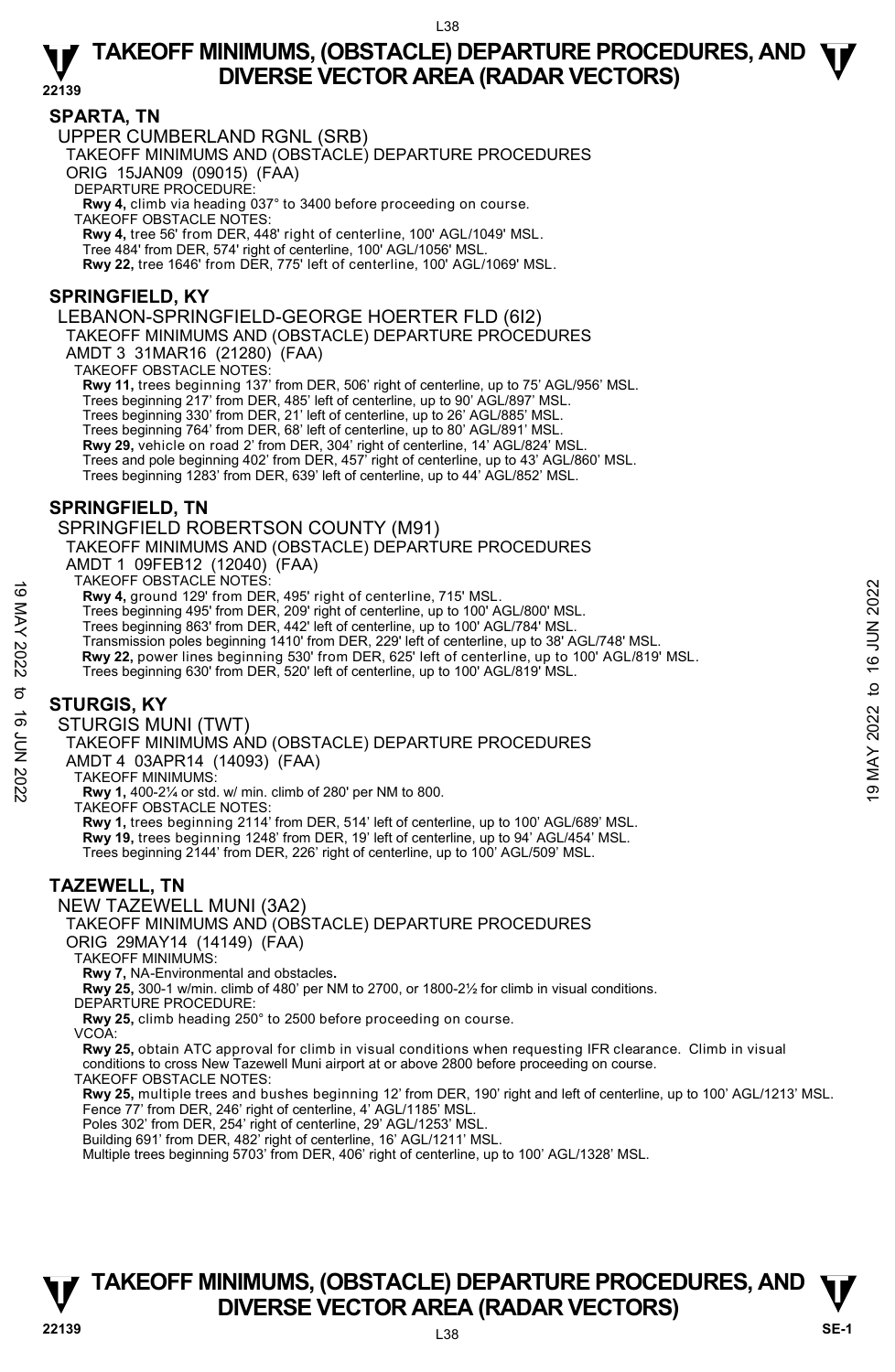**T T TAKEOFF MINIMUMS, (OBSTACLE) DEPARTURE PROCEDURES, AND V** DIVERSE VECTOR AREA (RADAR VECTORS) **V**<br>22139 SE-1 **TOMPKINSVILLE, KY**  TOMPKINSVILLE/MONROE COUNTY (TZV) TAKEOFF MINIMUMS AND (OBSTACLE) DEPARTURE PROCEDURES ORIG 17DEC09 (22027) (FAA) DEPARTURE PROCEDURE: **Rwy 22,** climb heading 218° to 2000 before proceeding on course. TAKEOFF OBSTACLE NOTES: **Rwy 4,** trees beginning at DER, left and right of centerline, up to 100' AGL/1100' MSL. **Rwy 22,** pole 10' from DER, 114' right of centerline, 2' AGL/1016' MSL. Trees beginning at DER, left and right of centerline, up to 100' AGL/1132' MSL. **TRENTON, TN**  GIBSON COUNTY (TGC) TAKEOFF MINIMUMS AND (OBSTACLE) DEPARTURE PROCEDURES AMDT 2 31JAN19 (19031) (FAA) TAKEOFF MINIMUMS: **Rwy 1**, 300-1¾ or std. w/min. climb of 360' per NM to 700. DEPARTURE PROCEDURE: **Rwy 1,** climb on heading 011° to 1200 before proceeding on course. **Rwy 19,** climb on heading 191° to 1900 before proceeding on course. TAKEOFF OBSTACLE NOTES: **Rwy 1**, tree, fence beginning 7' from DER, 157' left of centerline, up to 44' AGL/402' MSL. Tree, fence beginning 45' from DER, 228' right of centerline, up to 44' AGL/394' MSL. Trees beginning 337' from DER, 267' right of centerline, up to 43' AGL/398' MSL. Tree, tower beginning 942' from DER, 352' right of centerline, up to 48' AGL/418' MSL. Tree, pole beginning 1011' from DER, 265' left of centerline, up to 65' AGL/437' MSL.<br>Tree, pole, traverse way, antenna beginning 1060' from DER, 4' left of centerline, up to 80' AGL/461' MSL. Tree, tower beginning 1088' from DER, 342' right of centerline, up to 63' AGL/434' MSL. Tree, pole beginning 1137' from DER, 220' right of centerline, up to 85' AGL/448' MSL.<br>Tree, pole beginning 1266' from DER, 26' left of centerline, up to 84' AGL/472' MSL. Trees beginning 1366' from DER, 72' right of centerline, up to 80' AGL/450' MSL. Tree, building beginning 1916' from DER, 74' left of centerline, up to 69' AGL/477' MSL. Trees beginning 2022' from DER, 89' right of centerline, up to 71' AGL/451' MSL. Tree, pole, building, tower beginning 2250' from DER, 72' left of centerline, up to 82' AGL/483' MSL. Trees beginning 2447' from DER, 419' right of centerline, up to 65' AGL/461' MSL. Tree, pole beginning 2480' from DER, 491' right of centerline, up to 61' AGL/464' MSL. Tree 3078' from DER, 984' right of centerline, 86' AGL/469' MSL. Trees beginning 3182' from DER, 1105' right of centerline, up to 95' AGL/471' MSL. Trees beginning 3574' from DER, 121' right of centerline, up to 75' AGL/474' MSL. Trees beginning 4148' from DER, 1099' left of centerline, up to 88' AGL/501' MSL. Tree, pole beginning 4576' from DER, 1065' left of centerline, up to 76' AGL/536' MSL. Tree, tower, pole, building beginning 4762' from DER, 578' left of centerline, up to 80' AGL/567' MSL. Tree, pole, tower, tree beginning 5573' from DER, 119' left of centerline, up to 83' AGL/588' MSL. Tree 1 NM from DER, 2033' right of centerline, 100' AGL/520' MSL. Tree 1.4 NM from DER, 2773' left of centerline, 100' AGL/579' MSL. **Rwy 19,** lighting 38' from DER, 111' right of centerline, 23' AGL/360' MSL.<br>Trees beginning 138' from DER, 286' right of centerline, up to 89' AGL/425' MSL. Tree 209' from DER, 485' left of centerline, 62' AGL/397' MSL. Tree 222' from DER, 254' left of centerline, 62' AGL/398' MSL. Tree 267' from DER, 380' left of centerline, 66' AGL/401' MSL. Tree 469' from DER, 465' left of centerline, 98' AGL/431' MSL. Tree 501' from DER, 432' right of centerline, 107' AGL/439' MSL. Trees beginning 510' from DER, 28' right of centerline, up to 120' AGL/451' MSL. Tree 574' from DER, 618' left of centerline, 108' AGL/440' MSL. Trees beginning 633' from DER, 56' left of centerline, up to 111' AGL/442' MSL. Trees beginning 2171' from DER, 169' left of centerline, up to 101' AGL/453' MSL. **TULLAHOMA, TN**  TULLAHOMA RGNL/WM NORTHERN FLD (THA) TAKEOFF MINIMUMS AND (OBSTACLE) DEPARTURE PROCEDURES AMDT 1 25AUG11 (22027) (FAA) TAKEOFF MINIMUMS: **Rwys 9, 27,** NA-Environmental. TAKEOFF OBSTACLE NOTES: **Rwy 6,** buildings beginning 36' from DER, 439' right of centerline, up to 28' AGL/1098' MSL. Rising terrain, beginning 41' from DER, 5' right of centerline, up to 1090' MSL. Fence 83' from DER, 393' right of centerline, up to 12' AGL/1082' MSL. Trees beginning 130' from DER, left and right of centerline, up to 100' AGL/1199' MSL. Light poles beginning 674' from DER, 311' left of centerline, up to 36' AGL/1096' MSL. **Rwy 18,** trees beginning 146' from DER, left and right of centerline, up to 100' AGL/1199' MSL. Buildings beginning 299' from DER, 217' right of centerline, up to 32' AGL/1102' MSL. **Rwy 24,** trees beginning 454' from DER, left and right of centerline, up to 100' AGL/1219' MSL. **Rwy 36,** trees beginning 24' from DER, left and right of centerline, up to 100' AGL/1229' MSL.<br>Light pole 260' from DER, 498' left of centerline, 18' AGL/1088' MSL. Tree, bowelogymum 1206 from DER, 72 to the of the line, up to 80' AGL/450' MSL.<br>
Tree, building beginning 1916' from DER, 72' right of centerline, up to 80' AGL/450' MSL.<br>
Tree, building beginning 1916' from DER, 72' left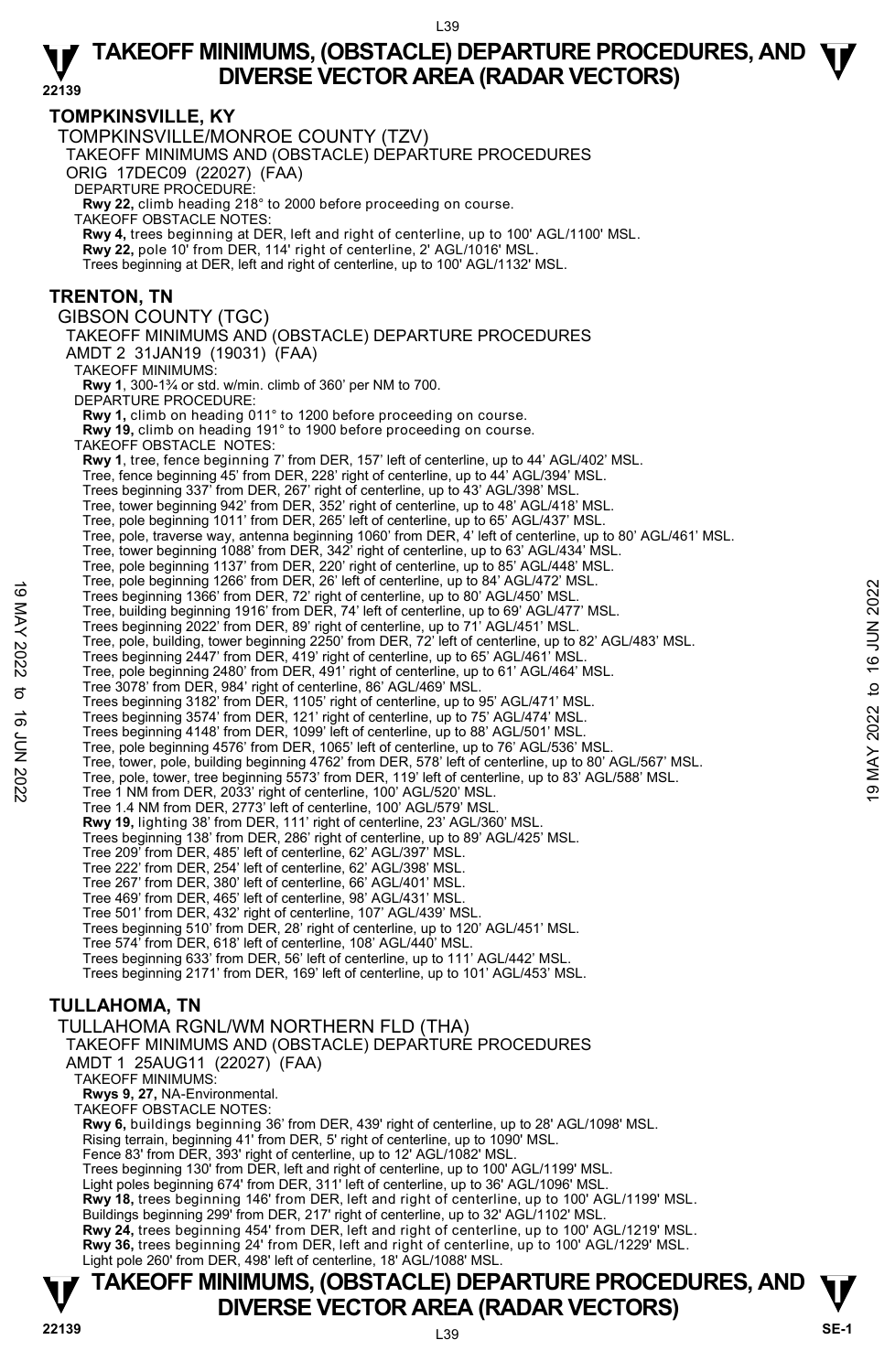**22139** 

## **UNION CITY, TN**

EVERETT-STEWART RGNL (UCY) TAKEOFF MINIMUMS AND (OBSTACLE) DEPARTURE PROCEDURES AMDT 1 25AUG11 (11237) (FAA) TAKEOFF OBSTACLE NOTES: **Rwy 1,** obstruction light 9' from DER, 124' right of centerline, 2' AGL/310' MSL. Trees 1200' from DER, 734' left of centerline, up to 69' AGL/379' MSL. Tractor 112' from DER, 405' left of centerline, 12' AGL/321' MSL. **Rwy 19,** trees 1050' from DER, 61' left of centerline, up to 100' AGL/449' MSL. Trees 1452' from DER, 865' right of centerline, up to 100' AGL/459' MSL. Tractor 32' from DER, 81' left of centerline, 12' AGL/351' MSL.

## **WAVERLY, TN**

HUMPHREYS COUNTY (0M5) TAKEOFF MINIMUMS AND (OBSTACLE) DEPARTURE PROCEDURES ORIG 09AUG79 (79221) (FAA) TAKEOFF MINIMUMS: **Rwys 3, 21,** 200-1.

## **WILLIAMSBURG, KY**

WILLIAMSBURG-WHITLEY COUNTY (BYL) TAKEOFF MINIMUMS AND (OBSTACLE) DEPARTURE PROCEDURES AMDT 2A 25FEB21 (21056) (FAA) TAKEOFF MINIMUMS: **Rwy 2,** 300-1¼ or std. w/ min. climb of 280' per NM to 1400.  **Rwy 20,** std. w/ min. climb of 350' per NM to 2500, or 1400-3 for VCOA. DEPARTURE PROCEDURE: **Rwy 2,** climb on heading 023° to 2000 before turning east. **Rwy 20,** climb on heading 203° to 2000 before proceeding on course. VCOA: **Rwy 20,** obtain ATC approval for VCOA when requesting IFR clearance. Climb in visual conditions to cross Williamsburg-Whitley County Airport at or above 2400 before proceeding on course TAKEOFF OBSTACLE NOTES: **Rwy 2,** tree 182' from DER, 250' left of centerline, 1184' MSL. Tree 231' from DER, 243' left of centerline, 1195' MSL. Trees beginning 1270' from DER, 592' right of centerline, up to 1225' MSL. Trees beginning 1519' from DER, 684' left of centerline, up to 1263' MSL. Tree 2306' from DER, 665' right of centerline, 1245' MSL. Tree 3204' from DER, 1087' right of centerline, 1262' MSL. Tree 3563' from DER, 466' left of centerline, 1268' MSL. Tree 3644' from DER, 329' left of centerline, 1270' MSL. Tree 3697' from DER, 126' left of centerline, 1273' MSL. Tree 3704' from DER, 369' left of centerline, 1276' MSL. Trees beginning 3731' from DER, 171' left of centerline, up to 1278' MSL. Tree 4152' from DER, 311' left of centerline, 1282' MSL. Trees beginning 4285' from DER, 24' right of centerline, up to 1296' MSL. Tree 4355' from DER, 75' left of centerline, 1300' MSL. Trees beginning 4406' from DER, 12' left of centerline, up to 1316' MSL. Trees beginning 4451' from DER, 125' right of centerline, up to 1297' MSL. Trees beginning 4504' from DER, 151' right of centerline, up to 1303' MSL. Trees beginning 4536' from DER, 170' right of centerline, up to 1304' MSL. Tree, terrain beginning 4720' from DER, 2' right of centerline, up to 1328' MSL. Tree, terrain beginning 4986' from DER, on centerline, up to 1329' MSL. Tree 5424' from DER, 43' left of centerline, 1322' MSL. **Rwy 20,** tree 177' from DER, 347' left of centerline, 1165' MSL. Tree 306' from DER, 466' left of centerline, 1192' MSL. Tree, fence beginning 348' from DER, 409' left of centerline, up to 1217' MSL. Trees beginning 405' from DER, 399' left of centerline, up to 1223' MSL. Tree 1230' from DER, 787' right of centerline, 1187' MSL. Rwy 20, climb on heading 203° to 2000 before proceeding on course.<br>
VCOA:<br>
Rwy 20, obtain ATC approval for VCOA when requesting IFR clearance. Climb in visual conditions to cross<br>
Williamsburg-Whitley County Airport at or

Tree 1411' from DER, 321' right of centerline, 1195' MSL.